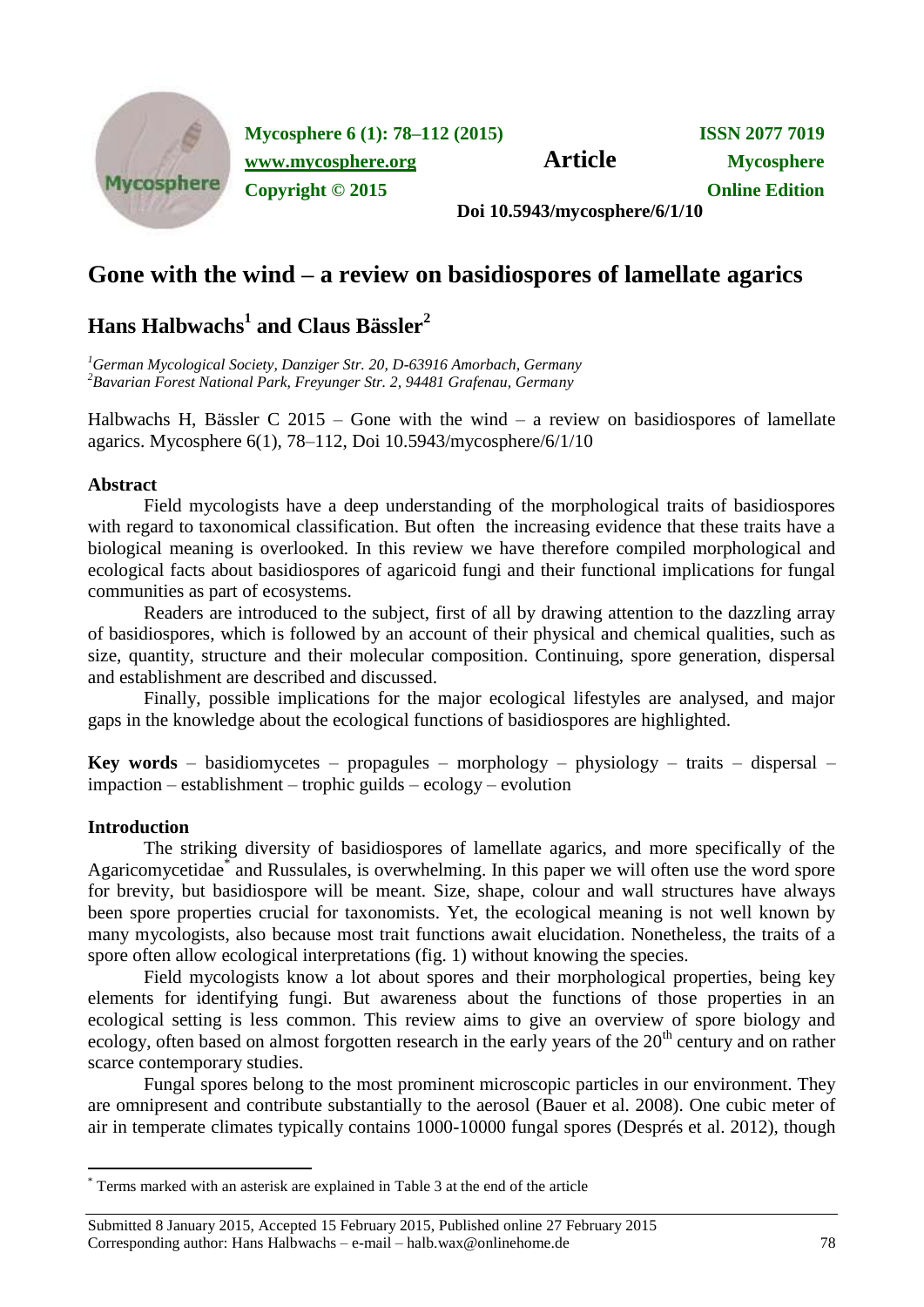

**Fig. 1** – These spores are relatively small, globose, melanised, equipped with spikes and have no germ pore. This combination points at an ectomycorrhizal or saprotrophic pioneer species that is dispersed by wind over greater distances and/or by invertebrates, as we will see below. (Image courtesy of Ditte Bandini)

much greater counts have been reported during spring and fall over urban areas (Burch & Levetin 2002, Oliveira et al. 2009). The major part are asco- and basidiospores. For example fungal spores above Mainz/Germany during 2006/2007, consisted of 34% asco- and 64% basidiospores of more than 1000 species. Almost 90% of the basidiospores originated from euagarics (Agaricales) (Fröhlich-Nowoisky et al. 2009). In the following review we focus on lamellate agarics mainly of temperate and boreal ecozones.

What are basidiospores biologically? Basidiospores serve in dispersal and reproduction. They are mostly one-celled propagules (meiospores\*) that are often able to survive adverse environmental conditions, and so allow sexual propagation when conditions are favourable (Kirk et al. 2011). Agaricales produce profuse numbers of spores in the order of tens of billions (Buller 1924: 403f), some gasteroid fungi ("puffballs") – such as *Calvatia gigantea* (Batsch) Rostk. - even several trillions (Li 2011), a truly considerable investment into reproduction.

According to phylogenetic studies fungi with basidiospores had already appeared 130 – 330 million years ago during the Carboniferous, Triassic, Jurassic and Cretaceous periods, together with phanerogams (flowering plants) (Moore et al. 2011: 31-38, Oberwinkler 2012, Taylor et al. 2014:176). Some are still preserved as fossils in Cretaceous amber (Girard et al. 2009), e.g. members of the tricholomatoid family (Hibbett et al. 1997). The fossils prove that basidiomycetes are ancient organisms in evolutionary terms. The shape of agaricoid fungi has evidently changed in many details during evolution, but the blueprint is still the same. Basidiospores are typically 6 μm wide and 10 μm long (based on data in Knudsen & Vesterholt 2012), chamfered and exhibit walls of varying complexity. However, in every aspect variation is considerable (fig. 2).

But not only shape underlies enormous variation, but also in size, wall thickness, ornamentation and pigmentation (Webster & Weber 2007: 495-497). All these traits and trait combinations are most probably of functional significance (Gregory 1973: 15) for successful dispersal and germination and are deeply rooted in the phylogeny (Halbwachs et al. 2014). Therefore spore traits are of fundamental importance for taxonomy (Parmasto et al. 1987). But what all basidiospores have in common is their role as agents for sexual reproduction, thus ensuring high genetic variability (Weber 1993). Hence basidiospores are essential for the lifecycle and evolution of agarics and overall for fungal fitness (Pringle & Taylor 2002). Moreover, long distance dispersal helps organisms with a high dispersal fitness overcome the genetic impoverishment of isolated populations (cf. Bonn & Poschlod 1998: 277).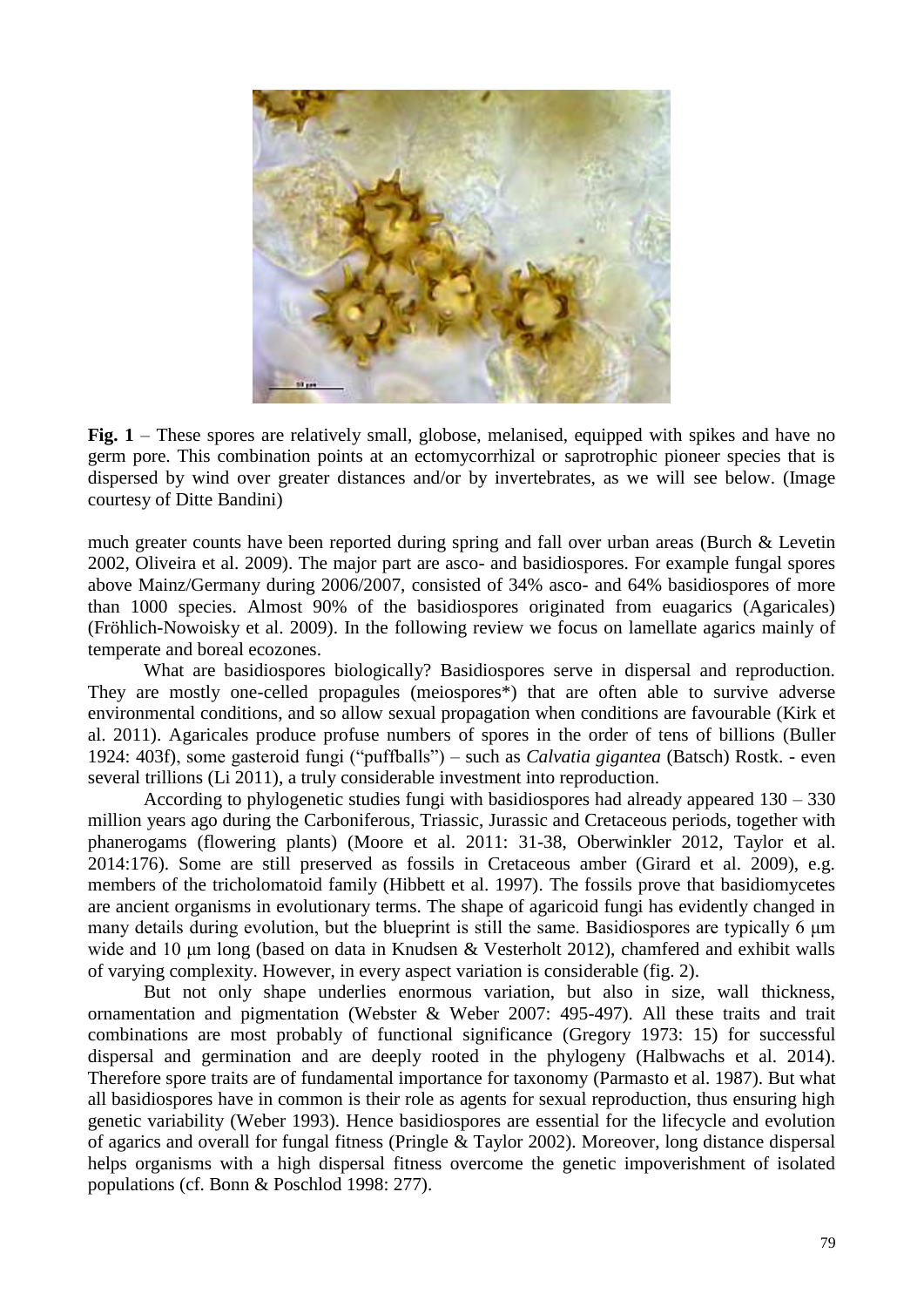

**Fig. 2** – Examples of the dazzling array of basidiospores. (A) *Entoloma parasiticum* (Quél.) Kreisel, (B) *Lactarius pterosporus* Romagn., (C) *Lepiota magnispora* Murrill, (D) *Hygrocybe quieta* (Kühner) Singer, (E) *Cyphella digitalis* (Alb. & Schwein.) Fr., (F) *Cortinarius obsoletus* Kühner, (G) *Lepiota castanea* Quél., (H) *Fayodia bisphaerigera* (J.E. Lange) Singer, (I) *Coprinopsis laanii* (Kits van Wav.) Redhead, Vilgalys & Moncalvo, (J) *Rhodocollybia fodiens* (Kalchbr.) Antonín & Noordel., (K) *Rugomyces chrysenteron* (Bull.) Bon, (L) *Mycenella bryophila* (Voglino) Singer, (M) *Clitocybe diatreta* (Fr.) P. Kumm., (N) *Conocybe striatipes* (Speg.) Singer, (O) *Clitopilus scyphoides* (Fr.) Singer, (P) *Inocybe multicoronata* Quél., (Q) *Rhodocybe caelata* (Fr.) Maire, (R) *Laccaria tortilis* (Bolton) Cooke, (S) *Coprinus silvaticus* Peck, (T) *Entoloma strigosissimum* (Rea) Noordel.

(Courtesy of Henning Knudsen; after Knudsen & Vesterholt 2012)

In the following chapters we will elaborate on physiological and ecological functions that can be attributed to spore properties, based on the available literature. We first look into the basic properties of spores ("Specifications"), then into the dispersal and establishment behaviour ("Production & distribution"), followed by an ecological interpretation of spore traits ("Market") forces") and finally a comparison between lifestyles of ecological groups ("Ways of living").

The knowledge about spores is generally widely dispersed in textbooks and journal articles. In this respect the references at the end of this review constitute a comprehensive collection of pertinent literature on the function and role of spores of lamellate agarics.

## **2. Specifications: characteristics of spores**

### *2.1 Measures: dimensions of spores*

*Rugosomyces chrysenteron* (Bull.) Bon produces some of the smallest basidiospores with 2.3–3 µm length, whereas e.g. *Oudemansiella mucida* (Schrad.) Höhn. develop much larger spores with ca. 16  $\times$ 16 µm (Knudsen & Vesterholt 2012). At first glance this does not look too impressive, but when one calculates the volume assuming a revolution ellipsoid\* (Meerts 1999, Kauserud et al. 2008), one arrives at a variation in Agaricales of roughly 1 : 350 (based on data from Knudsen & Vesterholt 2012).

At an intraspecific level the volume variation is typically around 20% (based on data from Knudsen & Vesterholt 2012), but in some taxa, e.g. in waxcaps (Boertmann 2010, Clémençon et al. 2012: 177f) it may be more than 80%, as in *Hydropus subalpinus* (Höhn.) Singer. This is due to the fact that some Agaricales can develop basidia with one, two or three sterigmata (fig. 3) instead of four, sometimes even more than four (cf. Elliott 1977). Spores from 4-spored basidia are usually smaller than spores from basidia with fewer spores. Moreover, heterospory\* occurs e.g. in *Pseudohygrocybe* sect*. Firmae* by developing basidia of different sizes. The larger a basidium, the larger the spores (Corner 1947). An extensive account of taxa with basidia exhibiting different spore numbers can be found in Bauch (1926). Heterospory could be an adaptation of (biotrophic) Agaricales to low-nutrient and patchy habitats (cf. Pegler & Fiard 1978), as seems also be the case with so-called proterospores: some species produce spores at the beginning of the sporulation season, which show a simpler morphology and simpler wall structures than later spores. The latter are better equipped to survive adverse conditions (Nuss 1982).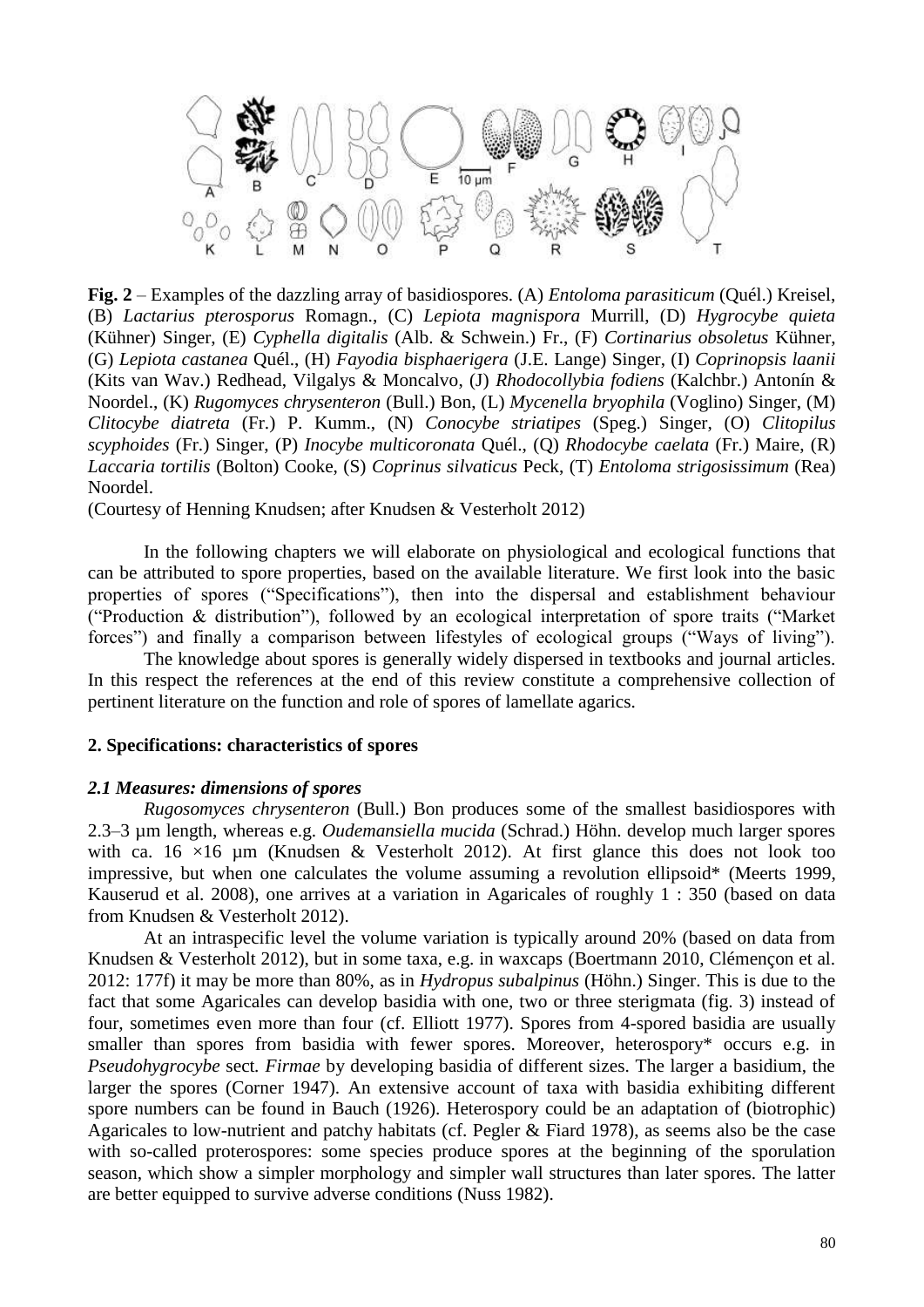

**Fig. 3** – Two-spored basidium of *Agaricus bisporus* (public domain, http://remf.dartmouth.edu)



**Fig. 4** – Identification of a new species using spore dimensions (courtesy of Toshimitsu Fukiharu)

Spore size and shape may also vary in certain groups, such as *Amanita*, with the age of the fruit body (Tanghe & Hillhouse 1973). Senescent basidia become smaller, and so do the spores (see also Clémençon et al. 2012: 176). Moreover, small fruit bodies of e.g. *Marasmius oreades* (Bolton) Fr. develop significantly smaller spores than large fruit bodies (Clémençon et al. 2012: 177). Size variations may also happen when spores are exposed to moisture for too long (Gottlieb 1978: 62ff). They begin to swell, obviously as a first step of germination. The message for taxonomists is clear: for identification measure 10-20 spores from young **and** old fruit bodies when fresh, 25 or more when using exsiccates (Largent et al. 1978: 101f), and suspend spores in an isotonic solution, if in doubt (Erb & Matheis 1983: 13).

Regardless of intraspecific variations spore size is a fundamental characteristic in morphological taxonomy (Parmasto et al. 1987), and is still used for separating even closely related species, despite or in addition to modern molecular methods, as for example in *Coprinopsis* (fig. 4, Fukiharu et al. 2012).

# *2.2 Numbers' game: spore quantities*

As already mentioned, agarics invest much effort into producing high numbers of spores. Large fruit bodies generally produce more spores than small ones, because they possess larger hymenial areas, and consequentially more basidia that produce spores (cf. Fischer & Money 2010). One may expect that smaller fruit bodies produce smaller spores to compensate for the reduced hymenial surface. We have indeed found such a tradeoff, albeit a rather negligible one (Bässler et al. 2014). Agarics have various means to increase spore density on an hymenium, e.g. by producing elongate spores or a multi-layered arrangement of the basidia (see also "Production line" below).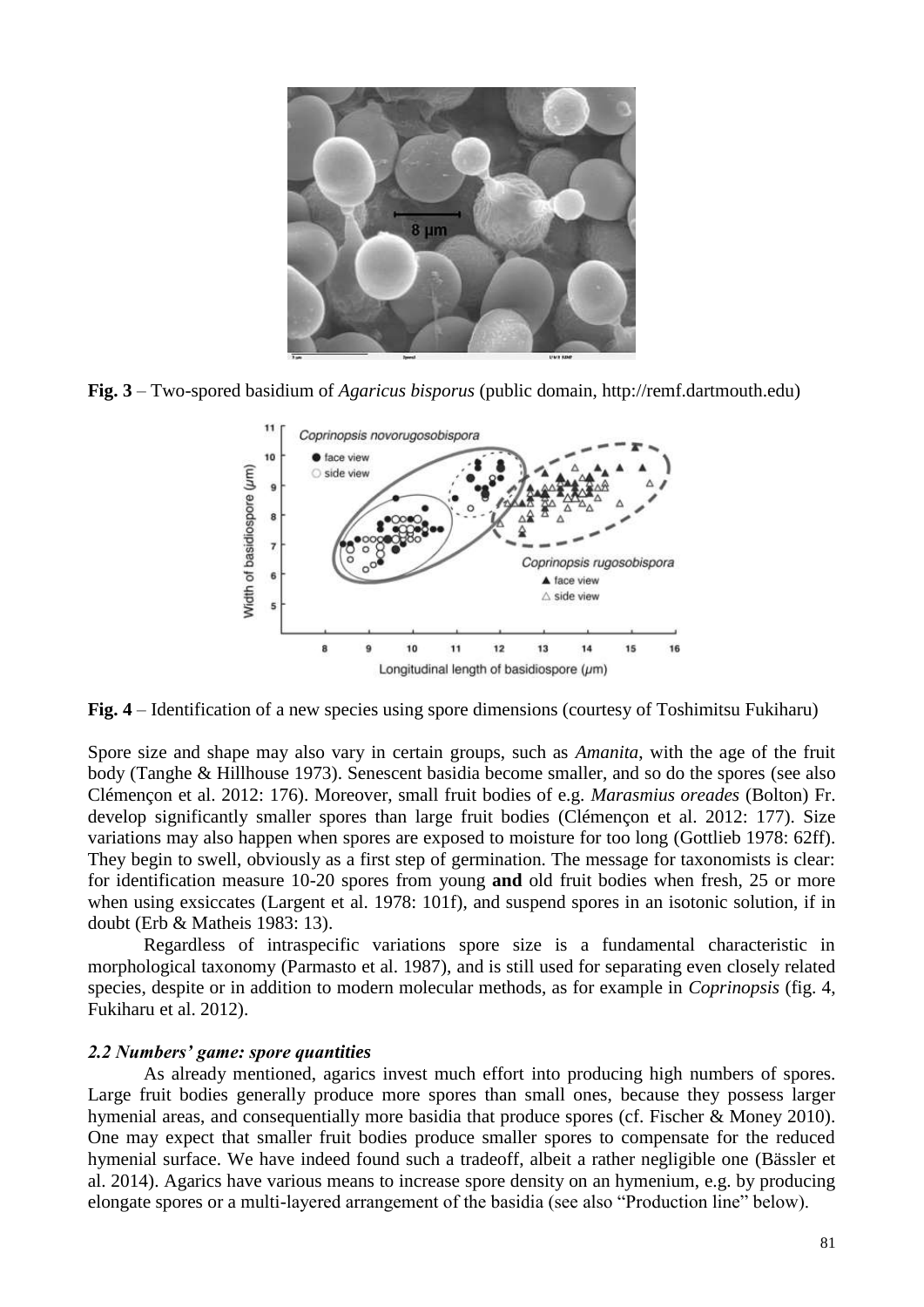In any case, the staggering spore numbers spark the question why. As we do not drown in mushrooms, e.g. in *Agaricus campestris* L., it appears that basidiospores have only limited chances of surviving (Brundrett 1991). This indicates a classical tradeoff: sexual propagation in agarics is an indispensible mechanism in addition to vegetative propagation, as it is the case in other higher organisms in order to maintain genetic flexibility, i.e. adaptability (Nentwig et al. 2009: 2). Below we will have a closer look into the survivability of basidiospores and other factors which cause spore wastage.

#### *2.3 Architecture: spore structure*



Fig. 5 – Blueprint of spores. (A) nucleus; (B) mitochondria; (C) lipid drop; (D) ribosomes; (E) nutrient vesicle; (F) hilum; (G) hilar appendix (apiculus); (H) germ pore. Drawing based on Hawker & Madelin (1976), Clémençon et al. (2012) and Jastrow (2013)



**Fig. 6** – General spore wall structure. (A) endosporium; (B) episporium; (C) exosporium; (D) ectosporium; (E) perisporium. Drawing based on Clémençon et al. (2012) and Largent et al. (1978)

The basic anatomy of spores is generally the same for all agarics: a more or less ovoid cell protected by a sometimes complex wall, a hilum (left by the separation of the spore from the sterigma) with a hilar appendix and in many taxa a germ pore, by and large opposite the hilum (see fig. 5). Spore walls (fig. 6) consisting of an endosporium, episporium (eusporium) and an ectosporium are typical for smooth and colourless (hyaline) basidiospores (Clémençon et al. 2012: 180). The ectosporium is extremely thin and becomes a slimy, sticky surface in mature spores. The eusporium is mainly a fabric of interwoven microfibrils consisting of chitin and glucan, both polymer polysaccharides (Bartnicki-Garcia 1968, Ruiz-Herrera 2012). Therefore both, the endoand episporium are resistant to hot potassium hydroxide contrary to protein-dominated wall structures, as in coloured spores (Clémençon et al. 2012: 180f). In coloured spores the episporium is followed by a pigmented exosporium and a perisporium (myxosporium). In ornamented spores the exosporium is structured, as is the case with most Cortinariaceae. The perisporium may contain starchy substances (amyloids) which react with iodine. Pigmented (melanised) spores always have thicker walls than hyaline ones, and thick-walled spores often exhibit germ pores mostly opposite the apiculus, but almost only in saprotrophic taxa, as Halbwachs et al. (2014) found. The plage (or hilar depression), a smooth oval area adjoining the apiculus at the adaxial side (the side pointing at the longitudinal axis of the basidium), plays a crucial role in spore release (see "Production and distribution"). Finally it should be noted that hydrophobic basidiospores may carry electric charges (Gregory 1957, Swinbank et al. 1964) because of their insulating properties (Gow & Morris 1995), probably to avoid clumping during discharge (Gottlieb 1978: 6).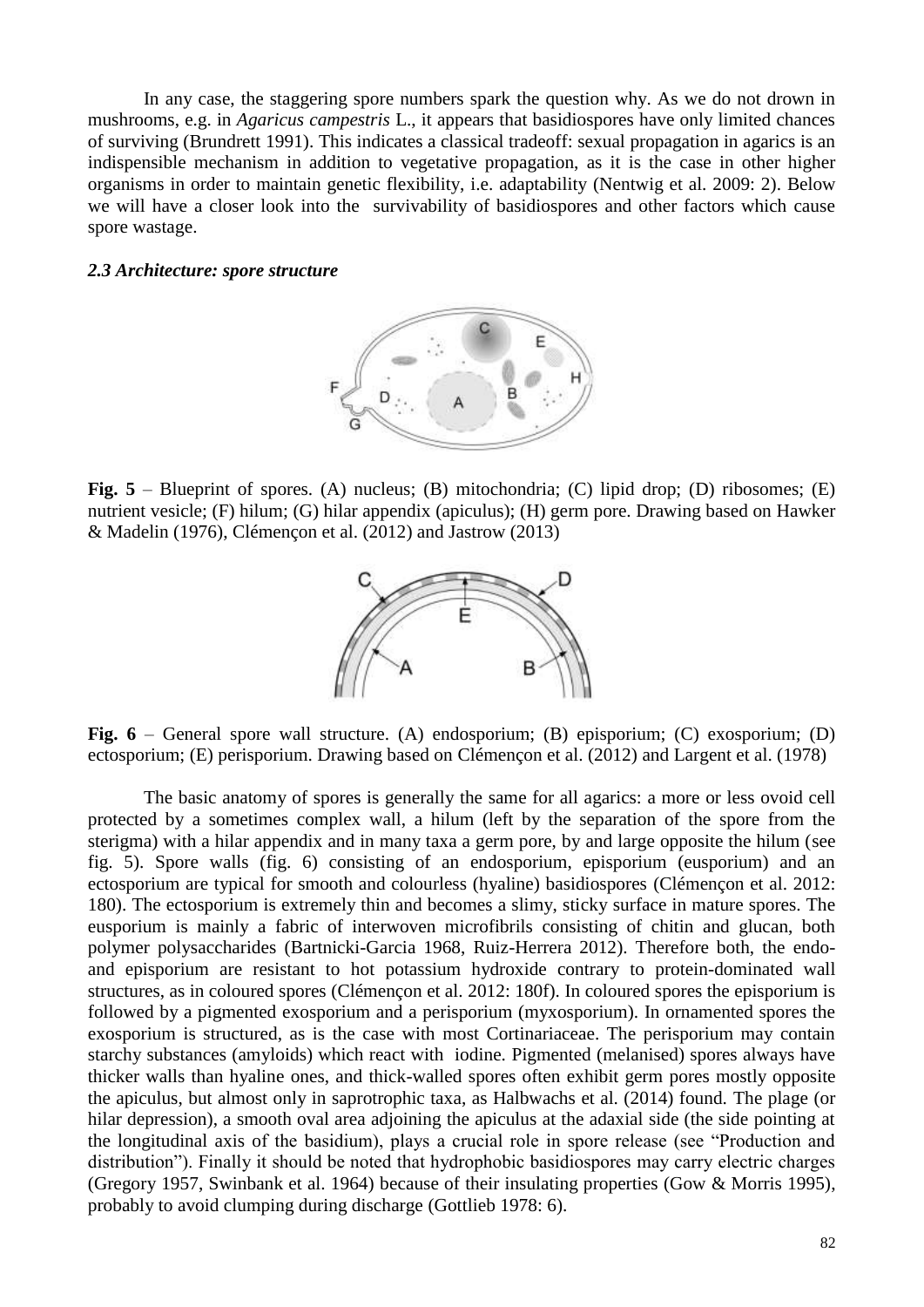# *2.4 Appearance: external features*

We have already mentioned the diversity of shape, pigmentation and ornamentation. Spores can be spherical (globose), ellipsoid to bean- and sausage-shaped (phaseoliform, allantoid), resemble almonds (amygdaloid), lemons (citriform) or pears (pyriform) and may even be polygonal (entolomatoid) (cf. fig. 2). They may be hyaline-colourless or lightly coloured (e.g. pink), yellowish, greenish (see fig. 7), beige, brown or almost black.



**Fig. 7** – Greenish spore print of *Chlorophyllum molybdites* (G. Mey.: Fr.) Massee, a North American species (author byrain, CC-licenced, http://mushroomobserver.org)

The spore surface may be smooth to rough (rugose), warty (nodulose), tubercular-netlike (reticulate), with membranous appendages (epicutis, calyptra) or spiny. The interior of these spores may appear under a light microscope as unstructured or grainy, and may contain vacuoles and lipid droplets.

In combination with the size range it becomes clear that spores are one of the most useful features for identifying agarics, at least to genus level. Comprehensive accounts of spore shapes and morphological features can be found in Knudsen & Vesterholt (2012) and in Clémençon et al. (2012).

# *2.5 Intrinsic values: spore contents*

Spores contain a highly complex soup of proteins, nucleic acids, sugars, lipids, other organic compounds, inorganic ions (salts) and organelles (http://en.wikipedia.org/wiki/Cytoplasm, and see fig. 5). Electron microscopy reveals intricate organelle structures mainly comprising mitochondria (cellular "power plants", where respiration and the generation of chemical energy takes place), ribosomes ("protein factories"), and nuclei, which carry the genetic material ( $DNA$ ) genes > chromosomes) (Hess & Weber 1976, McLaughlin 1982). All these organelles "cooperate" so as to allow germination, i.e. development of germ tubes, and finally to enable sexual reproduction by outcrossing (see "Production  $\&$  distribution"). Apart from ingredients that keep a cell going (DNA, RNA, nucleic acids, enzymes, amino acids, energy transmitters, inorganic ions etc.; cf. Gottlieb 1978) spores contain important nutrients needed for germination including glycogen and lipids\* (Van Etten et al. 1983) and often trehalose, a sugar which has additional virtues: it protects the cytoplasm amongst others by acting as an antifreeze (Carlile et al. 2001: 233). Trehalose together with "heat shock proteins" might also be involved in heat tolerance (Jennings  $\&$ Lysek 1999: 93f).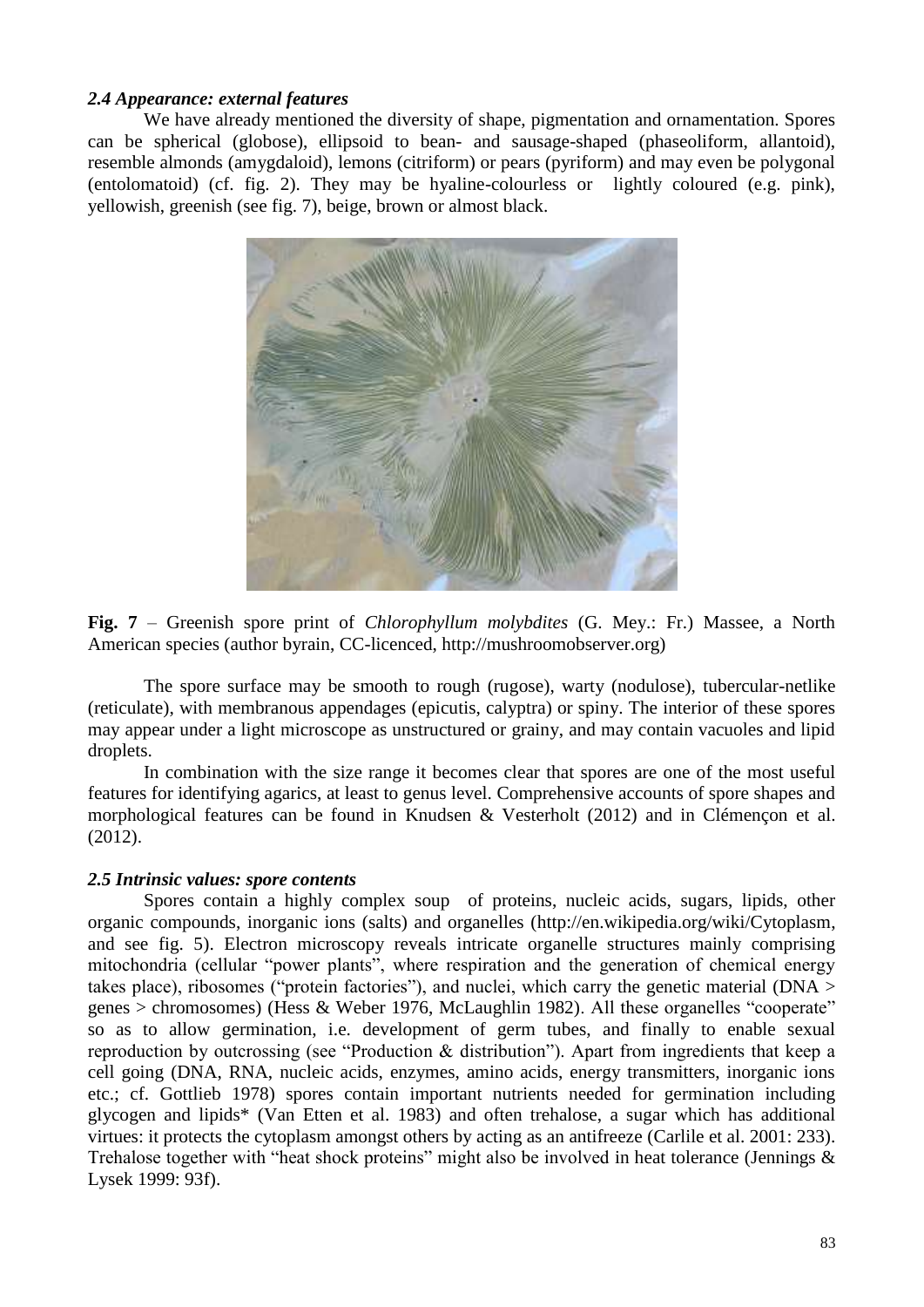# **3. Production & distribution**

### *3.1 Basidiospore biography: the life-cycle of a basidiospore*

Agaricomycete spores are typically generated during a development cycle that ensures recombination of genetic material. It all starts with the development of a fruit body and a hymenium, covered with basidia, where the spores are formed. The spores are liberated, travel, and eventually get attached to a suitable substrate. If conditions are favourable the spores germinate and develop germ tubes (hyphae), which may meet, fuse and form a new mycelium (fig. 8).



**Fig. 8** – Simplified basidiomycete lifecycle: (A) fusion of nuclei in a dikaryotic\* basidiole; (B) reduction division (meiosis); (C) formation of basidium and spores; (E) liberation and dispersal; (F) germination, formation of haploid\* hyphae; (G) fusion of haploid hyphae (anastomosis\*), formation of a dikaryotic mycelium; (H) fructification and hymenial development. After Dörfelt & Jetschke (2001: 43f) and Moore et al. (2011: 204).

**Sex sells:** The whole point of this – in real life an even more complicated process – is to generate novel gene sets by nuclear division and basically random recombination, i.e. to improve adaptive flexibility.

Apart from these general processes, each step entails numerous physiological mechanisms, such as spore production, discharge, dispersal, impaction, dormancy and germination, which are controlled by specific fungal traits and environmental factors.

#### *3.2 Production line: how spores are produced*

How are the gigantic numbers of often complex spores of the agarics produced? The basic machinery consists of the basidia, which form the outer layer of the hymenium. The hymenium is part of the fruit body and transfers nutrients to the basidia and finally the spores. The fruit body mechanically keeps the hymenium in a position above the substrate allowing optimal dispersal of spores. But the fruit body serves more functions in order to optimise spore production and dispersal (Halbwachs & Bässler 2012):

- it protects the hymenium from excessive precipitation and from desiccation by its water content and through shading (Buller 1909: 24).
- it may keep predators off by developing repelling substances, sometimes accompanied by conspicuous colours, and/or a tough pileipellis\* or a surface armed with deterring scales, cystidia, setae\* and the like (Taylor & Alexander 2005)
- in some species it may attract predators that act as vectors<sup>\*</sup>, e.g. either using insects as spore carriers (cf. Schigel 2012) or having the mushroom (including the spores!) eaten and excreted e.g. by sqirrels (Pyare & Longland 2001).
- often fruit bodies are geotropic\* and adjust the position of the hymenium after a disturbance by tilting the cap accordingly (Hudson 1991: 49f), to allow free fall of spores.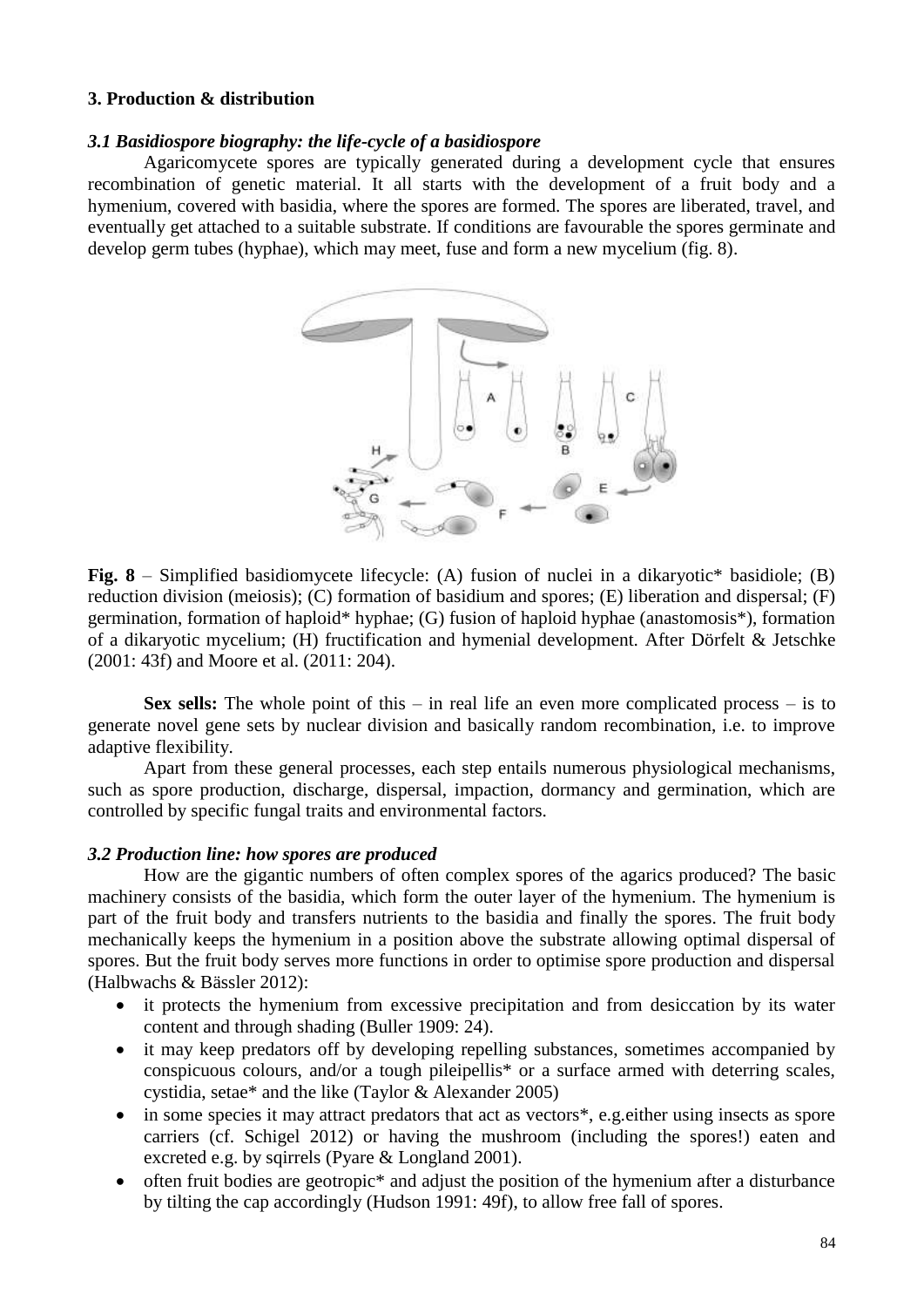

**Fig. 9** – Boxplots of the relation between stipe length and cap diameter in ectomycorrhizal (m) and saprotrophic (s) fungi. The whiskers denote all values within the upper and lower 25% of the data set (279 ectomycorrhizal and 330 saprotrophic agarics taken from Knudsen & Vesterholt (2012)). The boxes are horizontally divided by the median. The graph clearly shows the highly significant difference between the guilds. The mushroom to the left is a *Lactarius scrobiculatus* (Scop.) Fries, to the right two *Psilocybe semilanceata* (Fr.) P. Kumm. (Photographs courtesy of Georg Müller, www.pilzepilze.de)

On average fruit bodies of ectomycorrhizal fungi are larger than of saprotrophic ones<sup>1</sup> (Bässler et al. 2014). Small fruit bodies need to grow to a height that allows wind dispersal, resulting in a relatively large ratio of stipe to cap, or in other words, resulting in a slim build (fig. 9). Though statistically highly significant, the differences of the medians are not that conspicuous. But what is striking is the asymmetrical data distribution of the saprotrophic guild, it shows a remarkable tail of high stipe-cap ratios. We might see here evolution at work, a trend towards slim build.

The greater the number of basidia, the greater the spore production, but there must be enough space between neighbouring basidia to allow all spores a clear release path. One way to increase the density of basidia is to have them of different lengths (fig. 10), with spores discharged successively, starting with those from the longest basidia and finishing with those from the shortest ones (Ramsbottom 1977: 95).

The function of the basidia as spore factories is in many cases promoted by hymenial cystidia. These have species-specific properties and serve various functions. In e.g. *Coprinopsis* spp. they seem to keep the gills apart during formation (Buller 1924: 285-290, Moore et al. 1998), and they may aid in keeping up humidity by acting as air traps (Largent et al. 1978: 71). They may simply be spacers to keep basidia sufficiently apart (Moore et al. 1998) as basidioles do or, finally, act as defense against predators, such as collembola (springtails) (Buller 1909: 19f, Nakamori & Suzuki 2007). Paraphyses\* may serve similar purposes.

-

<sup>&</sup>lt;sup>1</sup> Note that these statements (and those to follow) are based on statistical analyses: there are always exceptions!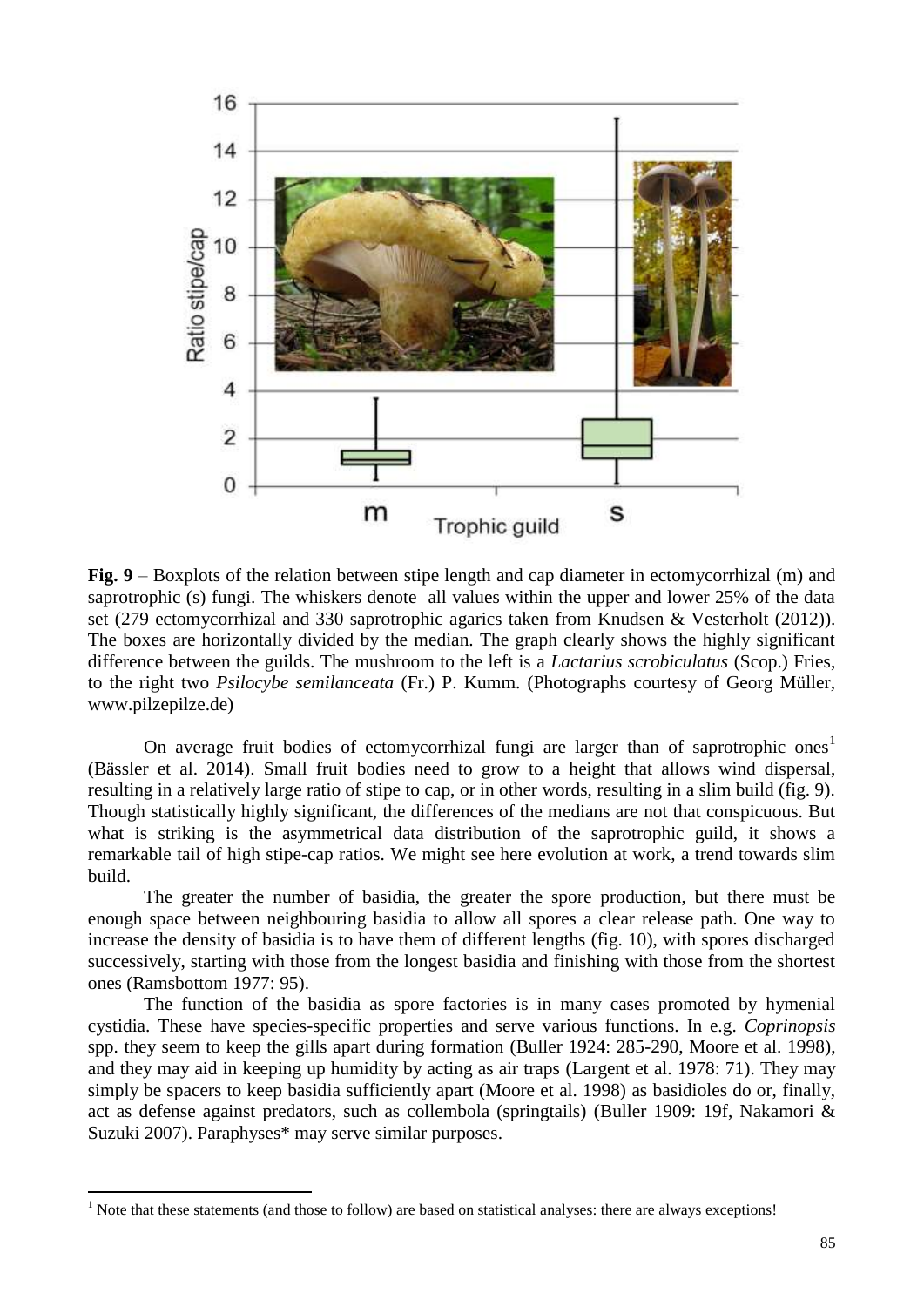

**Fig. 10** – Cross-section through lamellae of *Coprinopsis atramentaria* (Bull.) Redhead, Vilgalys & Moncalvo with cystidia in different stages of autolysis, dimorphic basidia and spore trajectories. After Buller (1922: 287)

## *3.3 Dispatch: how spores are dispersed*

Sporulation is a complex process, involving specific genes, hormones, trigger molecules and control mechanisms tied to light and nutrition, to allow for optimal timing (Dahlberg & Etten 1982). In Agaricales we observe two different ways to liberate spores. Ballistospores are violently shot off basidia, thus travelling horizontally for 0.04-1.83 mm (fig. 10) at a speed of up to 1.8 m per second (Fischer et al. 2010a). Gasteromycetes produce statismospores (Dring 1973) which, contrary to ballistospores, separate from broken down basidia within the fruit body, and are generally liberated by rain drops splashing on the "bellows" formed by the peridium\* ("puff balls"!).

It took considerable time to unravel ballistospore mechanics. Brefeld (1877) believed that the bursting of sterigmata caused discharge and Corner (1948) speculated about a squirting basidium ("ampoule effect"). However, Buller (1909, 1922, 1924) had already suspected that the conspicuous drop at the base of a spore ("Buller's drop") somehow propels the spore by surface tension. It was only in the nineties that Turner & Webster (1991) found out how spores are launched. It is all due to condensation of moisture and indeed surface tension: a water drop forms at the hilar appendix and a flat, less voluminous adaxial\* drop condenses close to the hilum (fig. 11), a smooth, sometimes flattened spot (hilar depression) forming the plage\* in ornamented spores. Within seconds the drops swell and finally fuse. This leads to a sudden transfer of mass to the spore proper, resulting in a push that snaps the sterigma, a mechanism called "surface tension catapult" (Webster & Weber 2007: 493).



Fig. 11 – The surface tension catapult in action: (A) The two drops condense at spots coated with sugars (hydrophilic!), kept apart by a hydrophobic gap (Pringle et al. 2005). (B) Drop sizes increase until they touch and rapidly merge. (C) The momentum of merging severs the spore from the sterigma. (Scale bar: 2 um). Drawing based on photographs and high-speed videos of Webster et al. (1984) and (Pringle et al. 2005).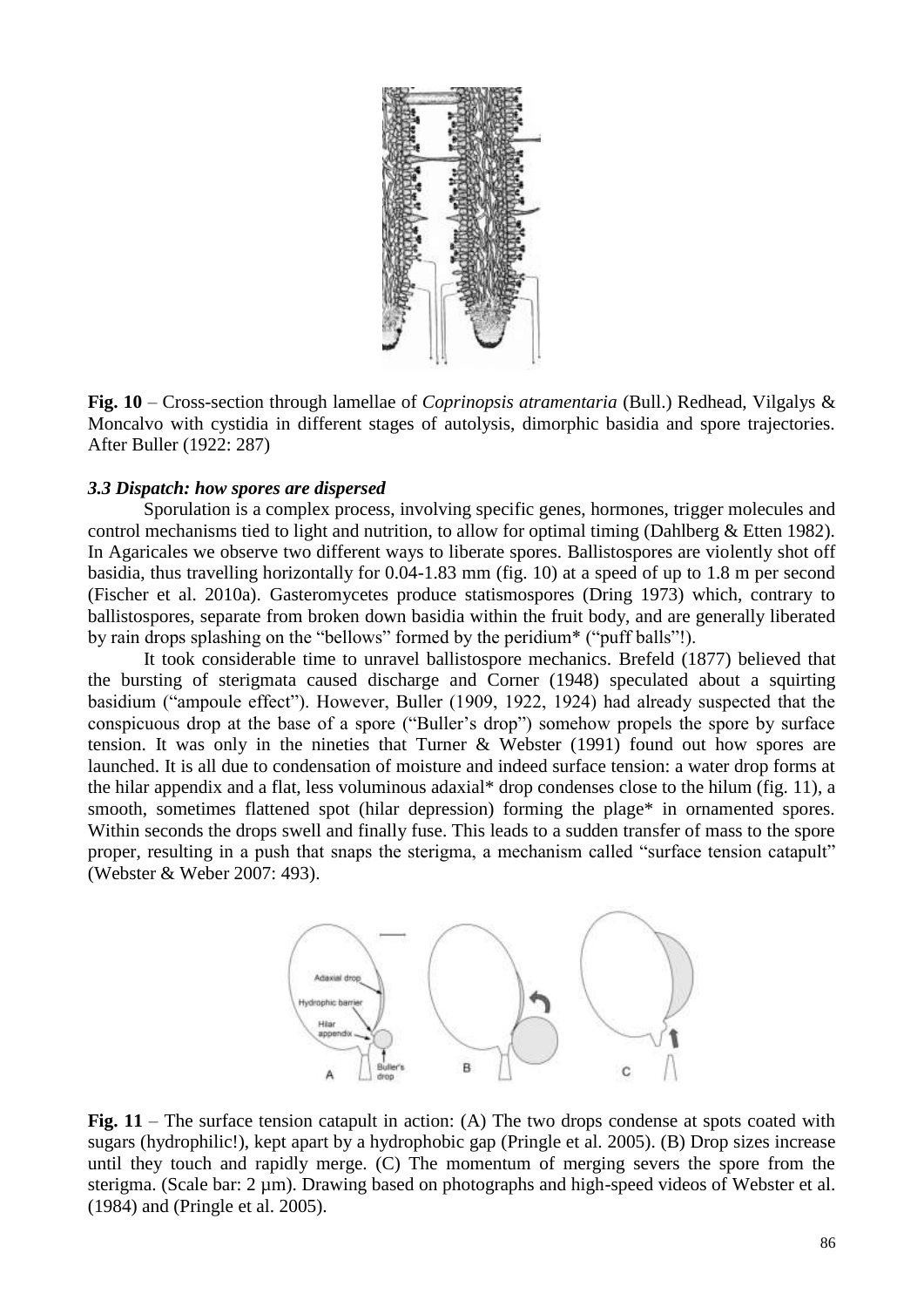

**Fig. 12** – *Coprinopsis picacea* (Bull.) Redhead, Vilgalys & Moncalvo (Sowerby 1797)

Question: What initiates sporulation and what controls its timing? The most important prerequisite is high humidity at the surface of the hymenium to form the catapulting drops, probably the reason why most agarics have dense hymenial gills or narrow tubes (Ingold 1966), particularly in dry habitats (Moser 1993). Ripening of the spores sets in when the stipe is fully elongated, a process controlled by the growing hymenium of probably most agaricomycetes (Manachère et al. 1983). Ballistospores, when ripe (i.e. upon closure of the eusporium), start to get discharged when the humidity reaches saturation (Ingold 1966). Maturation of spores generally starts at the gill edge and moves upwards, which enables consecutive discharge (Carlile et al. 2001: 63). In e.g. *Coprinus* the "used" basidia and the subhymenium even undergo self-digestion and melt away as a blackish fluid (ink) (Kendrick 1985: 129f) (cf. fig. 12).

There are some exceptions, as for example groups of basidia maturing at different times in *Panaeolus papilionaceus* (Bull.) Quél., giving the gills a mottled appearance (Buller 1922: 251- 259). The mottling is obviously controlled by the mushroom and seems only to occur with darkspored taxa. The physiological and ecological meaning of this feature still awaits elucidation. In *Amanita* spores mature diagonally: from the upper part of the gill moving from the stipe towards the cap margin (R.E. Tulloss, pers. comm.). The mottling and diagonal spore ripening may be alternative ways to minimise obstructions during discharge. There might be another advantage to both mechanisms: spore grazers may be less successful with mottled gills than with those starting spore maturation at the edge, and the *Amanita*-type of discharge mostly combined with a veil, which bar small invertebrates, may have a similar benefit. The simplest mechanism to maximise spore numbers and at the same time to optimise space for discharge is the asynchronous ripening of basidia, so that spore-bearing and spore-less basidia (basidiola) are intermingled (Moore 1998: 319).



Fig. 13 – Sporulation rhythms are correlated with humidity, usually highest around midnight. Schematic based on Kramer (1982).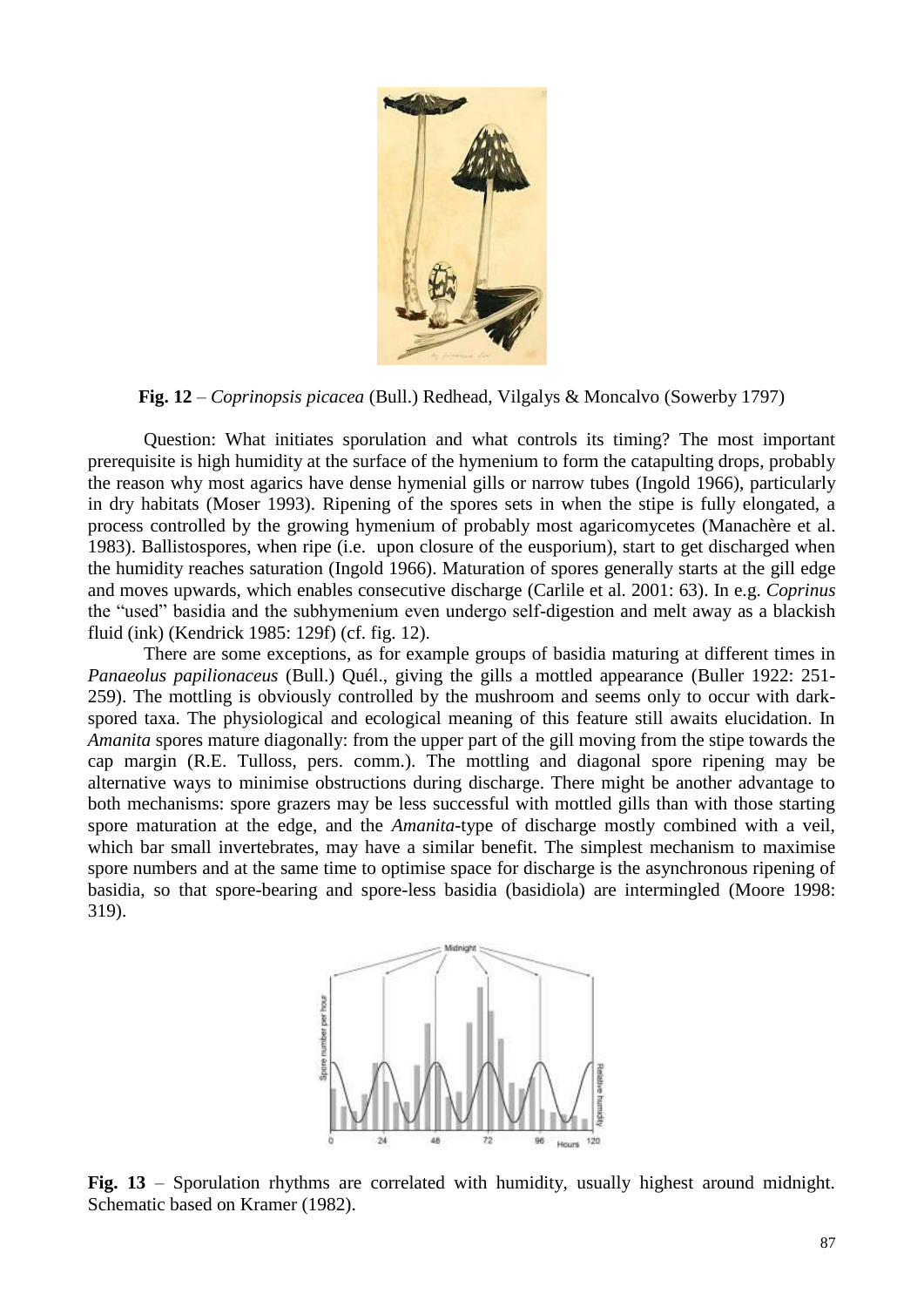The time span during which the spores are shed – and thereby the number of spores – depends on microclimate and longevity of the fruitbody (Gregory 1973: 49). Dry-tolerant fruit bodies generally stay productive longer than dry-intolerant ones (cf. McKnight 1990). As an overall rule it can be assumed that the larger a fruit body, the longer it survives, because of more water and nutrients stored in the trama (Moore et al. 2008). Typically agaricoid fruit bodies maintain disseminability for a few days, sometimes even for a few weeks (Richardson 1970, Moore et al. 2008). Some taxa, for example *Xerocomus* and *Macrolepiota*, probably minimise water loss by having a tough or insulating cortex, others such as *Gliophorus* minimise evaporation by a gelatinous pileipellis. In genera with small mushrooms, e.g. Mycena, a high number of spores are dispersed during a short period of time through the production of many fruit bodies at once. This behaviour is typical for r-selected fungi that follow a ruderal strategy in having a short lifespan and rapid reproduction in disturbed environments. In contrast the combative or competitive life strategy entails a long life expectancy in less disturbed habitats (K-selected) (Dix & Webster 1995: 5-9).

Larger agarics disperse spores over a longer period of time, but not necessarily evenly. First of all the overall spore production during the lifetime of a fruit body mostly follows a pattern that corresponds to an asymmetrical bell curve. Sporulation either slowly reaches a maximum and decreases sharply towards the end of the lifespan of the fruit body, or sporulation quickly reaches its maximum and then tapers off as in *Amanita muscaria* var. *alba* (Li 2005). This process is largely controlled by microclimate, particularly humidity. Spore discharge is subject to diurnal rhythms, reaching maxima approaching midnight (e.g. in *Amanita*: Li 2005), when ambient temperature is lowest and consequently humidity is highest (fig. 13), especially during dry weather (Haard & Kramer 1970, Kramer 1982, Lacey 1986).

#### *3.4 Delivery: how spores reach their substrate*

Now that the spore is free to go it needs a vehicle (vector) or agent to get dispersed and eventually delivered to an adequate substrate and habitat. Kendrick (1985: 120) wrote "Fungi cannot walk or run, but some can swim, most can soar, a few can jump, and some must be carried". Basically there are three agents: turbulent air (wind dispersal), precipitation and animals (Ingold 1953). "Piggyback" dispersal by seeds is common in fungal plant pathogens (Ingold 1953: 151-159), and has only recently been suggested for an agaric (Tello et al. 2013).

**Air movement** is the most common vehicle for agarics (fig. 14). Especially tall stipes (Buller 1909: 39-46) and small and/or oblong spores (see above) could then be of advantage. Although 90% of spores do not travel farther than 100 m (Lacey 1996, Peay et al. 2012), some reach other continents (Burnett 2003: 124, Geml et al. 2012). Most ectomycorrhizal basidiospores are rather sedentary and deposit within one meter of release (Galante et al. 2011, Horton et al. 2013) in their typical forested habitats with low wind speeds (Mitscherlich 1971: 10-17, Malloch & Blackwell 1992). Some mushrooms use a cleverly engineered trick to overcome still air. They induce wind dispersal by evaporating water which causes differences in air temperature beneath the hymenium, leading to a minute but sufficient draft to carry the spores away (Dressaire et al. 2013). This phenomenon could also be relevant to the observation of several early scientists (see Buller 1909: 218f) that fruit bodies can significantly heat up, e.g. due to insect larvae.

Fruit body size and shape are important determinants for air dispersal. The stipe must be long enough to allow air turbulence carry away the falling spores over the several millimetres thick so-called boundary layer of still air above the ground (Burchill 1966, Gregory 1973: 32f, Galante et al. 2011). There is a danger when turbulence is high: spores my be blown back into the hymenium. This is minimised by a bell-shaped cap (Deering et al. 2001). Some mushrooms, e.g. certain *Hygrocybe* species, seem to show a mechanism which enables them to grow longer stipes when surrounding vegetation (e.g. grasses) is high. They continue to grow when the cap still touches plants, and possibly due to being stereotactic\* the fruit bodies exhibit a swaying motion during elongation, as image recordings show (G. Griffith, pers. comm.).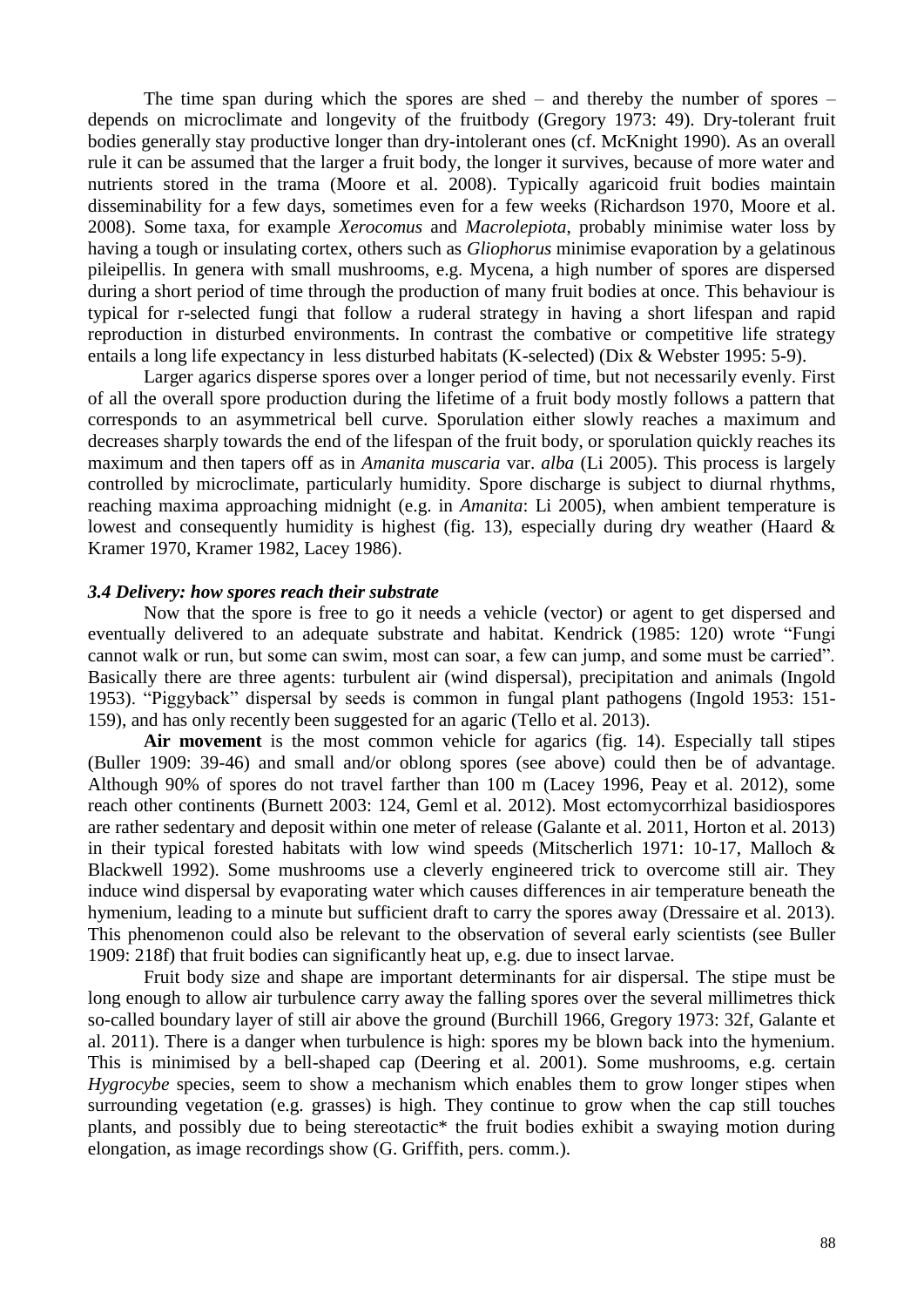

**Fig. 14** – This charming schematic drawing, with a touch of art nouveau, depicts a field mushroom (*Agaricus campestris*) releasing spores into an air draught. Image taken from Buller (1909: 218).

Every flight ends with landing, a critical phase in the career of a spore. Impaction, i.e. the more or less forceful and lasting contact with a suitable substrate, is largely a random event with minimal chances of hitting the right spot (Gregory 1966: 9). But some spore traits facilitate the process, e.g. large spores do not easily circumvent obstacles such as tree trunks, which is especially important for wood inhabiting fungi (Kauserud et al. 2008). Rough spore surfaces and protrusions as in *Russula* (fig. 15) may improve attachment to substrates (Jennings & Lysek 1999: 121, 124).

The odds of hitting a suitable substrate in a suitable habitat are minute. In hymenomycetes one in a billion spores may become established (Burnett 2003: 125f). In this respect it is a largely stochastic process, which leads to local variation of fungal communities (Peay & Bruns 2014).

**Animals** are probably the most important vector after air, and not only for coprophilous fungi, and certainly for ectomycorrhizal fungi (Brundrett 1991, Lilleskov & Bruns 2005). Any mycophagous creature may disperse spores either by ingestion or by passive transport. Known fungus consumers are mammals (Claridge & Trappe 2005, Schickmann et al. 2012) such as rodents (Fogel & Trappe 1978), deer (Ashkannejhad & Horton 2006) and squirrels (Maser & Maser 1988). Johnson (1996) suggested that mammals are very effective vectors for ectomycorrhizal fungi. In some North American coniferous forests small mammals alone consume almost 1 kg of agaric fruit bodies during fall (figure extrapolated from Zellner 1907: 10, North et al. 1997). Small mammals are prey for birds, such as the Northern Spotted Owl (North et al. 1997), thus potentially extend the dispersal range. Mammals as fungal vectors seem to play a crucial role in the housekeeping of ecosystems, as suggested for Australian habitats (Fleming et al. 2014).



**Fig. 15** – *Russula grata* Britzelm. with scabrose ornamentation (author Linas Kudzma, CClicenced, http://mushroomobserver.org)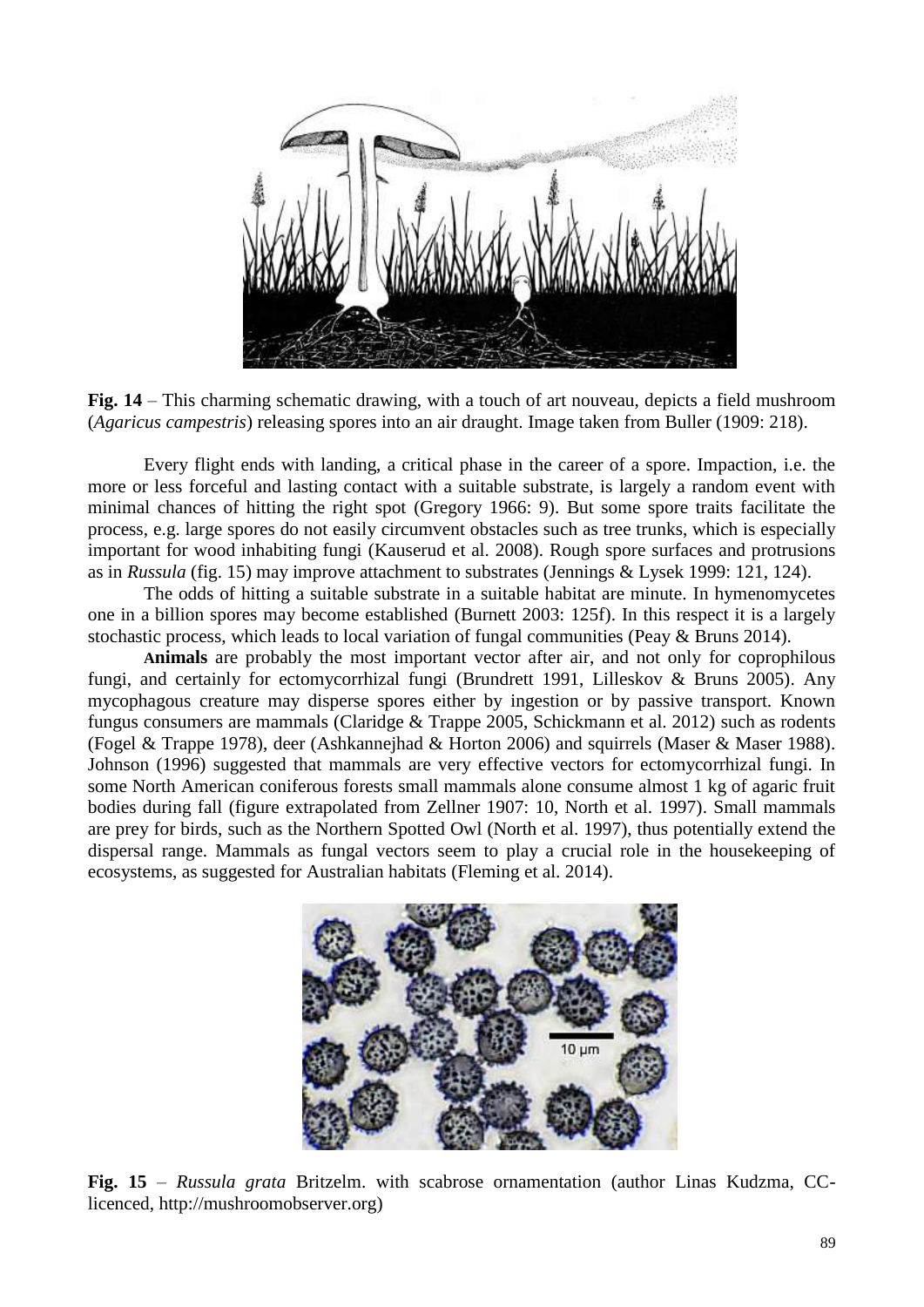

**Fig. 16** – Mites of the order Prostigmata are commonly present in soils. Note the diversity of hairs and other protrusions (after Jeffery et al. 2010: 107). Reuse permitted by the EU (http://ec.europa.eu/geninfo/legal\_notices\_en.htm)

Slugs are avid fungivores (Frömming 1940), particularly those of the Genus *Limacidae* (Wiese 2014: 206), and are effective vectors (Keller & Snell 2002), which even stimulate spore germination by gut enzymes (Spooner & Roberts 2005: 130). Dispersal may be indirect - via toads eating slugs (Buller 1909: 227). Moreover mushroom-inhabiting insects such as fungus flies and fungi-inhabiting beetles (Henneberg 2004), and trama-eaters such as dung beetles (Hanski 1989, Gange & Bower 1997) and particularly soil invertebrates including arthropods such as springtails and mites (Lussenhop 1992, Shaw 1992) and potentially worms (Hutchinson & Kamel 1956) are reported to be spore vectors. In any case, the passage through digestive tracts is a tremendous challenge for spores. They must withstand aggressive chemicals, e.g. hydrochloric acid in mammalian stomachs, and a whole army of enzymes and bacteria. Therefore spores using fungivores as vectors must have thick, protective walls, often re-enforced by melanins\*. Melanin synthesis is complex (Rast et al. 1981) and therefore costly for the fungus, but the protective benefits seem to be worth it.

Soil arthropods may play an important role in disseminating ectomycorrhizal fungi (Lilleskov & Bruns 2005) because of their need to reach host fine roots. One mechanism could be analogous to the transport of hydrophobic spores by water droplets (see below). The cuticle of insects is often covered with a wax layer and rough, rendering it hydrophobic (Wigglesworth 1957). It is therefore likely that hydrophobic spores become attached. Spores with spines, nodules etc. may get stuck in hairs, spikes etc. of e.g. mites (fig. 16) and springtails (as in *Tomentella sublilacina*, see Lilleskov & Bruns 2005), becoming eventually brushed off when the animals move underground. Finally many soil arthropods ingest but do not digest ectomycorrhizal spores, a dispersal mechanism thought to be important for forest ecosystems, because it assists in recovery after disturbance (cf. Maraun et al. 1998).

All these vectors disperse to different extents in terms of distance and soil depth (see fig. 17, 18). For a compilation of vectors and agents that disperse spores please refer to Table 1.

**Precipitation** is a possibly underrated agent for spore dispersal. This does not only apply to riparian forests\* where frequent flooding occurs (Weber 1993: 283), but most probably to ectomycorrhizal spores (cf. Spooner & Roberts 2005: 191), which are deposited close the fruit bodies (Galante et al. 2011). These spores need to reach rootlets of suitable hosts, which could well happen by leaching during rainfall (Malloch & Blackwell 1992). Rain can be a quite effective spore scrubber, if intense enough (Gregory 1973: 121, Henis et al. 1987), depositing air suspended propagules onto any substrate or being intercepted in forests by trees.

Trees then often drain surplus rain along the branches and the trunk (Crockford & Richardson 2000), thus probably transporting spores close to potential host roots by a channelling effect, e.g. in beech stands down to more than 30 cm covering a radius of ca. 4 m (Schwärzel et al. 2012). The channelling effect could constitute an important spore dispersal mechanism in forests and for single trees and brushes, particularly in arid habitats (cf. Li et al. 2009).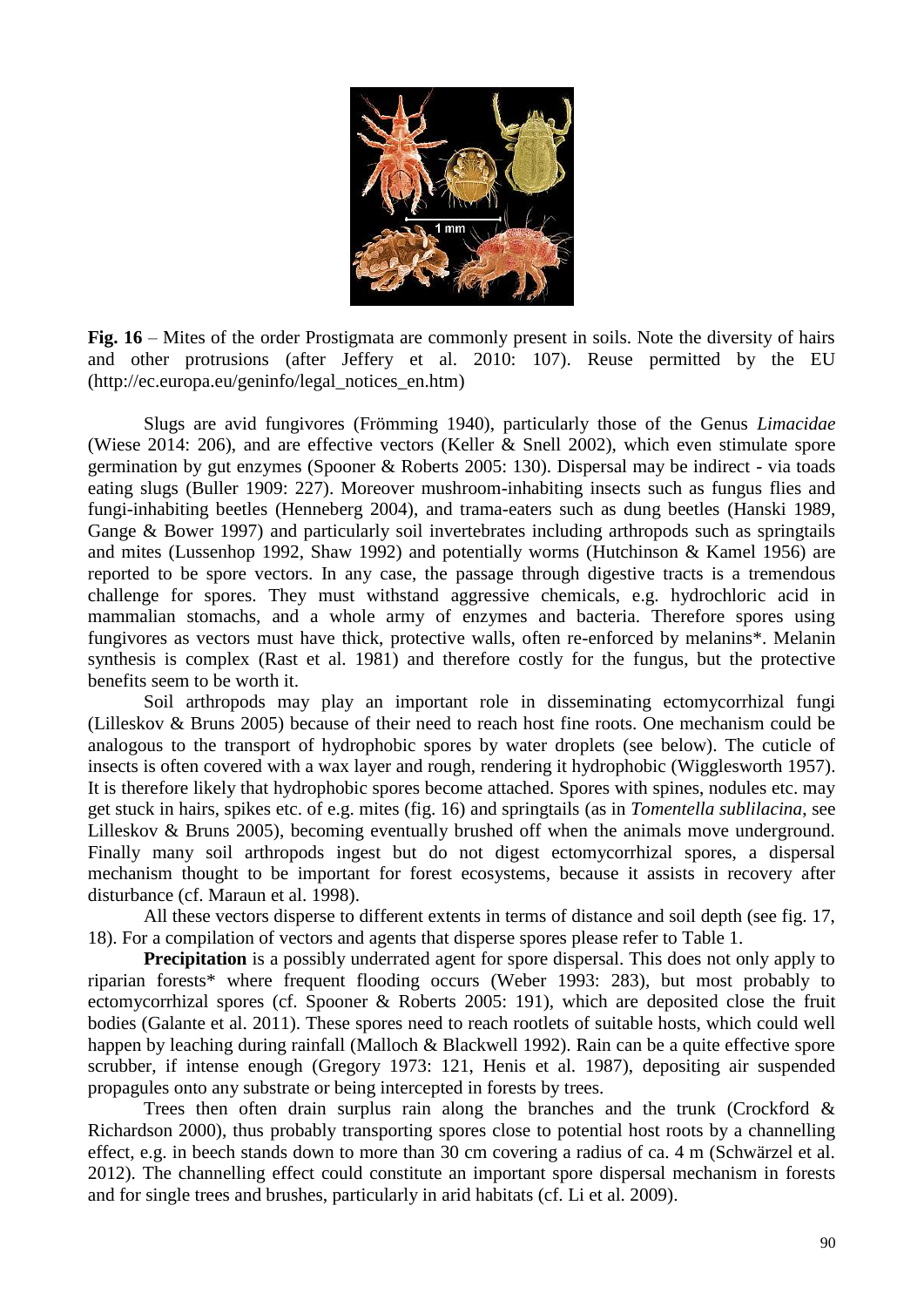

**Fig. 17** – Comparison of linear dispersal potentials of air and animals (sources see Table 1)



**Fig. 18** – Comparison of soil depths reached by various vectors (*Anoplotrupes stercorosus, Nematoda, Lumbricus terrestris, Mesaphorura, Steganacarus)* and by stemflow (root channeling) (sources see Table 1)

Another dispersal mechanism is transport of spores by mist (Gregory 1973: 67). This works because of hydrophobic ornamentation, creating a "Lotus effect" by a surface roughness at the nano scale (Spori et al. 2008). Differences in the electrical charge of water droplets and spores would then create attraction and finally adhesion (cf. Davies 1961, Gregory 1973: 120). Mist can only translocate spores, deposition takes place by vegetation (e.g. coniferous forests) that intercepts and condenses the droplets, leading to "fog-drip" (Shuttleworth 1977) down to the ground.

Smooth hydrophilic spores are typical for arid areas where wind is the predominant dispersal agent (Kreisel & Al‐Fatimi 2008), although hydrophobic smooth spores do occur (Dörfelt & Ruske 2010), most probably due to the chemical composition of the exosporium.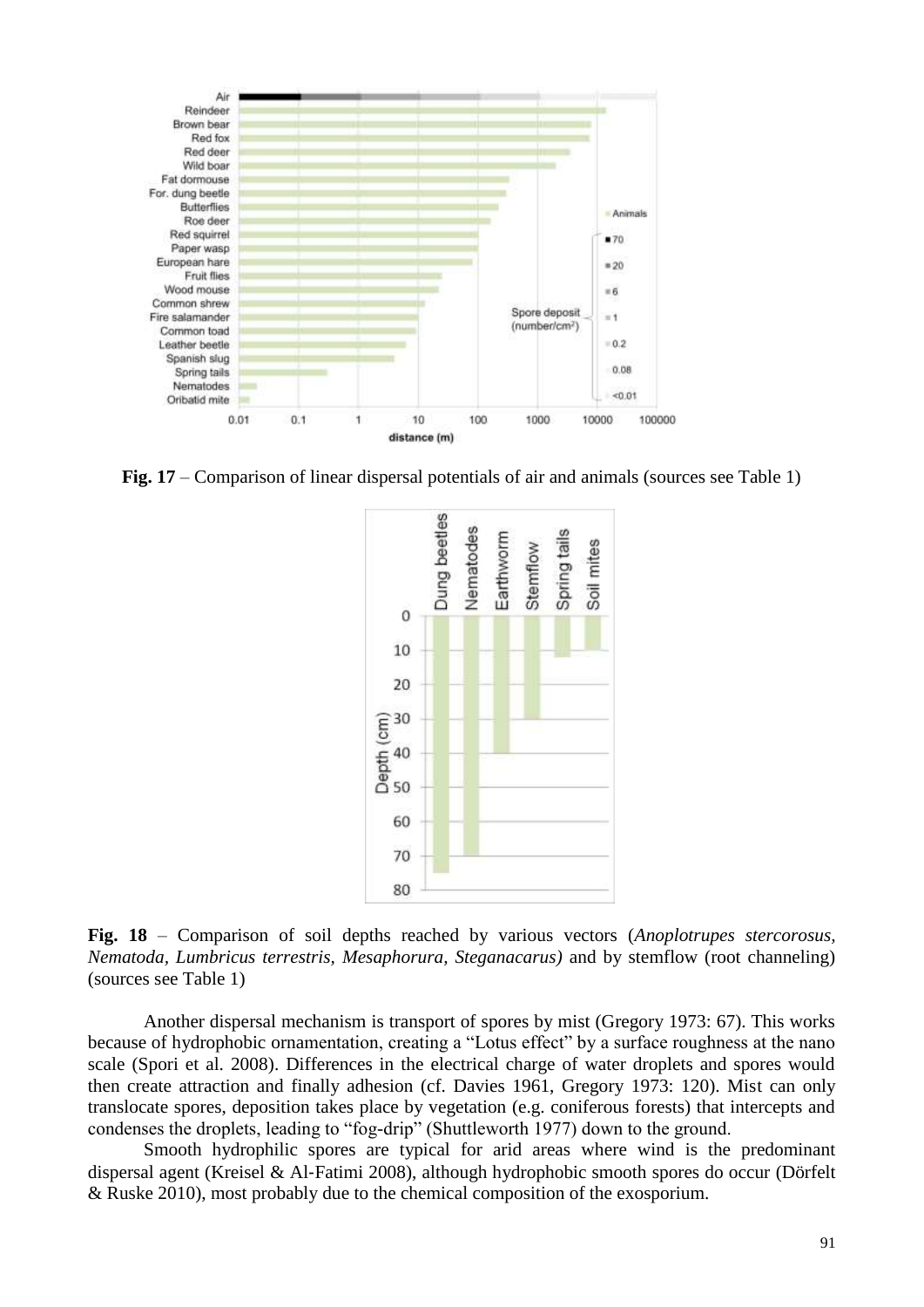**Table 1** Spore vectors and their ranges. Literature data on horizontal or vertical ranges of animal vectors are scarce and determined with varying methods and scales. It should therefore be noted that this compilation may not be exhaustive. Not knowing the excretion frequency of the taxa nvestigated we took as range proxy the format "mean daily displacement (MDD)", where available. For taxa for which only home range data (areas) are available we took the radius of the equivalent circle. Data are given as means, when possible and expedient. In certain cases numerical values had to be extracted from graphs. The vertical distribution of grassland invertebrates is described in (Frenzel 1936). For more literature on vectors refer to Table 4 after References.

| <b>Taxonomical group</b> | <b>Taxa</b>       | Range             | <b>Remarks</b>                                    |
|--------------------------|-------------------|-------------------|---------------------------------------------------|
| Coleoptera               | Carabidae         | $6.2 \text{ m/d}$ | Carabus coriaceus (Riecken & Raths 1996)          |
|                          | Ciidae<br>Cisidae |                   |                                                   |
|                          | Clambidae         |                   |                                                   |
|                          | Colydiidae        |                   |                                                   |
|                          | Corticaria        |                   |                                                   |
|                          | Corylophidae      |                   |                                                   |
|                          | Cryptophagidae    |                   |                                                   |
|                          | Curculionidae     |                   |                                                   |
|                          | Dasyceridae       |                   |                                                   |
|                          | Endomychidae      |                   |                                                   |
|                          | Eritylidae        |                   |                                                   |
|                          | Eucinetidae       |                   |                                                   |
|                          | Geotrupidae       | 300 m/6 hrs,      | Anoplotrupes stercorosus, afternoon (most active  |
|                          |                   | brood<br>chamber  | phase) (Plewińska 2007)                           |
|                          |                   | depth ca. 75 cm   | depth:                                            |
|                          |                   |                   | http://en.wikipedia.org/wiki/Anoplotrupes_stercor |
|                          | Histeridae        |                   | osus                                              |
|                          | Hydrophilidae     |                   |                                                   |
|                          | Languriidae       |                   |                                                   |
|                          | Lathridiidae      |                   |                                                   |
|                          | Latridiidae       |                   |                                                   |
|                          | Leiodinae         |                   |                                                   |
|                          | Liodidae          |                   |                                                   |
|                          | Lymexylidae       |                   |                                                   |
|                          | Micropeplidae     |                   |                                                   |
|                          | Mordellidae       |                   |                                                   |
|                          | Mycetophagidae    |                   |                                                   |
|                          | Nitidulidae       |                   |                                                   |
|                          | Orthocis          |                   |                                                   |
|                          | Phalacridae       |                   |                                                   |
|                          | Platydema         |                   |                                                   |
|                          | Ptiliidae         |                   |                                                   |
|                          | Rhizophagidae     |                   |                                                   |
|                          | Scaphidiidae      |                   |                                                   |
|                          | Scarabaeidae      |                   |                                                   |
|                          | Silphidae         |                   |                                                   |
|                          | Sphaerosoma       |                   |                                                   |
|                          | Sphindidae        |                   |                                                   |
|                          | Staphylinidae     |                   |                                                   |
|                          | Temnochilidae     |                   |                                                   |
|                          | Tenebrionidae     |                   |                                                   |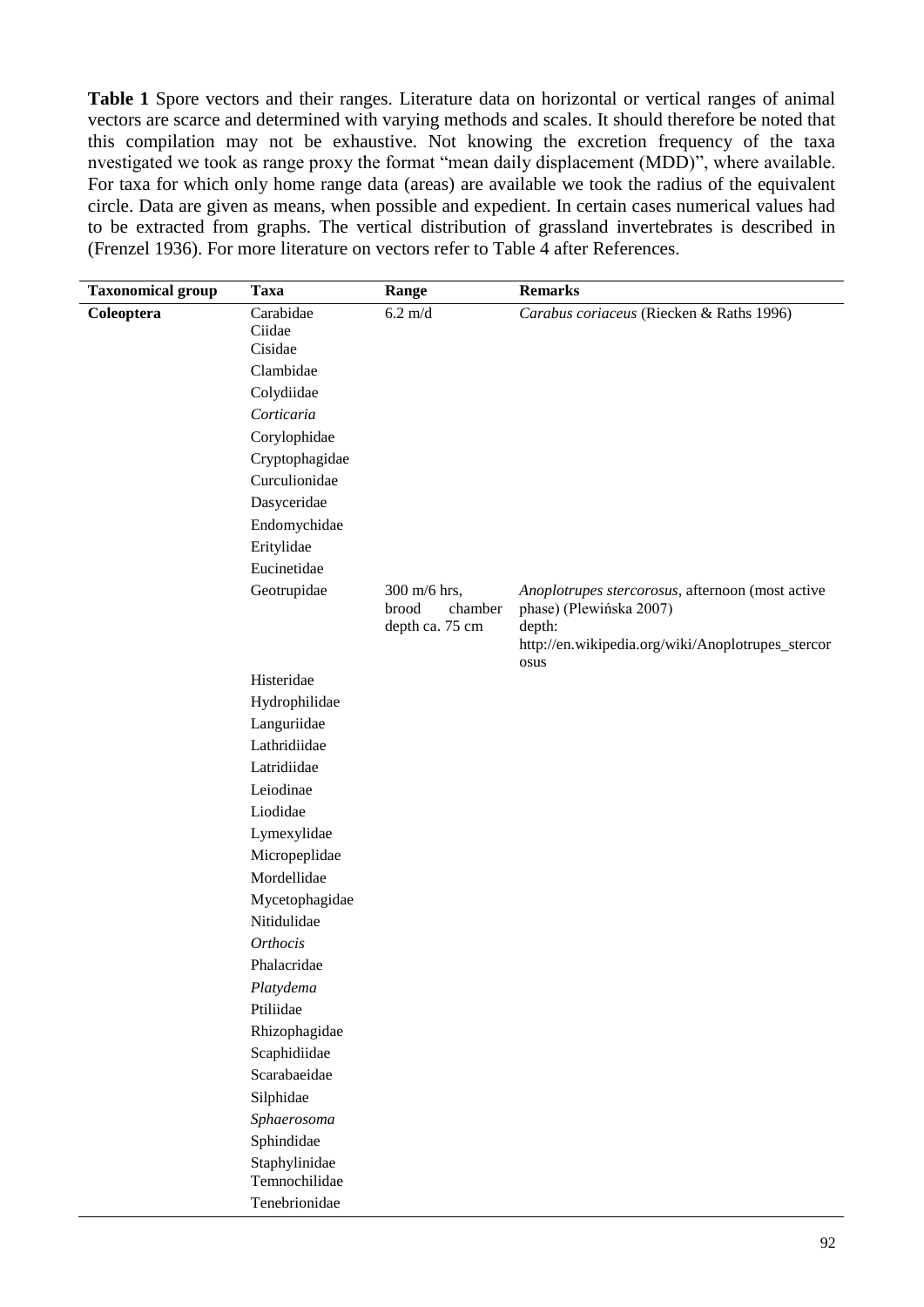| <b>Taxonomical group</b> | <b>Taxa</b>                           | Range                              | <b>Remarks</b>                                                                 |
|--------------------------|---------------------------------------|------------------------------------|--------------------------------------------------------------------------------|
| <b>Diptera</b>           | Anthomyiidae                          |                                    |                                                                                |
|                          | Bolitophilidae                        |                                    |                                                                                |
|                          | Cecidomyiidae                         |                                    |                                                                                |
|                          | Cheilosia                             |                                    |                                                                                |
|                          | Chloropidae                           |                                    |                                                                                |
|                          | Ditomyiidae                           |                                    |                                                                                |
|                          | Drosophilidae                         | ca. $25 \text{ m}$ (radius, 1)     | D. fenebris + melanogaster, (Timoféeff-                                        |
|                          |                                       | generation)                        | Ressovsky & Timoféeff-Ressovsky 1941)                                          |
|                          | Heleomyzidae                          |                                    |                                                                                |
|                          | Lestremiidae                          |                                    |                                                                                |
|                          | Limoniidae                            |                                    |                                                                                |
|                          | Megaselia                             |                                    |                                                                                |
|                          | Mycetophilidae                        |                                    |                                                                                |
|                          | Pegomya                               |                                    |                                                                                |
|                          | Phoridae                              |                                    |                                                                                |
|                          | Platypecidae                          |                                    |                                                                                |
|                          | Sciaridae                             |                                    |                                                                                |
|                          | Sphaeroceridae                        |                                    |                                                                                |
|                          | Trichocera                            |                                    |                                                                                |
| Hexapoda                 | Collembola                            | horizontal: max.                   | Folsomia candida, (Johnson & Wellington 1983)                                  |
|                          |                                       | $30 \text{ cm}$                    | Mesaphorura: (Ponge 2000)                                                      |
|                          |                                       | vertical: max. 12                  |                                                                                |
|                          | Aradidae                              | cm                                 |                                                                                |
| Hemiptera                |                                       |                                    |                                                                                |
| <b>Thysanoptera</b>      | Phlaeothripidae                       |                                    |                                                                                |
| Lepidoptera              | Oecophoridae                          | $224 \text{ m/d}$                  | daily<br>Mean<br>displacement<br>(various<br>species)<br>(Stevens et al. 2010) |
|                          | Papilionoidea                         |                                    |                                                                                |
| Hymenoptera              | various species                       | $102 \text{ m}$                    | Polistes metricus (American) (Dew & Michener                                   |
|                          |                                       |                                    | 1978)                                                                          |
| Acari                    | Prostigmata                           |                                    |                                                                                |
|                          | Oribatida                             | horizontal:<br>1.5                 | Steganacarus magnus (Berthet 1964)<br>(Schatz 1990)                            |
|                          |                                       | $cm/d$ (mean)<br>vertical: 5-10 cm |                                                                                |
| Diplopoda                | various species                       |                                    |                                                                                |
| <b>Myriapoda</b>         | various species                       |                                    |                                                                                |
| Chilopoda                | various species                       |                                    |                                                                                |
| Rodents/hares            | Apodemus sylvaticus                   | 22 m (radius)                      | male + female (Kikkawa 1964)                                                   |
|                          | Apodemus flavicollis                  |                                    |                                                                                |
|                          | Clethrionomys<br>glareolus            | 23 m (radius)                      | male + female (Kikkawa 1964)                                                   |
|                          | Glis glis                             | 336 m (daily                       | $male + female (Jurczyszyn 2006)$                                              |
|                          |                                       | movement)                          |                                                                                |
|                          | Lemmus lemmus                         |                                    |                                                                                |
|                          | Leporidae                             | 82 m (radius)                      | Lepus europaeus (Rühe & Hohmann 2004)                                          |
|                          | Microtus agrestis                     |                                    |                                                                                |
|                          | Myodes glareolus<br><b>Odocoileus</b> |                                    |                                                                                |
|                          | hemionus                              |                                    |                                                                                |
|                          | (American)                            |                                    |                                                                                |
|                          | Peromyscus<br>maniculatus             | $20-50$ m (radius)                 | Allen et al. (1997)                                                            |
|                          | (American)                            |                                    |                                                                                |
|                          | Pitymys                               |                                    |                                                                                |
|                          | subterraneus                          |                                    |                                                                                |
|                          | Sciurus vulgaris                      | 103 m (radius)                     | Wauters & Dhondt (1992)                                                        |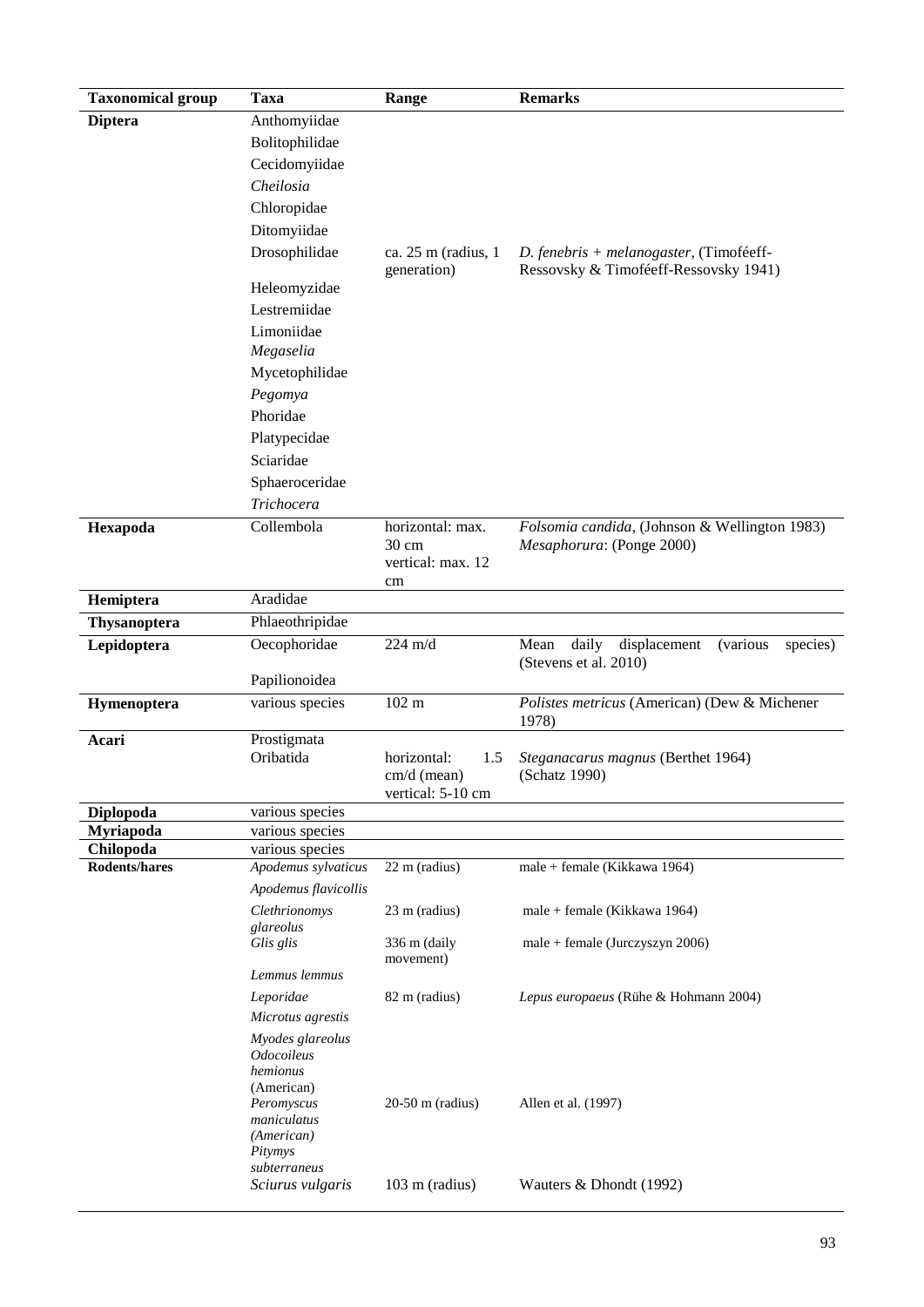| <b>Taxonomical group</b> | <b>Taxa</b>                        | Range                                 | <b>Remarks</b>                                                 |
|--------------------------|------------------------------------|---------------------------------------|----------------------------------------------------------------|
| <b>Shrews</b>            | Sorex alpinus                      |                                       |                                                                |
|                          | Sorex minutus                      |                                       |                                                                |
|                          | Sorex araneus                      | 13 m (radius)                         | Nosek et al. (1972)                                            |
| <b>Cervids</b>           | Alces alces                        |                                       |                                                                |
|                          | Capreolus                          | 164 m/day                             | Jeppesen (1990)                                                |
|                          | capreolus                          |                                       |                                                                |
|                          | Cervus elaphus                     | 3.5 km/day                            | Carranza et al. (1991)                                         |
|                          | American cervids<br>incl. reindeer | 14 km/day                             | Boertje (1985)                                                 |
| <b>Other mammals</b>     | Sus scrofa                         | 2 km/day (mean)                       | Janeau et al. (1995)                                           |
|                          | Ursus arctos                       | 7.9 km/day                            | Boreal habitat (Gau et al. 2004)                               |
|                          | Vulpes vulpes                      | 7,4 km/day                            | Goszczyński (2002)                                             |
| <b>Molluscs</b>          | (Arion lusitanicus)                | ca.4 m (radius)                       | Grimm & Paill (2001)                                           |
|                          | Ariolimax                          |                                       |                                                                |
|                          | columbianus                        |                                       |                                                                |
|                          | (N. America)                       |                                       |                                                                |
|                          | Arion                              |                                       |                                                                |
|                          | empiricorum<br>Arion subfuscus     |                                       |                                                                |
|                          | <b>Deroceras</b>                   |                                       |                                                                |
|                          | reticulatum                        |                                       |                                                                |
|                          | Limax<br>cinereo-                  |                                       |                                                                |
|                          | niger<br>Limax intermedius         |                                       |                                                                |
|                          | Limax maximus                      |                                       |                                                                |
|                          | Limax tenellus                     |                                       |                                                                |
|                          | Milax marginatus                   |                                       |                                                                |
| Earth worms              | various species                    | vertical: ca. 40 cm                   | Lumbricus terrestris (Bastardie et al. 2003)                   |
| <b>Toads</b>             | various species                    | $9.3 \text{ m/d}$                     | Bufo Bufo (Sinsch 1988)                                        |
| <b>Birds</b>             | various species                    | 70 m (territory                       | Turdus merula (Greenwood & Harvey 1978)                        |
|                          |                                    | length)                               |                                                                |
| <b>Salamander</b>        | various species                    | ca. 10 m (radius)                     | S. salamandra (Balogová et al. 2012)                           |
| (Caudata)                | Meloidodera                        | horizontal:                           |                                                                |
| Nematoda                 |                                    | ca. 2 cm/d                            | Trichodorus (Thomas 1981)<br>Various species: Ou et al. (2005) |
|                          |                                    | vertical: max. 70                     |                                                                |
|                          |                                    | cm                                    |                                                                |
|                          | Aphelenchus                        |                                       |                                                                |
| Wind                     | Boundary<br>layer                  | air still, micro-                     |                                                                |
|                          | $(0.2 - 10$ cm $)$<br>Turbulent    | eddies may occur<br>substantial local | Within forest stands wind speed is 70-90% lower                |
|                          | boundary layer                     | eddies                                | than in open land (Flemming 1994: 66)                          |
|                          | $(10 cm - 10 m)$                   |                                       |                                                                |
|                          | Outer layers (10 m                 | substantial                           |                                                                |
|                          | - several km)                      | horizontal and<br>vertical air        |                                                                |
|                          |                                    | movement                              |                                                                |
| Mist/clouds              | By interception                    | wind-dependent                        |                                                                |
| Rain                     | By interception                    | ca. 30 cm (in a                       | Schwärzel et al. (2012)                                        |
|                          | and stemflow                       | radius of $>3$ m)                     |                                                                |
|                          | In forests by<br>throughfall       | local                                 |                                                                |
|                          | Direct scrubbing,                  | wind-dependent                        |                                                                |
|                          | deposition in open                 |                                       |                                                                |
|                          | country                            |                                       |                                                                |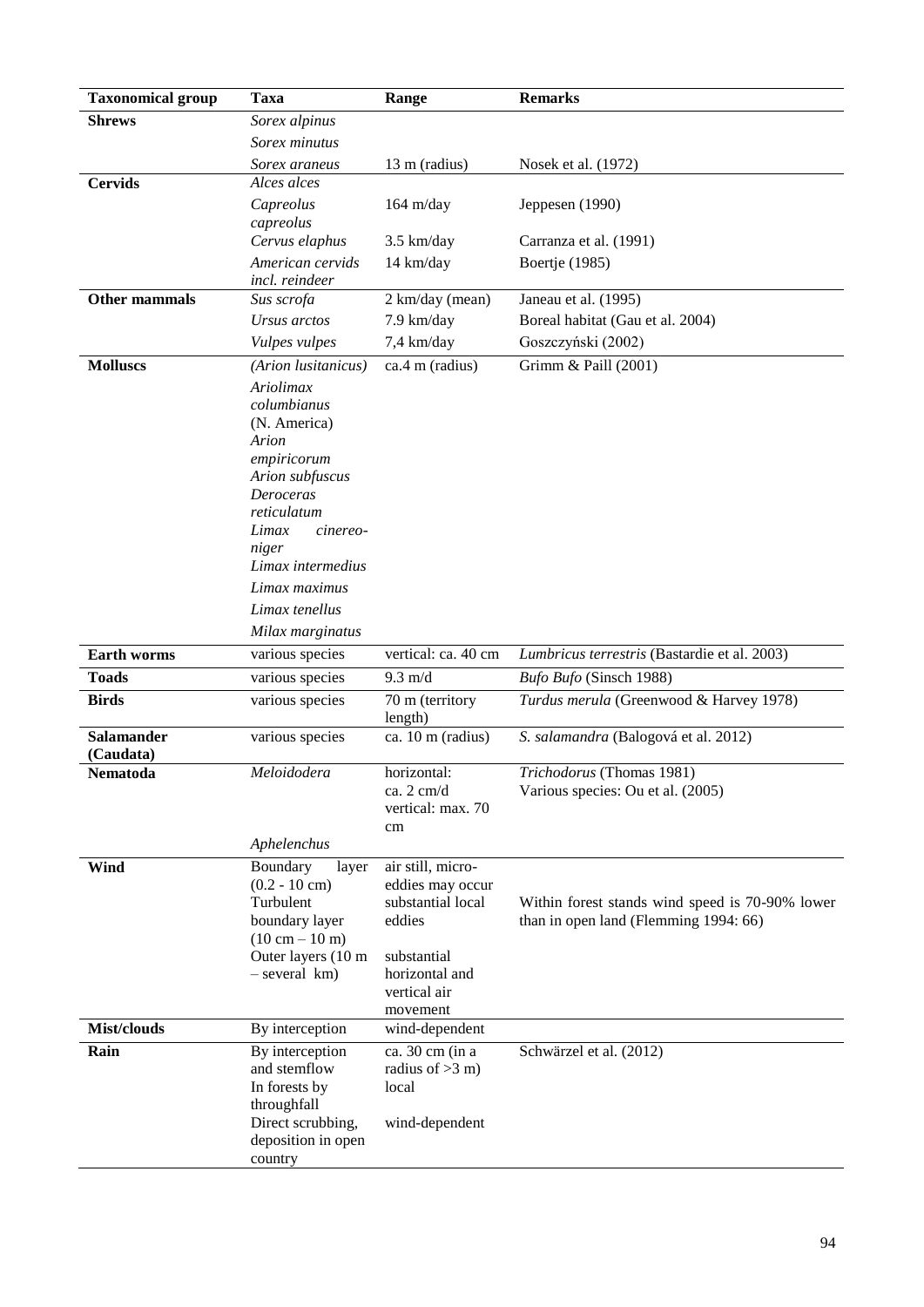### *3.5 Processing: how spores germinate*

Now that the spore has luckily reached its substrate it needs to germinate in order to fulfil its role, namely to develop a mycelium. Some spores do this readily, as for example in coprophilous fungi, sometimes even when still in the digestive tract, giving them an advantage over potential competitors (Buller 1931).

Coprophilous fungi are typical representatives of xenospore producers. Xenospores are optimised for dispersal, whereas memnospores are the better survivers (Gregory 1966: 187, Carlile et al. 2001). The different characteristics of typical xeno- and memnospores are presented in Table 2.

**Table 2** Comparison between memno- and xenospores (based on Cooke & Whipps 1993: 144)

| <b>Memnospores</b>                                                                                       | <b>Xenospores</b>                                                                                                                          |
|----------------------------------------------------------------------------------------------------------|--------------------------------------------------------------------------------------------------------------------------------------------|
| Tendency to be large and thick-walled                                                                    | Tendency to be small and thin-walled                                                                                                       |
| Tendency to be spherical                                                                                 | Tendency to be oblong and showing ornamentation or<br>protrusions                                                                          |
| Survivability relatively high                                                                            | Survivability relatively low                                                                                                               |
| Pronounced dormancy <sup>*</sup> that leads to delayed germination,<br>even under favourable conditions. | Dormancy much less common, can readily germinate under<br>favourable conditions. Fungistasis <sup>*</sup> under unfavourable<br>conditions |
| Require specific environmental stimuli, e.g. root exudates<br>(Grayston et al. 1997)                     | Breaking fungistasis by improvement of external<br>conditions, e.g. decreasing microbial stress                                            |
| Typical examples are found in the ectomy corrhizal guild,<br>e.g. in <i>Lactarius</i>                    | Typical examples are found in the saprotrophic guild, e.g.<br>in Mycena                                                                    |
| Lifestyle predominantly K-selected                                                                       | Lifestyle predominantly r-selected                                                                                                         |

**Dreaming of a bright future:** Dormancy, i.e. delayed germination, is of utmost importance for spore survival. It starts with preventing germination while still within the hymenium, where humidity is high, a mechanism controlled by lack of nutrients and self-inhibition (Carlile et al. 2001: 231) through volatile inhibitory compounds when spore density is high (Sussman & Halvorson 1966: 275), and probably CO<sub>2</sub> in *Agaricus bisporus* (Rast & Stäuble 1970).

It continues when spores are dispersed under moist conditions, e.g. by mist or flowing water. Hitting a suitable substrate does not automatically entail immediate germination. It may be too hot or too cold, too dry or dangerous due to temporary microbial attacks (Carlile et al. 2001: 233). The last is especially relevant for spores dispersed by fungivores in taxa that are not dung dwellers, e.g. ectomycorrhizal fungi (Pyare & Longland 2001, Horton 2006). Ectomycorrhizal fungi may need considerable time to reach host rootlets in the soil, either by e.g. hitching a ride with invertebrates or just by waiting for the relatively slow-growing roots to approach (cf. Brundrett 1991). Spores of agarics may survive for considerable time periods. For example, spores in exsiccates of *Psilocybe mutans* survived more than nine years (Sussman & Halvorson 1966: 51). Ectomycorrhizal spores may also stay viable for several years (Bruns et al. 2009, Nara 2009) (Nguyen et al. 2012) and form veritable spore banks together with other fungi (Jumpponen 2003). In this way ectomycorrhizal fungi are able to survive major calamities, such as forest fires and areawide logging (Baar et al. 1999, Barker et al. 2013).

**Awakening:** All spores of agarics undergo some dormancy or fungistasis, which must be broken for germination to occur. Under natural conditions the right moisture, temperature, inorganic and organic nutrients (Carlile et al. 2001: 235) and a favourable pH (Sussman & Halvorson 1966: 203ff) are preconditions. Fungistasis stops when microbial stress decreases and nutrient levels increase (Davet 2004: 179). Breaking dormancy is more complicated and the modes of germination are obviously adapted to the specific lifestyles of ecological guilds and even species (Fries 1987). Broadly speaking, release from dormancy needs abiotic and biotic conditions favourable to germination (Van Etten et al. 1983, Cooke & Whipps 1993: 167) and endogenous enzymes to make the spore wall permeable to external stimuli (Kendrick 1985: 139).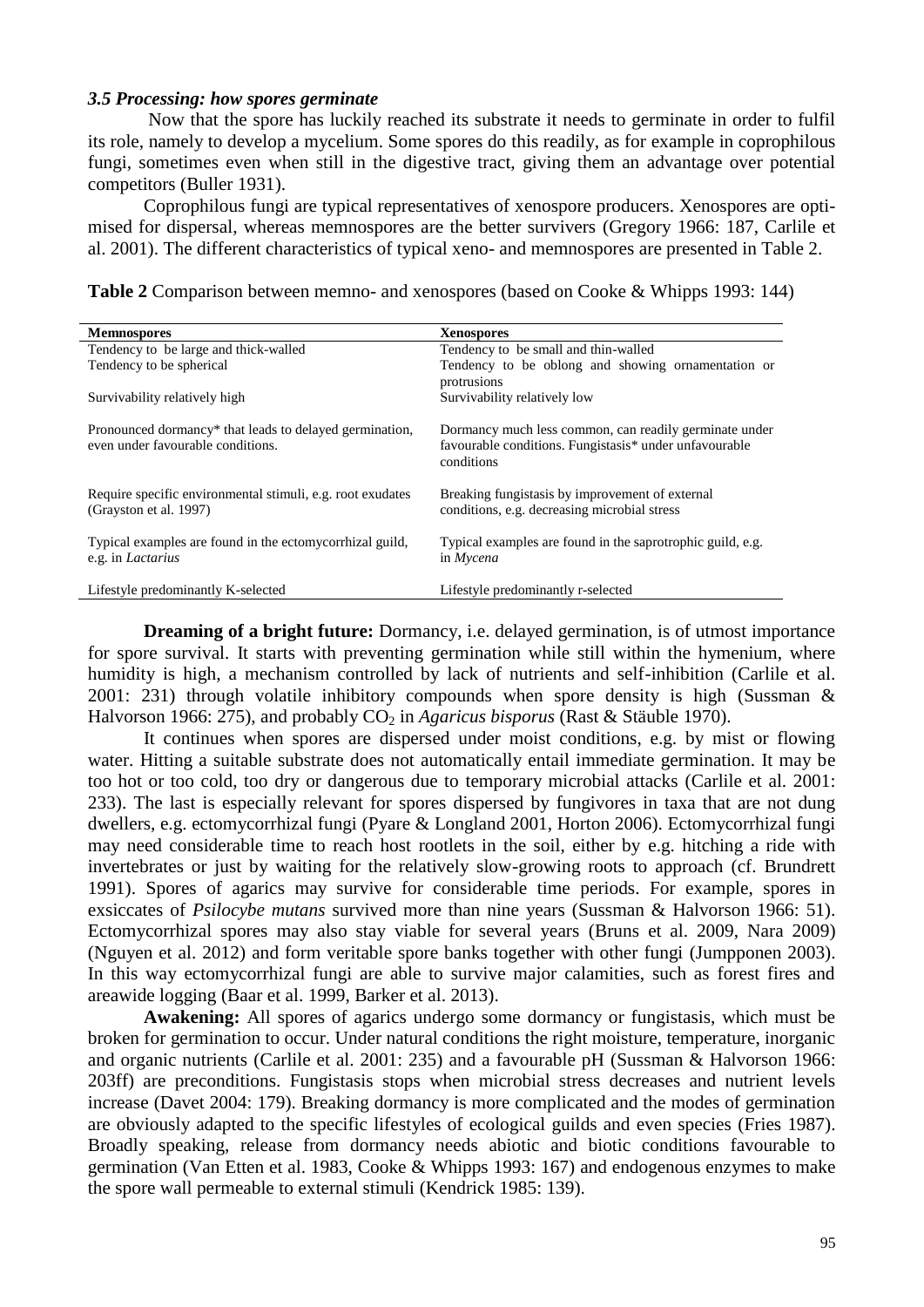

**Fig. 19** – *Pholiota alnicola* (author Hamilton, CC-licensed, http://mushroomobserver.org,)

Most lignicolous and litter inhabiting agarics are the least fussy groups (Fries 1966), though some have special requirements. Coprophilous fungi need passage through animal guts (Hudson 1991: 147). *Pleurotus sapidus* does not germinate when exposed to white and blue light (daylight!) and germination of *Pholiota alnicola* Fr. Singer (fig. 19) is improved by prior freezing (Fries 1984). Amyloidity\* of some spores may play an important role in dormancy. On the one hand amyloids prevent oxygen entering the spore, slowing down its metabolism (Webster & Weber 2007: 28). On the other hand the amyloid coat disintegrates with water, thus enabling the spore to germinate (Dodd & McCracken 1972). Growing mycelium of *Agaricus campestris* L. ("self-mycelium") stimulates its spores to germinate by volatile substances (Lösel 1964), and also autocatalysis has been observed, i.e. germinating spores trigger germination in neighbouring spores (Fries 1966). In *Leccinum* the self-mycelium effect is considerable and may even lead to plasmogamy, the sexual merging of germ tubes and hyphae (Fries 1981). Actually, most ectomycorrhizal fungi are quite demanding, they need microbial "company", e.g. a yeast from the genus *Rhodotorula* and/or selfmycelium and vicinity of host fine roots, which exude stimulating substances (Fries 1984, Brundrett 1991, Cooke & Whipps 1993: 196). Some *Hebeloma*, *Russula* and *Lactarius* species need to pass through the digestive tracts of slugs (Sussman & Halvorson 1966: 182). Some overwintering spores need a period of low temperatures in order to germinate (Sussman & Halvorson 1966: 160ff, Griffin 1996: 385). Under laboratory conditions germination could be triggered by a multitude of treatments with sometimes exotic chemicals, such as organic solvents and acids, gases, phenolic compounds, dyes, sugars, and terpenes. (Sussman & Halvorson 1966: 168f, Van Etten et al. 1983, Carlile et al. 2001: 236) and fruit body extracts (Fries 1966). But mostly it is difficult to determine the relevance of these experiments for germination under natural conditions, though it is assumed that most of these compounds are emitted by (host) plants (Carlile et al. 2001: 236).

**Breakthrough:** The very moment a spore is kicked into action it first of all takes up water, mostly recognisable as swelling (Gottlieb 1978: 62), which can be quite dramatic (Griffin 1996: 389). This is a remarkable process, because the spore wall generally constitutes a barrier for water (Griffin 1996: 381f). After having absorbed sufficient moisture one germ tube appears (fig. 20), usually opposite the hilum, but not necessarily (fig. 21). Robinson et al. (1968) observed that when spores of a given species are neighbouring, the germ tube originating from one spore may move away from the other spore (negative autotropism\*). In some rare cases more than one germ tube is produced (Wolf & Wolf 1947: 212).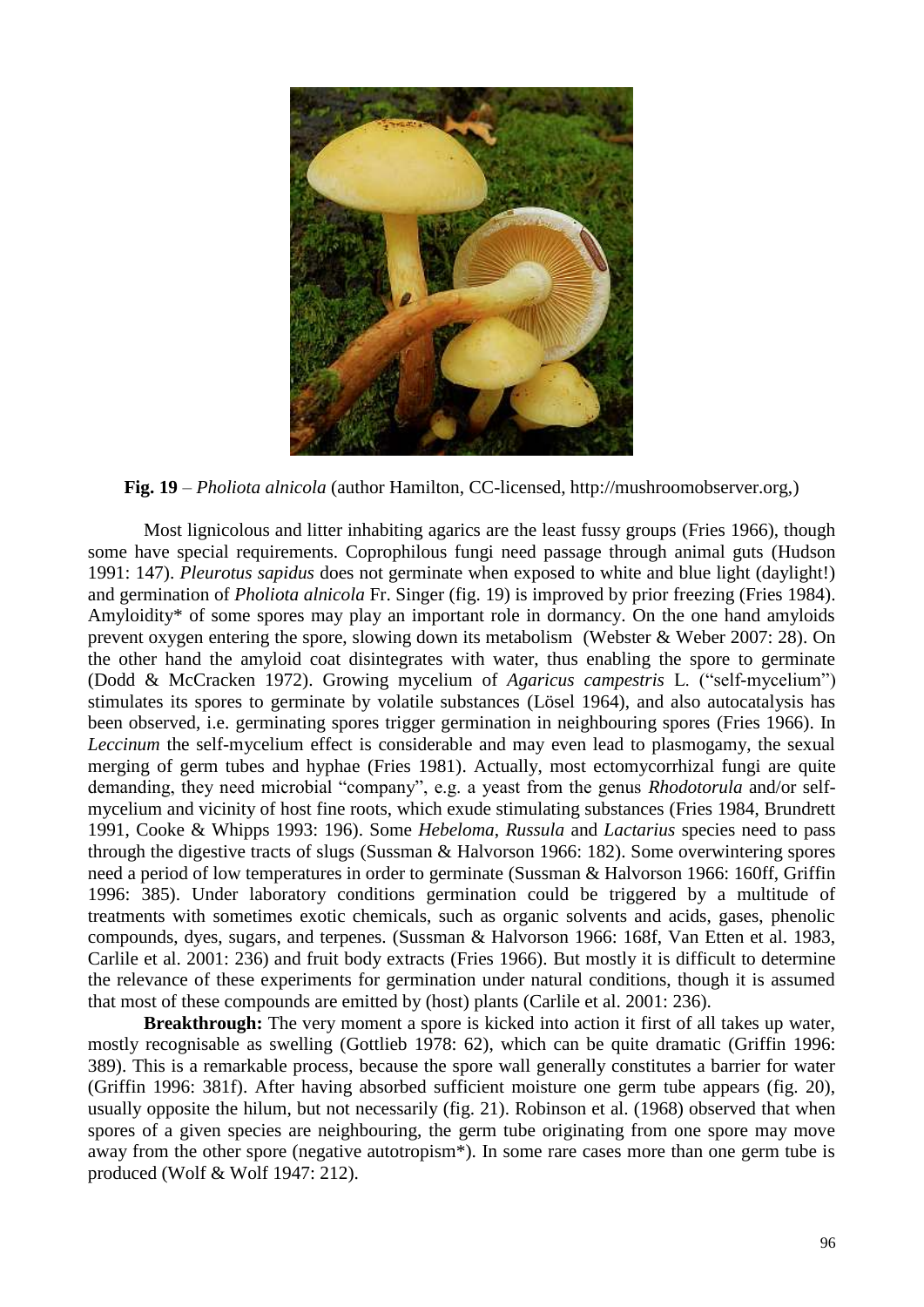

**Fig. 20** – Germinating spores of *Coprinus sterquilinus* (Fr.) Fr. (after Buller 1931: 81)

Particularly in fungi with thick-walled and melanised spores the germ tube pops out of the germ pore, a predetermined breaking spot (Watling 1988, Garnica et al. 2007); see electron microscopical images in Stocks & Hess (1970). The tube grows towards nutrients, water and volatile compounds emitted by substrates and may avoid oxgen and light (Gow & Gadd 1995: 7), the latter tropisms acting to keep hyphae within the substrate. The newborn hypha branches and develops septa (fig. 20), and forms a primary, monokaryotic\* mycelium. Primary mycelia of compatible mating types eventually fuse to form dikaryotic mycelia (fig. 7). Mating types are part of a breeding system that ensures recombination of different genotypes\* (Carlile et al. 2001: 249) by a complicated regime of compatibility factors (Burnett 2003: 135-149).



**Fig. 21** – Germinating spore of *Armillaria borealis* Marxm. & Korhonen (Photo H. Halbwachs)

### *3.6 Market forces: spore establishment and competition*

**Battling fungi**: Fungal species, like other organisms, compete with each other for resources, notably when they colonise similar or identical ecological niches\*, to maximise reproductive success (cf. Dybzinski & Tilman 2009). Competition finally leads to adaptation to other niches (Mayhew 2006: 100f). Dispersal plays a pivotal role in exploiting niches (Perrin 2009), which require morphological and physiological adaptations in fungal spores. These adaptations relate to spore traits with their ecological functions.

Spore size is a fundamental trait, but why does it vary that much? Intuitively one would think that species with large fruit bodies produce large spores, too. Recent statistical investigations have shown that this is the case only to a minor degree (Bässler et al. 2014). There must be more reasons for size variations, most probably relating to dispersal and dormancy (see below).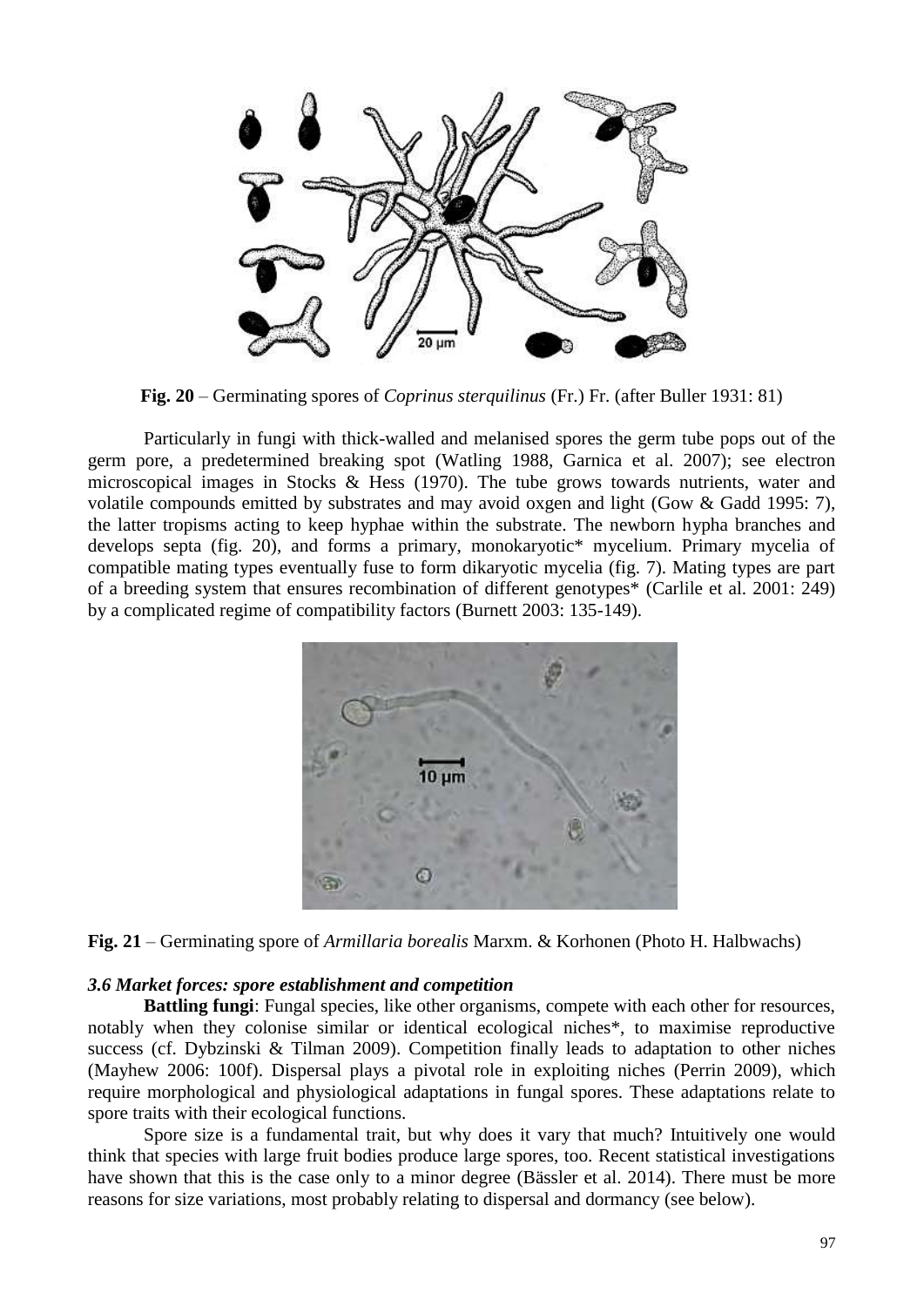**Size matters:** Large spores travel further than small spores when forcibly launched (ballistospores\*) because of a larger momentum (Stolze-Rybczynski et al. 2009, Fischer et al. 2010b). On the other hand small spores are transported by wind over larger distances (Norros et al. 2014) because of their lower settling speed (Falck 1927, Ingold 1965: 7). Hence small spores remain suspended for a longer time and have a greater chance to get "carried away". This effect seems to be eclipsed by high airspeed as it is the case e.g. above canopies (Kuparinen et al. 2007). Small spores harbour less nutrients than larger spores, which may lead to fungistasis (a form of exogenous dormancy, see above and Table 3), an adaptation to temporary nutrient-limited conditions (Davet 2004: 179). Resources for highly specialised species are rare. It is therefore important for these species to boost chances for reaching suitable substrates by maximising their spore production rate, obviously at the expense of size, a classical tradeoff (Nordén et al. 2013).



**Fig. 22** – Giant spores of *Oudemansiella mucida* (Schrad.: Fr.) Pat., a tree dwelling mushroom (author Amadej Trnkoczy, CC-licensed, http://mushroomobserver.org,)

Most lignicolous saprotrophs may be better off with large spores (fig. 22), as they are more likely to strike e.g. tree trunks (Ingold 1965: 9-11, Tulloss 2005) and have a high impaction efficiency (Gregory 1973: 93, Hawker & Madelin 1976: 9f). Also for ectomycorrhizal fungi large spores are likely to be expedient, but for a different reason. They are loaded with considerable amounts of carbon nutrients (Carlile et al. 2001: 233f, Deacon 2005: 185), needed for germination, because only the developed fungus largely obtains carbon from its host (photosynthate, i.e. sugars; Smith & Read 2008) and cannot extract it from substrates in the soil. For pioneering species that are geared towards reaching new, suitable environments some distance away, small spores may be of advantage, because they may be blown more easily around obstacles (trees!) than large spores (Tulloss 2005). And these spores may have retained some enzymatic power to extract carbon from organic polymers such as cellulose, as known in *Lactarius quietus* (Courty et al. 2005) and in *Suillus granulatus* (Cullings et al. 2010).

**Shape matters, too**: For a given volume, spherical spores expose the least possible surface to a potentially harmful environment and can therefore survive for longer periods (Carlile et al. 2001: 234). Oblong spores with an asymmetrical centre of mass rotate during air dispersal, move sideways (Gregory 1973: 26) and thereby travel farther – at least in non-turbulent and slow moving air - and have improved substrate impaction (Tulloss 2005).

**Coats & arms:** Thick-walled spores resist aggressive chemical and microbial agents when passing through digestive tracts of animals (Garnica et al. 2007) (fig. 23). Moreover, they have a higher potential for prolonged dormancy (Hawker & Madelin 1976, Dix & Webster 1995: 17). Wall thickness is positively correlated with melanin content (Garnica et al. 2007, Fernandez & Koide 2013) (see "Coloration" in this section). Thin walls make sense when rapid germination is part of a fungal lifestyle.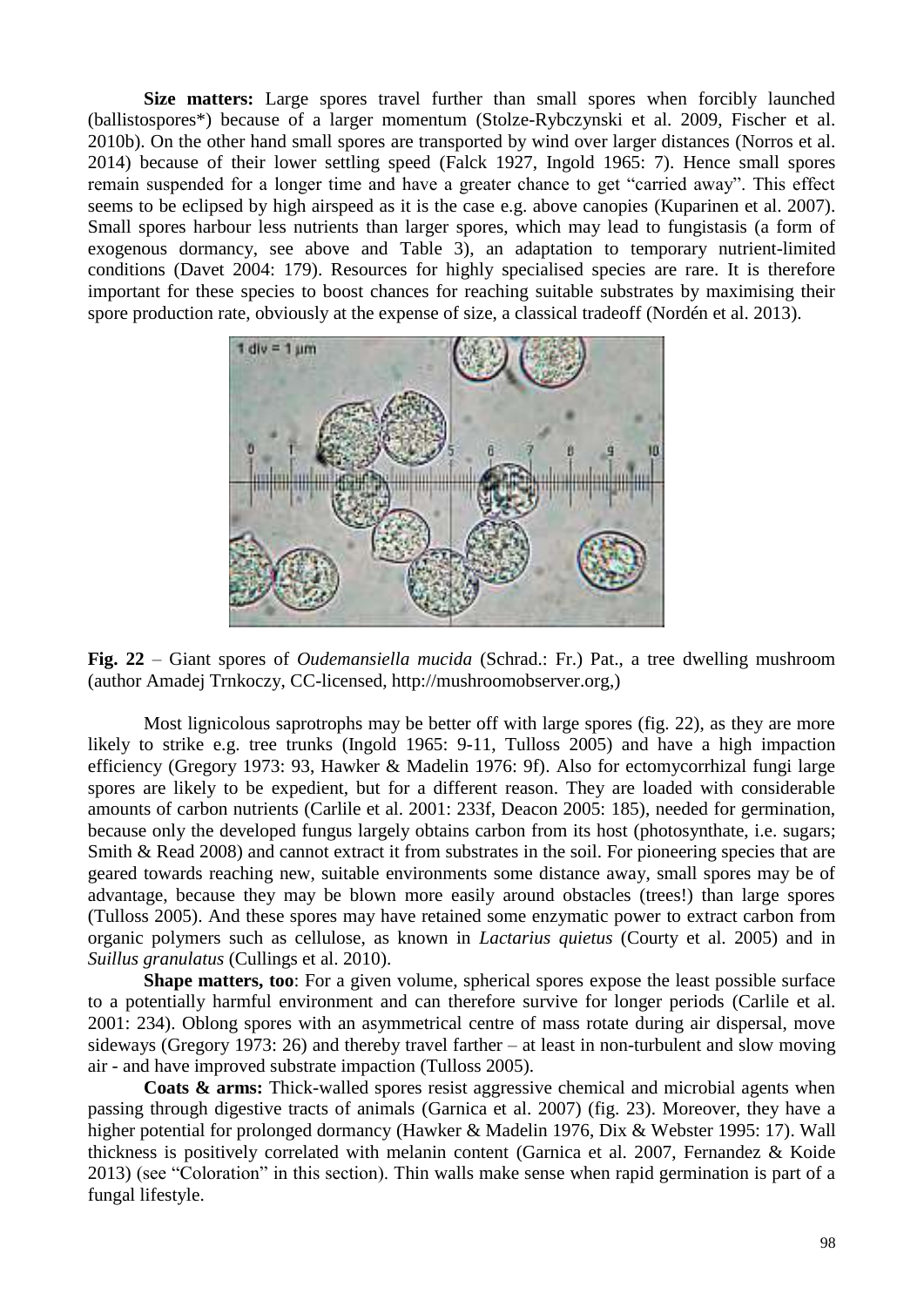

**Fig. 23** – Thick-walled spores of *Volvopluteus gloiocephalus* (DC.) Vizzini, Contu & Justo (author Ron Pastorino, CC-licensed, http://mushroomobserver.org,)

**Decorations:** Ornamented spores generally repel water ("Lotus effect") (Wösten & Wessels 1997, Spori et al. 2008) which may lead to extended dormancy (Gregory 1973: 67), because it takes longer to absorb water needed for germination. Moreover, hydrophoby is a surface property that allows dispersal by mist (Davies 1961, Dörfelt & Ruske 2010) and soil invertebrates (Ruddick & Williams 1972).

Ornamentation is said to enhance wind dispersal because of an increased drag (cf. Gube & Dörfelt 2011). This may not be a general rule, because warts, spines, or ridges do not strongly contribute to drag (Roper et al. 2008). On the other hand, this small effect of ornamentation or irregular shapes as exhibited by some *Inocybe* and *Entoloma* species could play an important role when air movement is minimal (cf. Dijksterhuis & Samson 2007: 66-68). Winged (calyptrate) spores (fig. 24) or spores with distinctly detached outer wall layers (myxosporium), as it is the case with e.g. a number of species of the *Coprinopsis* and *Galerina* species (Clémençon et al. 2012: 196f), may in general show significant drag in air drafts and eddies. All this sounds plausible, but needs to be experimentally confirmed.



**Fig. 24** – Winged spores of *Coprinopsis semitalis* (P.D. Orton) Redhead, Vilgalys & Moncalvo (courtesy of Andreas Gminder)

Ornamentation helps in a different way to improve dispersal: ornamented spores cling to (soil) invertebrates such as springtails, beetles or mites, and get transported - possibly in some instances over long distances - into the substrate (Lilleskov & Bruns 2005). Ornaments also facilitate attachment to substrates (Jennings & Lysek 1999: 119), i.e. sticking to a substrate after (forceful) landing, e.g. on a log or a soil insect.

**Coloration:** Pigmentation (melanisation) (fig. 25) may protect against UV irradiation (Durrell 1964, Sussman & Halvorson 1966: 323, Vellinga 2004), allowing air-dispersed spores to survive long distances and exposure at impact site. Melanins strengthen wall structures (Cooke & Whipps 1993: 150, 159), provide protection against aggressive substances and microbes (Kuo & Alexander 1967), lytic enzymes (Bloomfield & Alexander 1967) and improve drought resistance (Fernandez & Koide 2013).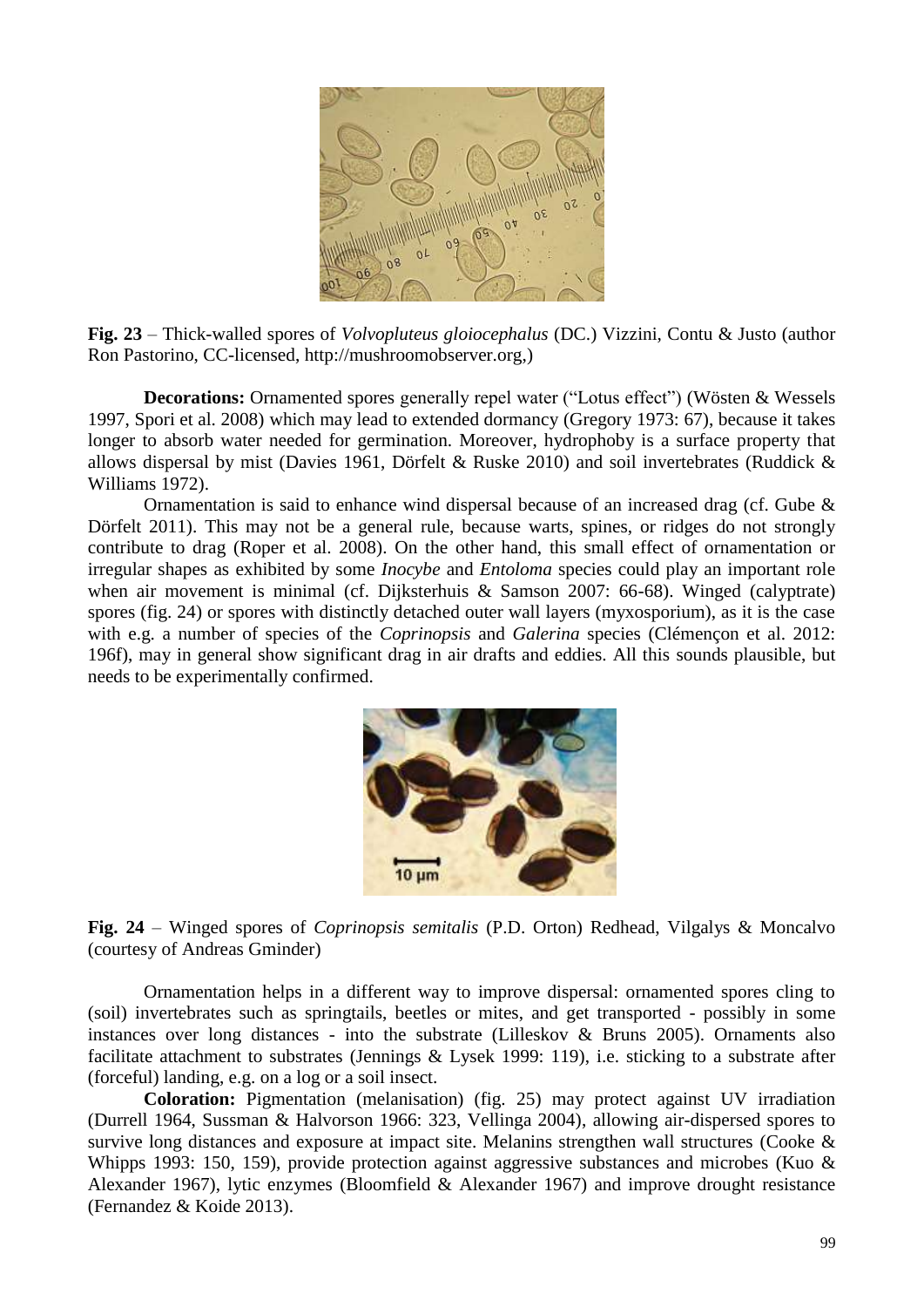Reddish and yellowish spores may carry sporopollenin polymers derived from carotenoid\* pigments in their walls, which also show protective qualities (Ruiz-Herrera 2012: 14).

Hyaline spores with thin walls germinate quickly, which is useful in habitats with short growing season, e.g. in arctic biomes\* (Cline & Zak 2013).



**Fig. 25** – Melanised spores of *Coprinus comatus* with germ pores (O.F. Müll.) Pers. (courtesy of Gernot Friebes)

**Germ pores** only occur in thick–walled spores. Thick walls are a well–known adaptation for the survival of spores in digestive tracts of animals (Garnica et al. 2007). Germ pores are primarily an adaptation to survive harsh conditions in mammalian digestive systems, yet allowing quick germination after excretion (Boddy et al. 1988). This mainly applies to saprotrophic taxa, especially coprophilous fungi (fig. 23). Most ectomycorrhizal fungi do not have germ pores (Halbwachs et al. 2014), only very few *Inocybe* (pioneer?) species exhibit indistinct pores (Knudsen & Vesterholt 2012: 981) which may point at animals as preferred vectors.

**Solving the riddle:** At the beginning of this review we presented an image of conspicuous spores (fig. 1). They belong to *Inocybe petchii* Boedijn (an ectomycorrhizal species from the tropics), are thick–walled, melanised and have eye–catching spikes. In tropical forests suitable host trees are rare, so that ectomycorrhizal spores need to go around obstacles and travel long distances. The ornamentation may facilitate transport over long distances in the fur of mammals and in final dispersal to the roots by animals such as arthropods.

### **4. Ways of living: saprotrophic and ectomycorrhizal lifestyles**

Saprotrophic fungi have a lifestyle that is typically and distinctly different from the more residential ectomycorrhizal guild, which relies on the renewable energy of host plants, produced by photosynthesis. The ecological differences between the guilds are to a certain extent mirrored by their spores. A comparison between the peculiarities of both guilds and corresponding spore traits shows that foraging strategies can be connected to reproductive patterns.

Most ectomycorrhizal fruit bodies are relatively stocky and fleshy. Therefore exposure of the hymenium to air currents is often limited. This is possibly one reason why ectomycorrhizal fungi need also be dispersed by aboveground animals by ingestion and excretion. Finally the spores need to get into the rhizosphere, probably often by soil invertebrates as described above. This may be the reason why ectomycorrhizal spores are more frequently ornamented than saprotrophic ones (Halbwachs et al. 2014). But some spores may also reach deeper soil layers by becoming washed down by precipitation (Gregory 1945, Ingold 1971: 88)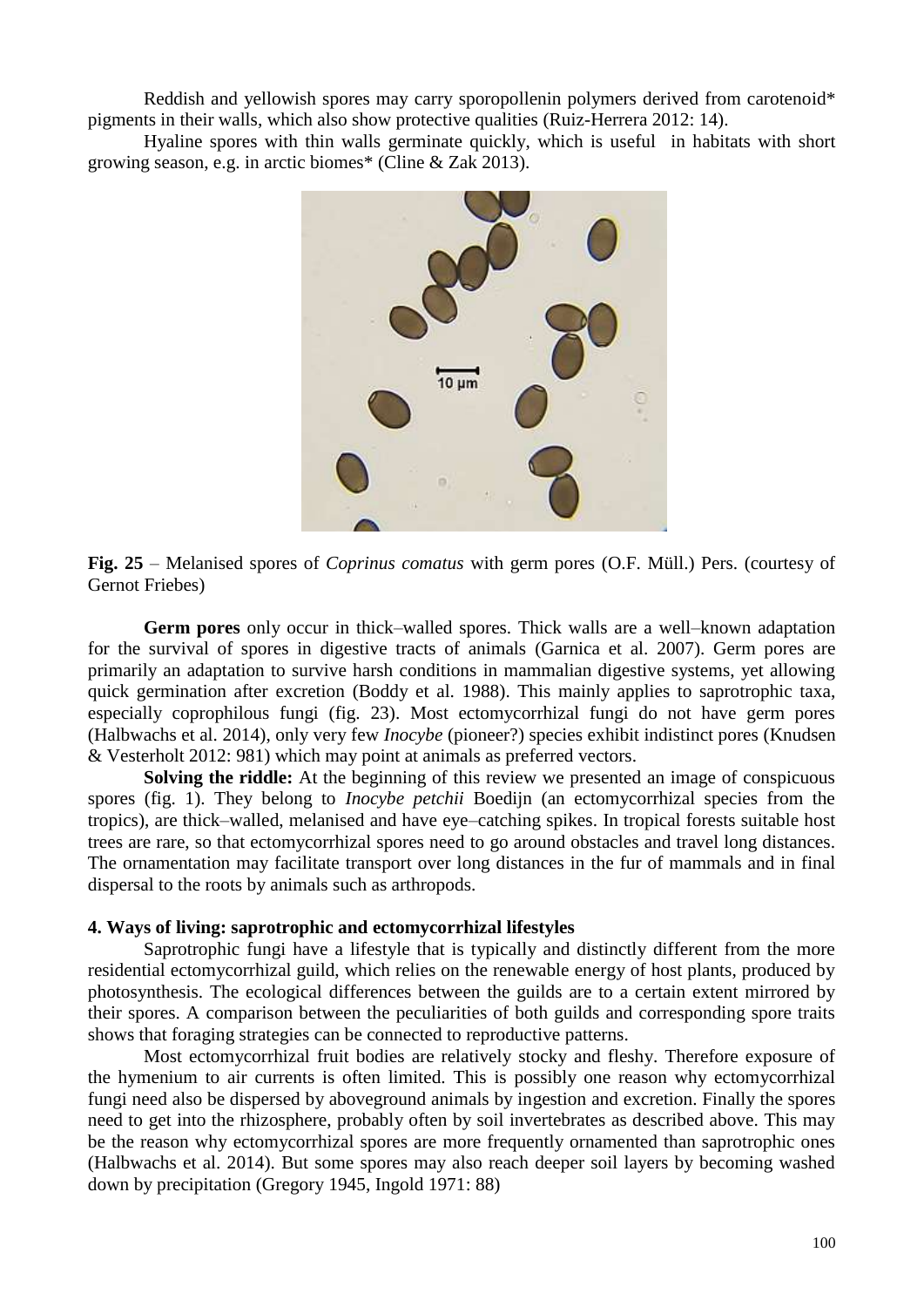Saprotrophic agarics with a ruderal strategy obviously depend more on distant dispersal and quick germination success. For them relatively small, oblong and thin–walled spores and slender fruit bodies are more expedient, except for the specialised dung dwellers. Those in particular obviously need germ pores for quick germination. About 20% of ectomycorrhizal taxa show a ruderal behaviour. These pioneer include species of e.g. *Hebeloma*, *Inocybe* and *Laccaria* (Guidot et al. 2001, Cripps 2004, Nara 2009) (fig. 26), of which ca. 50% show thick spore walls compared with ca. 1% in other ectomycorrhizal taxa described in (Knudsen & Vesterholt 2012). Ca. 95% of these pioneers have pigmented spores walls, compared to 46% in other taxa (data not shown). Hence, thick and coloured spore walls appear to be an advantage for pioneer ectomycorrhizal fungi. This probably reflects the hazards pioneer ectomycorrhizal fungi have to cope with, when colonising new territory: exposure to UV–radiation during air dispersal over open land, microbial stress during zoochory<sup>\*</sup>, and delays in germination ("sit and wait" strategy).

This all appears to be quite plausible. And indeed, spore wall thickness and ornamentation patterns seem to be the result of selective forces, as a phylogenetic informed analysis showed (Halbwachs et al. 2014). In contrast, size and shape patterns are not that clear–cut: even though ectomycorrhizal species show statistically significantly larger and more spherical spores than saprotrophic terricolous and lignicolous species, when correcting for phylogeny\*, the differences vanish (Bässler et al. 2014).

In other words, size and shape are lineage–specific (cf. Meerts 1999) and deeply rooted in the evolutionary tree. Which also means that the size–shape syndrome in ectomycorrhizal spores is not a result of gradual adaptation towards prolonged dormany and longevity. But still, taking into account the fact that at least the taxa of temperate and boreal habitats do not include genera that contain ectomycorrhizal **and** saprotrophic species (or only very few, as in *Amanita*: R.E. Tulloss, pers. comm.) may be of evolutionary significance. It could well be that predominantly spores of those taxa that show the size–shape syndrome may have developed into ectomycorrhizal species (preadaptation, exaptation; cf. Levin 2009: 97–100), something which eventually could be clarified e.g. by using differentiated phylogenetic trees that allow statistical analyses for tracing the sequence of trait evolution.



**Fig. 26** – *Hebeloma radicosum* (Bull.) Ricken (left), *Inocybe geophylla* (Bull.) P. Kumm. (top right) and *Laccaria amethystina* Cooke (bottom right). Images courtesy of Georg Müller, http://www.pilzepilze.de.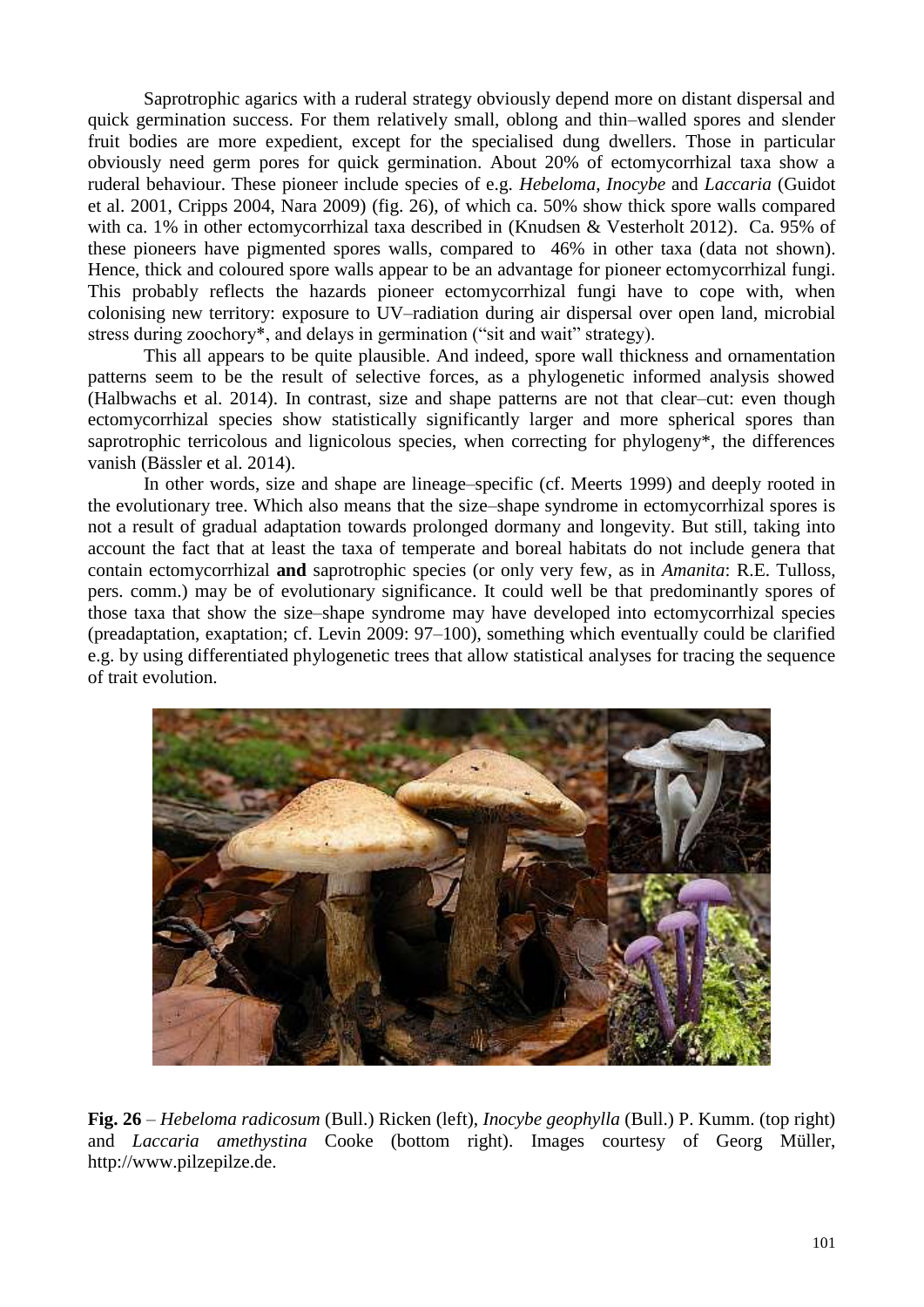# **5. Conclusion: the gist of it**

Spores are pivotal for agarics to distribute and to maintain genetic flexibility, i.e. adaptability. The variability of spore size, shape, wall thickness, ornamentation, pigmentation and presence of gem pores implies a connection to the lifecycle and lifestyle of agarics. It seems obvious that

- variability in spores predominantly serves ecological functions,
- spore traits must be in line with requirements during a fungal lifecycle,
- mutualist and saprotrophic guilds show different trait sets, perhaps due to their different nutritional behaviours,
- dispersal must rely on a broad range of vectors, and that
- animals may play a crucial role in dispersing ectomycorrhizal spores.

It appears that research about the ecological role of basidiospores is almost stalling. We therefore call for more studies in this field, to follow up the considerable ground work of the pioneers and later workers in spore research. Research is e.g. needed to elucidate and quantify transport mechanisms of spores to suitable soil layers, particularly for the ectomycorrhizal guild. For this an experimental approach with mesocosms could be a promising path.

To elucidate the role of basidiospores during the transition from a saprotrophic to a mutualistic lifestyle we propose to phylogenetically analyse more broad data sets (trait reconstruction), possibly across other phyla and from different biomes. Furthermore we suggest identifying genetic markers for spore size and shape along phylogentic trees, a truly huge challenge.

**Table 3** Glossary, mainly based on Kirk et al. (2011) and wikipedia.org and similar Internet resources

| the side of a spore that faces the axis of the basidium                                    |
|--------------------------------------------------------------------------------------------|
| include the Agaricales, Atheliales and Boletales                                           |
| and pseudoamyloidity are important features of spore and hyphal walls for the              |
| identification of species. It is a reaction of starchy substances with iodine leading to a |
| brownish to blue-black colour.                                                             |
| happens when two germ tubes or hyphae fuse                                                 |
| is positive, when germ tubes or hyphae grow towards each other, eventually leading to      |
| anastomosis*. Negative autotropism is the contrary, to avoid e.g. competition for          |
| nutrients.                                                                                 |
| are actively and forcibly expelled from basidia using a mechanism based on the surface     |
| tension of water (see above).                                                              |
| another term for ecosystem.                                                                |
| polymeric yellowish/reddish pigments, synthesised by plants                                |
| are cells (spores, hyphae) with two nuclei                                                 |
| ability to spend considerable time, in some cases years, in a resting state but to remain  |
| viable until conditions are favourable for germination. Dormancy can be induced by         |
| external factors (exogenous dormancy), e.g. temperature. Endogenous (or constitutive)      |
| dormancy depends on structural or metabolic features of the spore, that need special       |
| conditions for germination (Carlile et al. 2001: 231), e.g. the presence of certain micro- |
| organisms such as <i>Rhodotorula</i> (Fries 1987).                                         |
| inhibition of germination and may be induced by microorganisms in the substrate,           |
| probably by exhausting nutrients (Carlile et al. 2001: 233) and by alteration of soil      |
| chemistry (pH) or simply by lack of water (Henis et al. 1987). As a rule it can be said    |
| that the smaller the spore, the more liable it is to fungistasis (Davet 2004: 174, 179).   |
| are genetically identical members of a clone (genet)                                       |
| are organisms that grow towards (positive geotropism) or away from (negative               |
| geotropism) the gravitational pull of, in our case, the earth.                             |
| are nuclei with a single set of chromosomes, in contrast to diploidity (two chromosome     |
| sets)                                                                                      |
| occurs in some species, which show two or more spore size clusters                         |
| are fatty, oily and waxy organic compounds                                                 |
| contain one or more haploid* nuclei, the product of meiosis (reduction division)           |
| polymers of oxidised tyrosine, an amino acid                                               |
|                                                                                            |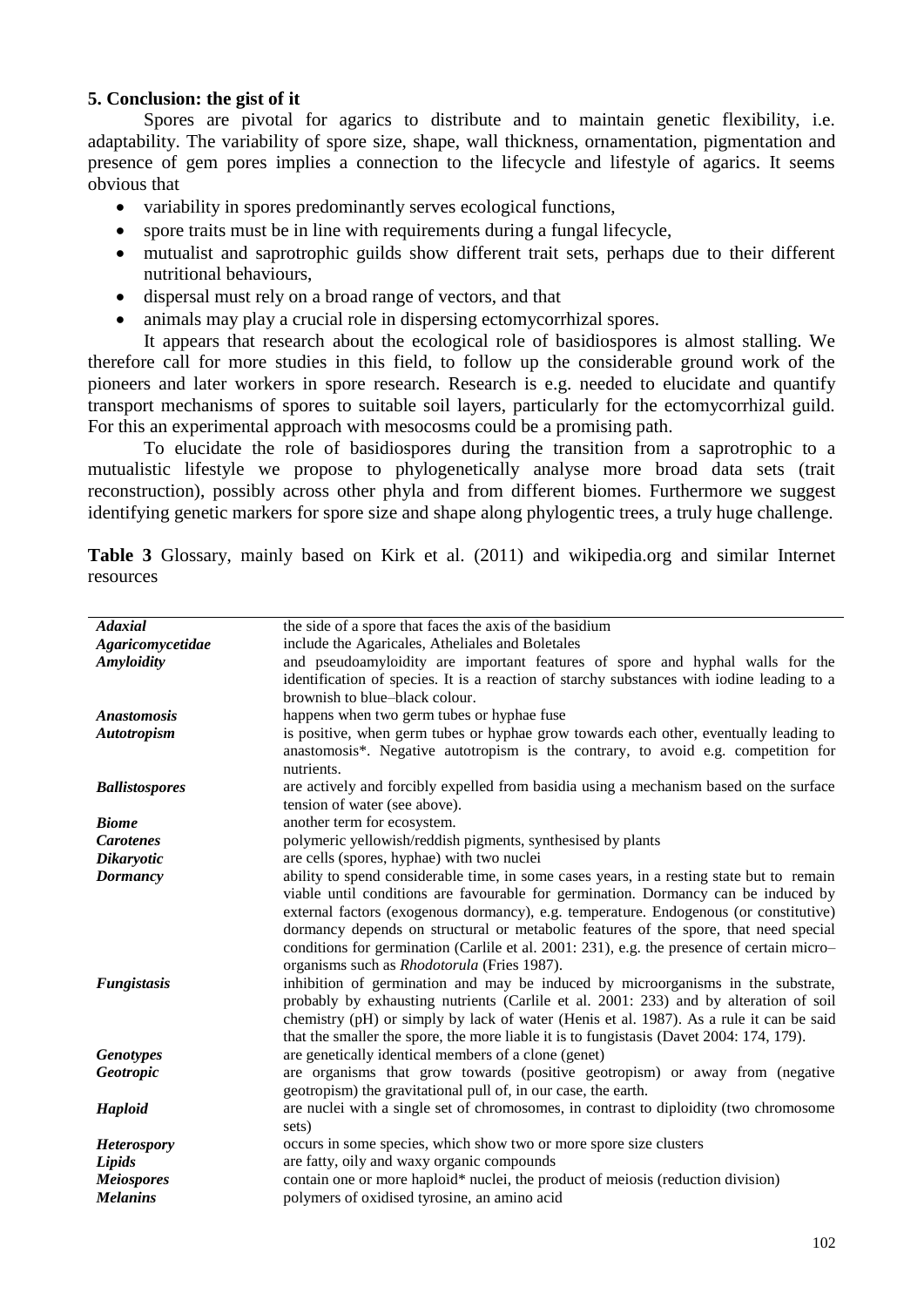| <b>Monokaryotic</b>         | are cells (spores, hyphae) with one nucleus                                            |
|-----------------------------|----------------------------------------------------------------------------------------|
| <b>Niches</b>               | are determined by environmental conditions, including competing organisms, and the     |
|                             | resources that define the requirements of an individual or a species to practise its   |
|                             | lifestyle                                                                              |
| <b>Paraphyses</b>           | sterile, mostly hyphal filaments in a hymenium                                         |
| Peridium                    | membranous rind of a fruit body, particularly of Gastromycetes                         |
| Phylogeny                   | describes genealogical relationships of organisms as part of the "tree of life"        |
| Pileipellis                 | cortex of the cap                                                                      |
| Plage                       | smooth spot above the hilar appendage                                                  |
| <b>Revolution ellipsoid</b> | elongated sphere, similar to the shape of a rugby ball                                 |
| <b>Riparian forest</b>      | forest bordering rivers, lakes etc.                                                    |
| <b>Setae</b>                | hair-like, generally thick-walled, sterile hyphal ends                                 |
| <i>Stereotaxis</i>          | or thigmotaxis is the movement of an organism in response to contact with a solid body |
| <b>Vector</b>               | is an organism that carries and disperses propagules of a different species            |
| <b>Zoochory</b>             | dispersal by animals                                                                   |

#### **Table 4** Additional literature on dispersal vectors

| Grassland            | Frenzel G. 1936 – Untersuchungen über die Tierwelt des Wiesenbodens. Gustav Fischer,       |
|----------------------|--------------------------------------------------------------------------------------------|
| invertebrates        | Jena.                                                                                      |
| Coleoptera           | Scheerpeltz O, Höfler K. 1948 – Käfer und Pilze. Verlag für Jugend und Volk, Wien.         |
| <b>Diptera</b>       | Boddy L, Jones TH. 2008 - Interactions between basidiomycota and invertebrates. In:        |
|                      | Boddy L, Frankland JC, van West P. Ecology of saprotrophic basidiomycetes. - Elsevier,     |
|                      | $155 - 179.$                                                                               |
|                      | Hammond P, Lawrence J. 1989 – Appendix: Mycophagy in insects: a summary. In: Wilding       |
|                      | N, Collins NM, Hammond PM, Webber JF. Insect–fungus interactions. - Academic Press,        |
|                      | London, 275–324.                                                                           |
| Hemiptera,           | Wilding N, Collins NM, Hammond PM, Webber JF. 1989 – British Mycological Society –         |
| Hymenoptera,         | Royal Entomological Society of London, Symposium: Insect-fungus interactions.              |
| Lepidoptera,         | Academic Press.                                                                            |
| <b>Tysanoptera</b>   |                                                                                            |
| <b>Rodents</b>       | Blaschke H, Bäumler W. 1989 – Mycophagy and spore dispersal by small mammals in            |
|                      | Bavarian forests. Forest Ecology and Management 26(4), 237–245.                            |
| <b>Cervids</b>       | Fielitz U, Albers U. 1996 - Nahrungsspektrum von Rehen aus dem Bayerischen Wald.           |
|                      | Zeitschrift für Jagdwissenschaft 42(3), 195–202.                                           |
|                      | Jensen PV. 1968 - Food selection of the Danish Red Deer (Cervus elaphus L.) as             |
|                      | determined by examination of the rumen content. Vildtbiologisk Station.                    |
|                      | Latham J, Staines B, Gorman M. 1999 – Comparative feeding ecology of red (Cervus           |
|                      | elaphus) and roe deer (Capreolus capreolus) in Scottish plantation forests. Journal of     |
|                      | Zoology 247(3), 409-418.                                                                   |
|                      | Launchbaugh KL, Urness PJ. 1992 - Mushroom consumption (mycophagy) by North                |
|                      | American cervids. Western North American Naturalist 52(4), 321-327.                        |
| <b>Other mammals</b> | Luoma DL, Trappe JM, Claridge AW, Jacobs KM, Cazares E. 2003 – Relationships among         |
|                      | fungi and small mammals in forested ecosystems. In: Zable C, Anthony R. In Mammal          |
|                      | community dynamics: management and conservation in the coniferous forests of Western       |
|                      | North America. Cambridge University Press, Cambridge. -, 343-373.                          |
|                      | Schley L, Roper TJ. 2003 – Diet of wild boar Sus scrofa in Western Europe, with particular |
|                      | reference to consumption of agricultural crops. Mammal Review 33(1), 43–56.                |
| <b>Molluscs</b>      | Speiser B. 2001 – Food and Feeding Behaviour. The biology of terrestrial molluscs. –       |
|                      | CABI, 259-288.                                                                             |

### **Acknowledgement**

Our sincere thanks go to Heino Lepp (Honorary Associate, Australian National Herbarium) for his linguistic revision and other useful suggestions, which greatly improved the manuscript.

# **References**

Allen MF, Klironomos JN, Harney S. 1997 – The Epidemiology of Mycorrhizal Fungal Infection During Succession. In: Carroll G, Tudzynski P. Plant Relationships Part B. – Springer Berlin Heidelberg, 169–183.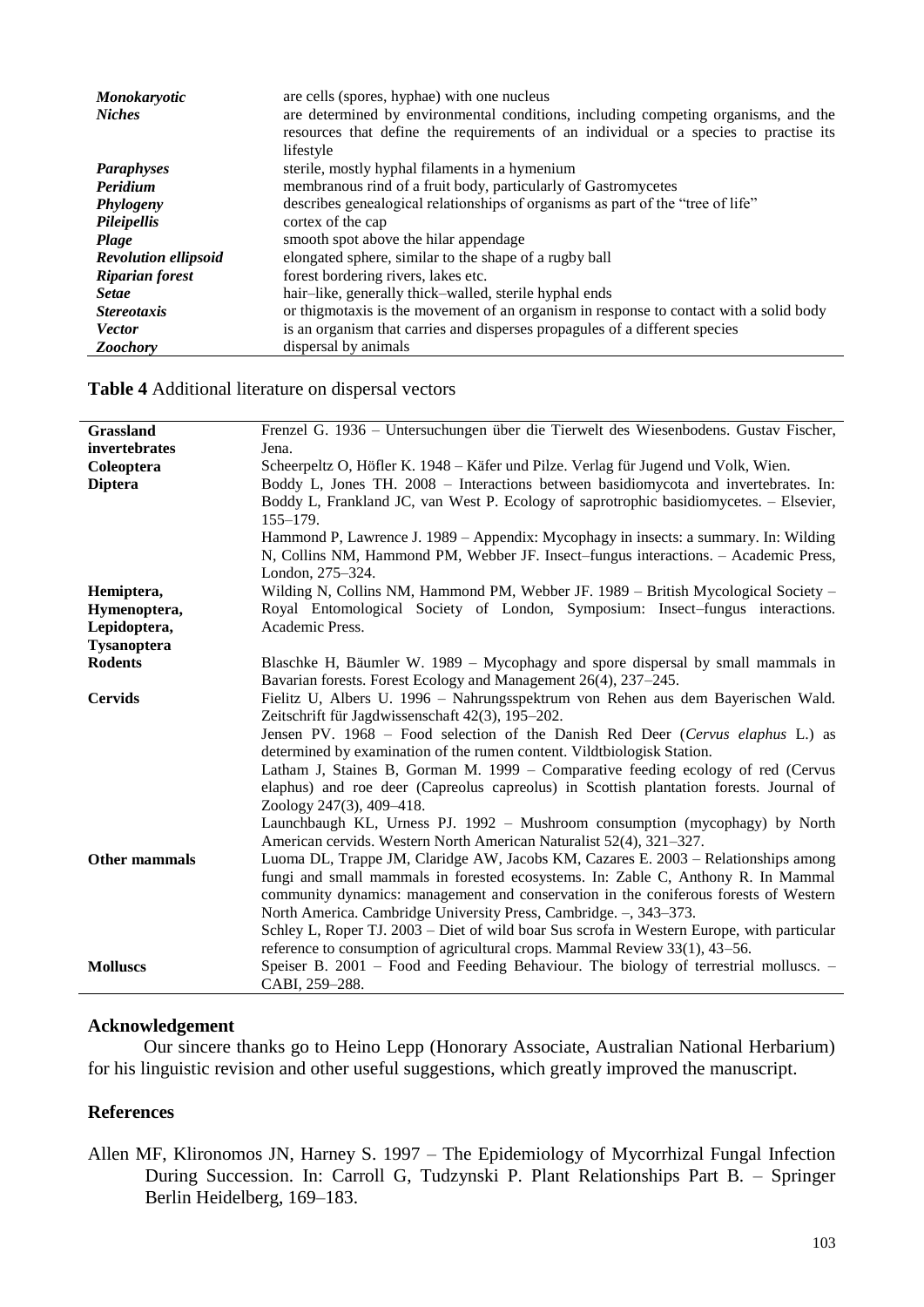- Ashkannejhad S, Horton TR. 2006 Ectomycorrhizal ecology under primary succession on coastal sand dunes: interactions involving Pinus contorta, suilloid fungi and deer. New Phytologist 169(2), 345–354.
- Baar J, Horton TR, Kretzer A, Bruns TD. 1999 Mycorrhizal colonization of *Pinus muricata* from resistant propagules after a stand–replacing wildfire. New Phytologist 143(2), 409–418.
- Balogová M, Uhrin M, Kaňuk J, Kaľavský J. 2012 Salamandra salamandra in Slovakia, distribution and habitat. Folia Veterinaria 56(4), 3–6.
- Barker J, Simard S, Jones M, Durall DM. 2013 Ectomycorrhizal fungal community assembly on regenerating Douglas–fir after wildfire and clearcut harvesting. Oecologia 172(4), 1179– 1189.
- Bartnicki-Garcia S. 1968 Cell wall chemistry, morphogenesis, and taxonomy of fungi. Annual Reviews in Microbiology 22(1), 87–108.
- Bässler C, Heilmann-Clausen J, Karasch P, Brandl R, Halbwachs H. 2014 Ectomycorrhizal fungi have larger fruit bodies than saprotrophic fungi. Fungal Ecology 10.1016/j.funeco.2014.06.005.
- Bastardie F, Capowiez Y, Cluzeau D. 2003 Burrowing behaviour of radio–labelled earthworms revealed by analysis of 3D–trajectories in artificial soil cores: The 7th international symposium on earthworm ecology· Cardiff· Wales· 2002. Pedobiologia 47(5), 554–559.
- Bauch R. 1926 Untersuchungen über zweisporige Hymenomyceten I. Haploide Parthenogenesis bei *Camarophyllus virgineus*. Zeitschrift für Botanik XVIII, 337–387.
- Bauer H, Schueller E, Weinke G, Berger A, Hitzenberger R, Marr IL, Puxbaum H. 2008 Significant contributions of fungal spores to the organic carbon and to the aerosol mass balance of the urban atmospheric aerosol. Atmospheric Environment 42(22), 5542–5549.
- Berthet P. 1964 Field study of the mobility of Oribatei (Acari), using radioactive tagging. The Journal of Animal Ecology 33, 443–449.
- Bloomfield B, Alexander M. 1967 Melanins and resistance of fungi to lysis. Journal of Bacteriology 93(4), 1276–1280.
- Boddy L, Watling R, Lyon A, 1988. Fungi and ecological disturbance, Cambridge Univ Press, 1– 188.
- Boertje RD. 1985 Seasonal activity of the Denali caribou herd, Alaska. Rangifer 5(2), 32–42.
- Boertmann D. 2010 The Genus *Hygrocybe*. Svampetryk, Tilst.
- Bonn S, Poschlod P. 1998 Ausbreitungsbiologie der Pflanzen Mitteleuropas.: Grundlagen und kulturhistorischen Aspekte. Quelle & Meyer Verlag.
- Brefeld O. 1877 Botanische Untersuchungen uber Schimmelpilze, vol. III. Leipzig.
- Brundrett MC. 1991 Mycorrhizas in natural ecosystems. In: Begon M, Fitter AH, Macfadyen A. Advances in Ecological Research 1991 Volume 21. – Academic Press, London, 171–313.
- Bruns TD, Peay KG, Boynton PJ, Grubisha LC, Hynson NA, Nguyen NH, Rosenstock NP. 2009 Inoculum potential of *Rhizopogon* spores increases with time over the first 4 yr of a 99–yr spore burial experiment. New Phytologist 181(2), 463–470.
- Buller AHR. 1909 Researches on Fungi. Longmans, Green and Co., London.
- Buller AHR. 1922 Researches on Fungi volume II. Longmans, Green and Co., London.
- Buller AHR. 1924 Researches on Fungi volume III. Longmans, Green and Co., London.
- Buller AHR. 1931 Researches on Fungi volume IV. Longmans, Green and Co., London.
- Burch M, Levetin E. 2002 Effects of meteorological conditions on spore plumes. International journal of biometeorology 46(3), 107–117.
- Burchill RT. 1966 Air–dispersal of fungal spores with particular reference to apple scab (*Venturia inaequalis* (Cooke) Winter). In: Madelin M. The fungus spore. – Butterworths, London, 135–141.
- Burnett JH. 2003 Fungal population genetics and species. Oxford University Press, Incorporated. Carlile M, Watkinson S, Gooday G. 2001 – The Fungi. Academic Press, New York.
- Carranza J, Hidalgo de Trucios SJ, Medina R, Valencia J, Delgado J. 1991 Space use by red deer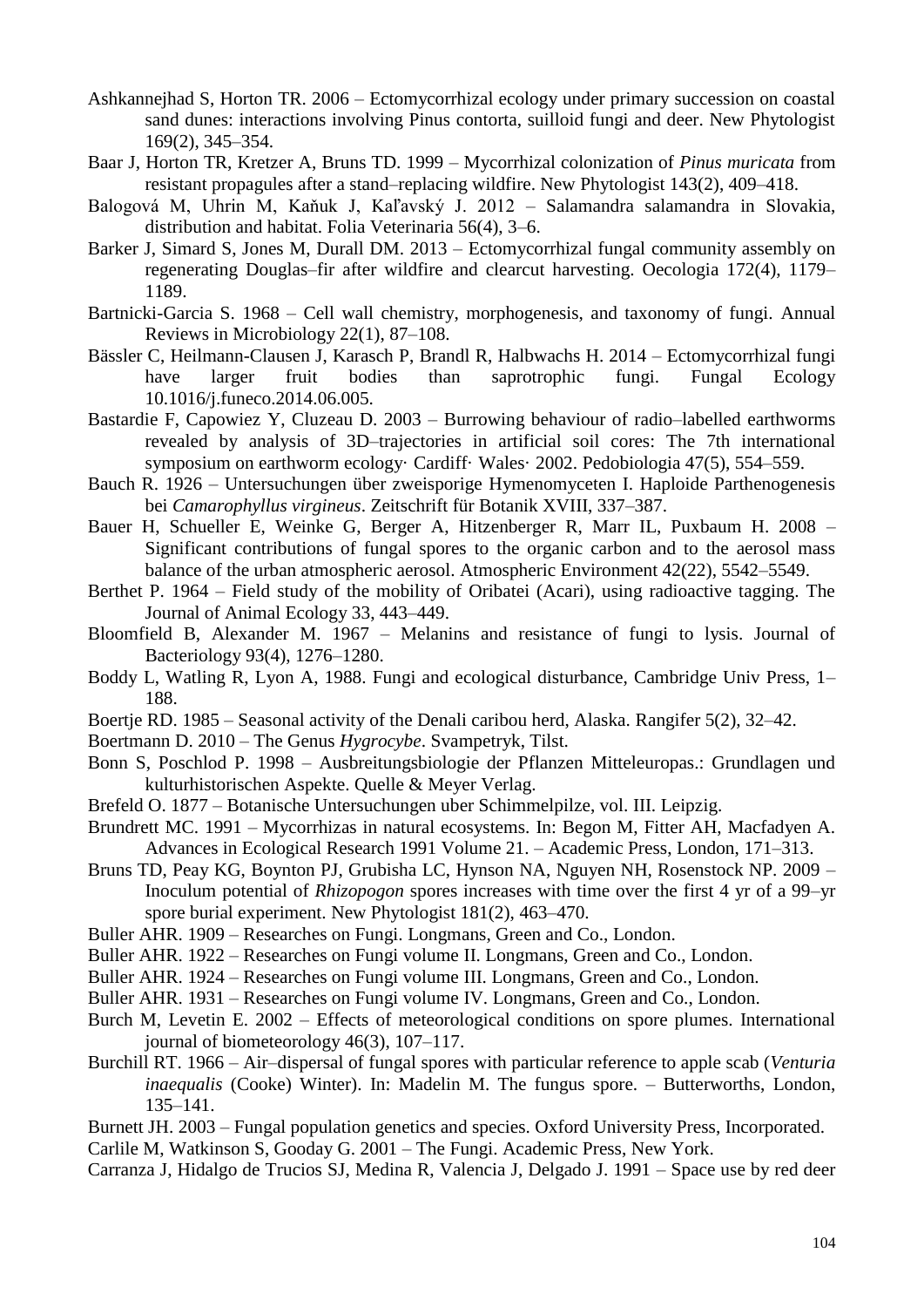in a Mediterranean ecosystem as determined by radio–tracking. Applied Animal Behaviour Science 30(3), 363–371.

- Claridge A, Trappe J, 2005 Sporocarp mycophagy: nutritional, behavioral, evolutionary, and physiological aspects. The fungal community – it's organization and role in the ecosystem. Dighton J, White JF, Oudemans P. Taylor & Francis, Boca raton, 599–611.
- Clémençon H, Emmett V, Emmett EE. 2012 Cytology and Plectology of the Hymenomycetes. J. Cramer.
- Cline LC, Zak DR. 2013 Dispersal limitation structures fungal community assembly in a long‐term glacial chronosequence. Environmental microbiology.
- Cooke RC, Whipps JM. 1993 Ecophysiology of fungi. Blackwell Scientific Publications.
- Corner E. 1947 Variation in the size and shape of spores, basidia and cystidia in Basidiomycetes. New Phytologist 46(2), 195–228.
- Corner E. 1948 Studies in the basidium. I. The ampoule effect, with a note on nomenclature. New Phytologist 47(1), 22–51.
- Courty PE, Pritsch K, Schloter M, Hartmann A, Garbaye J. 2005 Activity profiling of ectomycorrhiza communities in two forest soils using multiple enzymatic tests. New Phytologist 167(1), 309–319.
- Cripps C. 2004 Ectomycorrhizal fungi above and below ground in a small, isolated aspen stand: a simple system reveals fungal fruiting strategies and an edge effect. In: Cripps C. Fungi in forest ecosystems: systematics, diversity, and ecology. – The New York Botanical Garden Press, New York, 249–265.
- Crockford RH, Richardson DP. 2000 Partitioning of rainfall into throughfall, stemflow and interception: effect of forest type, ground cover and climate. Hydrological processes 14(16– 17), 2903–2920.
- Cullings K, Ishkhanova G, Ishkhanov G, Henson J. 2010 Induction of saprophytic behavior in the ectomycorrhizal fungus *Suillus granulatus* by litter addition in a *Pinus contorta* (Lodgepole pine) stand in Yellowstone. Soil Biology and Biochemistry 42(7), 1176–1178.
- Dahlberg KR, Etten J. 1982 Physiology and biochemistry of fungal sporulation. Annual review of phytopathology 20(1), 281–301.
- Davet P. 2004 Microbial Ecology of the Soil and Plant Growth. Science Publishers, Inc., Enfield.
- Davies R. 1961 Wettability and the capture, carriage and deposition of particles by raindrops. Nature 191, 616–617.
- Deacon J. 2005 Fungal Biology. Blackwell Publishers, Malden, MA.
- Deering R, Dong F, Rambo D, Money NP. 2001 Airflow patterns around mushrooms and their relationship to spore dispersal. Mycologia 93(4), 732–736.
- Després VR, Huffman JA, Burrows SM, Hoose C, Safatov AS, Buryak G, Fröhlich–Nowoisky J, Elbert W, Andreae MO, Pöschl U. 2012 – Primary biological aerosol particles in the atmosphere: a review. Tellus B 64.
- Dew HE, Michener CD. 1978 Foraging flights of two species of Polistes wasps (Hymenoptera: Vespidae). Journal of the Kansas Entomological Society, 380–385.
- Dijksterhuis J, Samson RA. 2007 Food Mycology: A Multifaceted Approach to Fungi and Food. Taylor & Francis.
- Dix N, Webster J. 1995 Fungal Ecology. Chapman and Hall, London.
- Dodd J, McCracken D. 1972 Starch in fungi. Its molecular structure in three genera and an hypothesis concerning its physiological role. Mycologia 64(6), 1341–1343.
- Dörfelt H, Jetschke G. 2001 Wörterbuch der Mycologie. Spektrum Akademischer Verlag.
- Dörfelt H, Ruske E. 2010 Hydrophobie von Basidiosporen als Merkmal der Gasteromycetation. Zeitschrift für Mykologie 76(2), 153–170.
- Dressaire E, Santoso J, Yamada L, Roper M. 2013 Control of fluidic environments by mushrooms. Bulletin of the American Physical Society 58.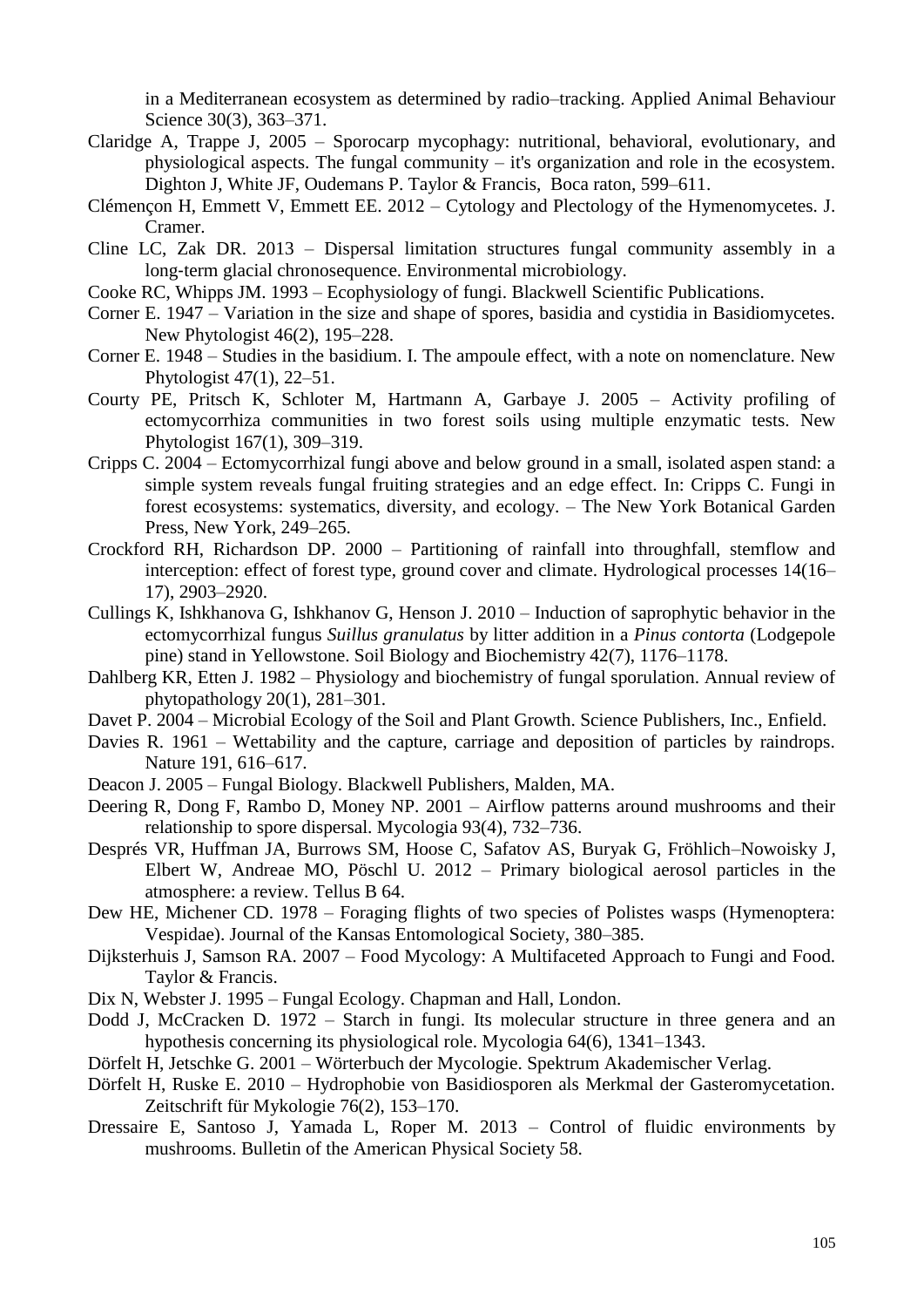- Dring DM. 1973 Gasteromycetes. In: Ainsworth GC, Sparrow FK, A.S. S. The fungi, an advanced treatise IVb: A taxonomic review with keys. – Academic Press, New York, 451– 478.
- Durrell LW. 1964 The composition and structure of walls of dark fungus spores. Mycopathologia 23(4), 339–345.
- Dybzinski R, Tilman D. 2009 Competition and Coexistence in Plant Communities. In: S.A. L. The Princeton Guide to Ecology –Princeton University Press, 186–195.
- Elliott T. 1977 Basidiospore Numbers in *Agaricus bisporus* (Lange) Imbach. Journal of Bacteriology 129(1), 525.
- Erb B, Matheis W. 1983 Pilzmikroskopie: Präparation und Untersuchung von Pilzen. Franckh'sche Verlagshandlung.
- Falck R. 1927 Über die Größen, Fallgeschwindigkeiten und Schwebewerte der Pilzsporen und ihre Gruppierung mit Bezug auf die zu ihrer Verbreitung nötigen Temperaturströmungs– Geschwindigkeiten. Berichte der Deutschen Botanischen Gesellschaft XLV(5), 262–281.
- Fernandez CW, Koide RT. 2013 The function of melanin in the ectomycorrhizal fungus *Cenococcum geophilum* under water stress. Fungal Ecology 6(6), 479–486.
- Fischer MW, Money NP. 2010 Why mushrooms form gills: efficiency of the lamellate morphology. Fungal Biology 114(1), 57–63.
- Fischer MW, Stolze–Rybczynski JL, Cui Y, Money NP. 2010a How far and how fast can mushroom spores fly? Physical limits on ballistospore size and discharge distance in the Basidiomycota. Fungal Biology 114(8), 669–675.
- Fischer MW, Stolze–Rybczynski JL, Davis DJ, Cui Y, Money NP. 2010b Solving the aerodynamics of fungal flight: how air viscosity slows spore motion. Fungal Biology 114(11), 943–948.
- Fleming PA, Anderson H, Prendergast AS, Bretz MR, Valentine LE, Hardy GE. 2014 Is the loss of Australian digging mammals contributing to a deterioration in ecosystem function? Mammal Review 44(2), 94–108.
- Flemming G. 1994 Wald Wetter Klima. Deutscher Landwirtschaftsverlag, Berlin.
- Fogel R, Trappe JM. 1978 Fungus consumption (mycophagy) by small animals. Northwest Science 52(1), 1–31.
- Frenzel G. 1936 Untersuchungen über die Tierwelt des Wiesenbodens. Gustav Fischer, Jena.
- Fries N. 1966 Chemical factors in the germination of spores of Basidiomycetes. In: Madelin M. The fungus spore. – Butterworths, London, 189–199.
- Fries N. 1981 Recognition reactions between basidiospores and hyphae in *Leccinum*. Transactions of the British Mycological Society 77(1), 9–14.
- Fries N. 1984 Spore germination in the higher Basidiomycetes. Proceedings: Plant Sciences 93(3), 205–222.
- Fries N. 1987 Ecological and evolutionary aspects of spore germination in the higher basidiomycetes. Trans. Br. Mycol. Soc. 88(1), 1–7.
- Fröhlich–Nowoisky J, Pickersgill DA, Després VR, Pöschl U. 2009 High diversity of fungi in air particulate matter. Proceedings of the National Academy of Sciences 106(31), 12814– 12819.
- Frömming E. 1940 Über das Verhalten unserer Nacktschnecken gegenüber den Blätter– und Löcherpilzen. Angewandte Botanik, Zeitschrift der Vereinigung für angewandte Botanik 22(2), 157–167.
- Fukiharu T, Shimizu K, Li R, Raut JK, Yamakoshi S, Horie Y, Kinjo N. 2012 *Coprinopsis novorugosobispora* sp. nov., an agaric ammonia fungus from Beijing, China. Mycoscience.
- Galante TE, Horton TR, Swaney DP. 2011 95% of basidiospores fall within 1 m of the cap: a field–and modeling–based study. Mycologia 103(6), 1175–1183.
- Gange A, Bower E. 1997 Interactions between insects and mycorrhizal fungi. In: Gange AC, Brown VK. Multitrophic interactions in terrestrial systems. – Cambridge University Press, 115–132.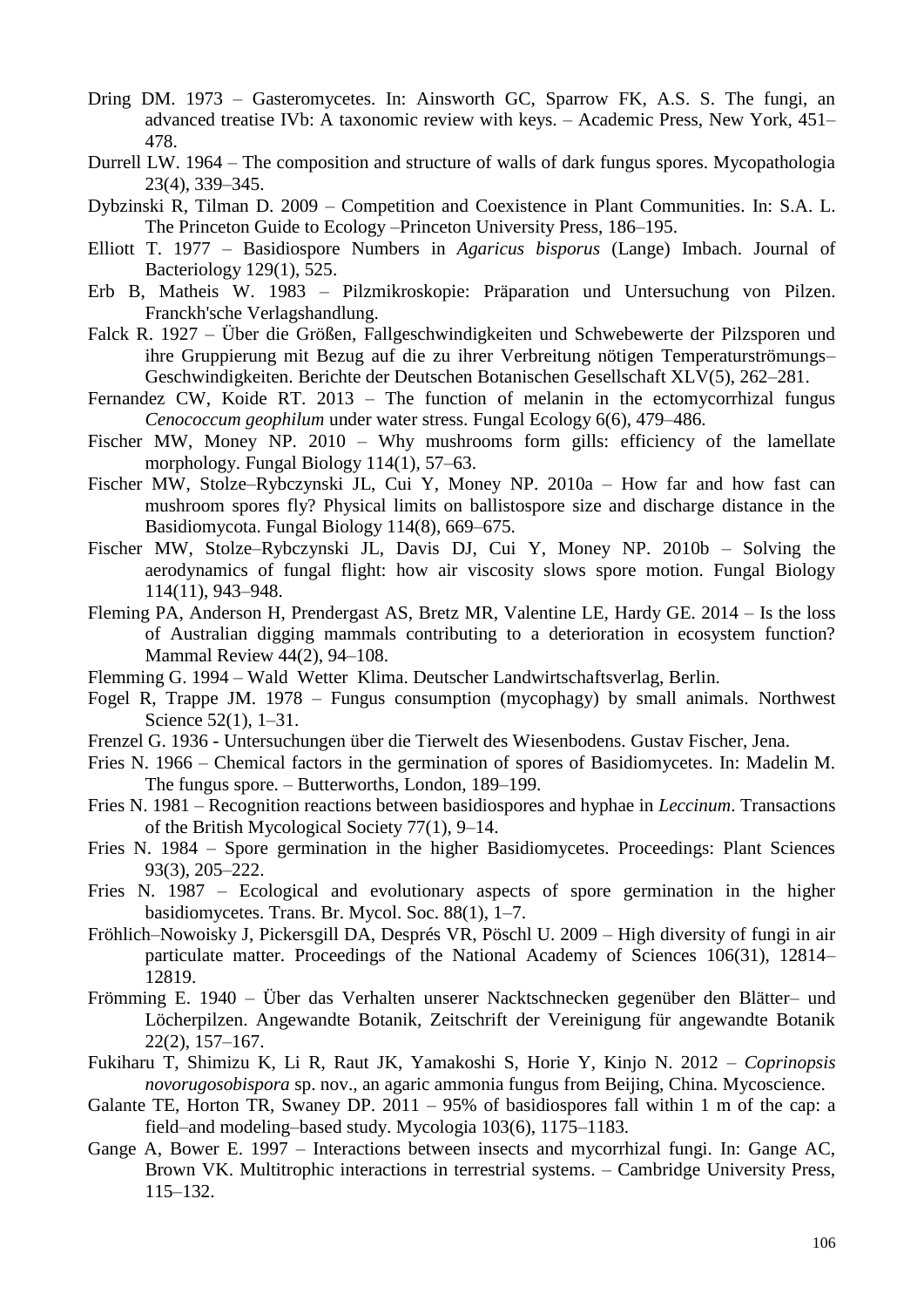- Garnica S, Weiss M, Walther G, Oberwinkler F. 2007 Reconstructing the evolution of agarics from nuclear gene sequences and basidiospore ultrastructure. Mycological Research 111(9), 1019–1029.
- Gau RJ, McLoughlin PD, Case R, Cluff HD, Mulders R, Messier F. 2004 Movements of subadult male grizzly bears, Ursus arctos, in the central Canadian arctic. The Canadian Field– Naturalist 118(2), 239–242.
- Geml J, Timling I, Robinson CH, Lennon N, Nusbaum HC, Brochmann C, Noordeloos ME, Taylor DL. 2012 – An arctic community of symbiotic fungi assembled by long-distance dispersers: phylogenetic diversity of ectomycorrhizal basidiomycetes in Svalbard based on soil and sporocarp DNA. Journal of Biogeography 39(1), 74–88.
- Girard V, Schmidt AR, Struwe S, Perrichot V, Breton G, Néraudeau D. 2009 Taphonomy and palaeoecology of mid–Cretaceous amber–preserved microorganisms from southwestern France. Geodiversitas 31(1), 153–162.
- Goszczyński J. 2002 Home ranges in red fox: territoriality diminishes with increasing area. Acta Theriologica 47(1), 103–114.
- Gottlieb D. 1978 The germination of fungus spores. Meadowfield Press Ltd.
- Gow N, Morris B. 1995 The electric fungus. Transactions and Proceedings of the Botanical Society of Edinburgh and Botanical Society of Edinburgh Transactions 47(2), 263–277.
- Gow NAR, Gadd GM. 1995 The growing fungus. Springer.
- Grayston SJ, Vaughan D, Jones D. 1997 Rhizosphere carbon flow in trees, in comparison with annual plants: the importance of root exudation and its impact on microbial activity and nutrient availability. Applied Soil Ecology 5(1), 29–56.
- Greenwood PJ, Harvey PH. 1978 Foraging and territory utilization of blackbirds (Turdus merula) and song thrushes (Turdus philomelos). Animal Behaviour 26, 1222–1236.
- Gregory P. 1945 The dispersion of air–borne spores. Transactions of the British Mycological Society 28(1), 26–72.
- Gregory P. 1966 The fungus spore: what it is and what it does. In: Madelin M. The fungus spore. – Butterworths, London, 1–13.
- Gregory PH. 1957 Electrostatic Charges on Spores of Fungi in Air. Nature 180(4581), 330–330.
- Gregory PH. 1973 Microbiology of the Atmosphere, 2nd edition. John Wiley & Sons, New York.
- Griffin DH. 1996 Fungal physiology. John Wiley and Sons, New York.
- Grimm B, Paill W. 2001 Spatial distribution and home–range of the pest slug Arion lusitanicus (Mollusca: Pulmonata). Acta Oecologica 22(4), 219–227.
- Gube M, Dörfelt H. 2011 Gasteromycetation in Agaricaceae sl (Basidiomycota): Morphological and ecological implementations. Feddes Repertorium 122(5‐6), 367–390.
- Guidot A, Debaud JC, Marmeisse R. 2001 Correspondence between genet diversity and spatial distribution of above– and below–ground populations of the ectomycorrhizal fungus *Hebeloma cylindrosporum*. Molecular Ecology 10(5), 1121–1131.
- Haard R, Kramer C. 1970 Periodicity of spore discharge in the Hymenomycetes. Mycologia, 1145–1169.
- Halbwachs H, Bässler C. 2012 Hängt der Wachstumsverlauf der Fruchtkörper der Ektomykorrhizapilze vom Wirtsverhalten ab? Messmethode und erste Ergebnisse. Zeitschrift für Mykologie 78(2), 211–223.
- Halbwachs H, Brandl R, Bässler C. 2014 Spore wall traits of ectomycorrhizal and saprotrophic agarics may mirror their distinct lifestyles. Fungal ecology, http://dx.doi.org/10.1016/j.funeco.2014.1010.1003.
- Hanski I. 1989 Fungivory: fungi, insects and ecology. In: Wilding N, Collins NM, Hammond PM, Webber JF. Insect–fungus interactions. Academic Press, London, 25–68.
- Hawker L, Madelin M. 1976 The dormant spore. In: Weber DJ, Hess WM. The fungal spore. John Wiley & Sons, New York, New York, 1–70.
- Henis Y, Kenneth R, Barash I. 1987 Survival and dormancy of fungi. In: Henis Y. Survival and dormancy of microorganisms. – Wiley, New York, 169–228.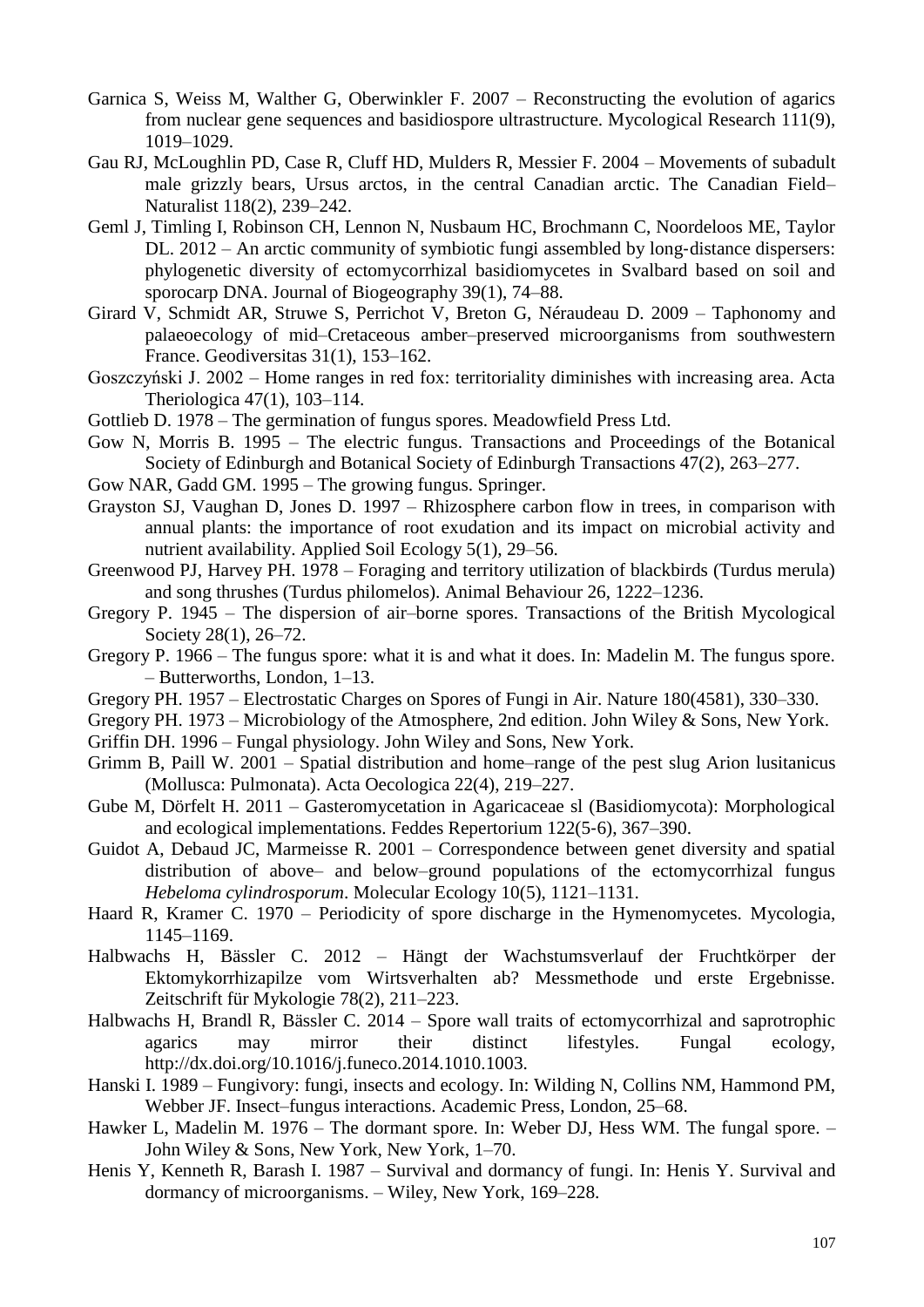- Henneberg L, 2004 Biologie der Interaktion zwischen Koleopteren und agaricoiden Basidiomyzeten, doctoral thesis. Philipps–Universität Marburg.
- Hess WM, Weber DJ. 1976 Form and function in basidiomycete spores. In: Weber DJ, Hess WM. The fungal spore – form and function. – John Wiley and Sons., New York, 645–714.
- Hibbett D, Grimaldi D, Donoghue M. 1997 Fossil mushrooms from Miocene and Cretaceous ambers and the evolution of Homobasidiomycetes. American Journal of Botany 84(7), 981– 981.
- Horton TR, Swaney DP, Galante TE. 2013 Dispersal of ectomycorrhizal basidiospores: the long and short of it. Mycologia 105(6), 1623–1626.
- Horton TR. 2006 The number of nuclei in basidiospores of 63 species of ectomycorrhizal Homobasidiomycetes. Mycologia 98(2), 233–238.
- Hudson HJ. 1991 Fungal Biology. Cambridge University Press.
- Hutchinson S, Kamel M. 1956 The effect of earthworms on the dispersal of soil fungi. Journal of Soil Science 7(2), 213–218.
- Ingold C. 1953 Dispersal in fungi. Clarendon Press, Oxford.
- Ingold C. 1966 Aspects of spore liberation: violent discharge. In: Madelin M. The Fungus Spore. – Butterworths, London, 113–132.
- Ingold CT. 1965 Spore liberation. Clarendon Press (Oxford University Press), Oxford.
- Ingold CT. 1971 Fungal spores: Their liberation and dispersal. Clarendon Press, Oxford.
- Janeau G, Cargnelutti B, Cousse S, Hewison M, Spitz F. 1995 Daily movement pattern variations in wild boar (Sus scrofa L.). Ibex JME 3, 98–101.
- Jastrow H. 2013 Morphologie von Zellorganellen, Zellen und Geweben im Transmissionselektronenmikroskop. http://www.uni– mainz.de/FB/Medizin/Anatomie/workshop/EM/eigeneEM/Vortrag/3/Bild1.jpg.
- Jeffery S, Gardi C, Jones A, Montanarella L, Marmo L, Miko L, Ritz K, Peres G, Römbke J, Van der Putten W. 2010 – European atlas of soil biodiversity. European Commission.
- Jennings DH, Lysek G. 1999 Fungal biology: understanding the fungal lifestyle, 2nd edition. Bios Scientific Publishers Ltd.
- Jeppesen JL. 1990 Home range and movements of free–ranging roe deer (Capreolus capreolus) at Kalø. Ministry of the Environment, Division of Wildlife Ecology.
- Johnson CN. 1996 Interactions between mammals and ectomycorrhizal fungi. Trends in ecology & evolution 11(12), 503–507.
- Johnson D, Wellington W. 1983 Dispersal of the collembolan, Folsomia candida Willem, as a function of age. Canadian journal of zoology 61(11), 2534–2538.
- Jumpponen A. 2003 Soil fungal community assembly in a primary successional glacier forefront ecosystem as inferred from rDNA sequence analyses. New Phytologist 158(3), 569–578.
- Jurczyszyn M. 2006 The use of space by translocated edible dormice, Glis glis (L.), at the site of their original capture and the site of their release: radio–tracking method applied in a reintroduction experiment. Polish Journal of ecology 54(3), 345–350.
- Kauserud H, Colman JE, Ryvarden L. 2008 Relationship between basidiospore size, shape and life history characteristics: a comparison of polypores. Fungal Ecology 1(1), 19–23.
- Keller HW, Snell KL. 2002 Feeding activities of slugs on Myxomycetes and macrofungi. Mycologia 94(5), 757–760.
- Kendrick B. 1985 The Fifth Kingdom. Mycologue Publications.
- Kikkawa J. 1964 Movement, activity and distribution of the small rodents Clethrionomys glareolus and Apodemus sylvaticus in woodland. The Journal of Animal Ecology, 259–299.
- Kirk PM, Cannon PF, Minter DW, Stalpers JA. 2011 Ainsworth & Bisby's dictionary of the fungi, 10th edition. Cabi Publishing.
- Knudsen H, Vesterholt J. 2012 Funga Nordica: Agaricoid, boletoid, clavaroid, cyphelloid and gastroid genera. Nordsvamp.
- Koivikko A, Savolainen J. 1988 Mushroom allergy. Allergy 43(1), 1–10.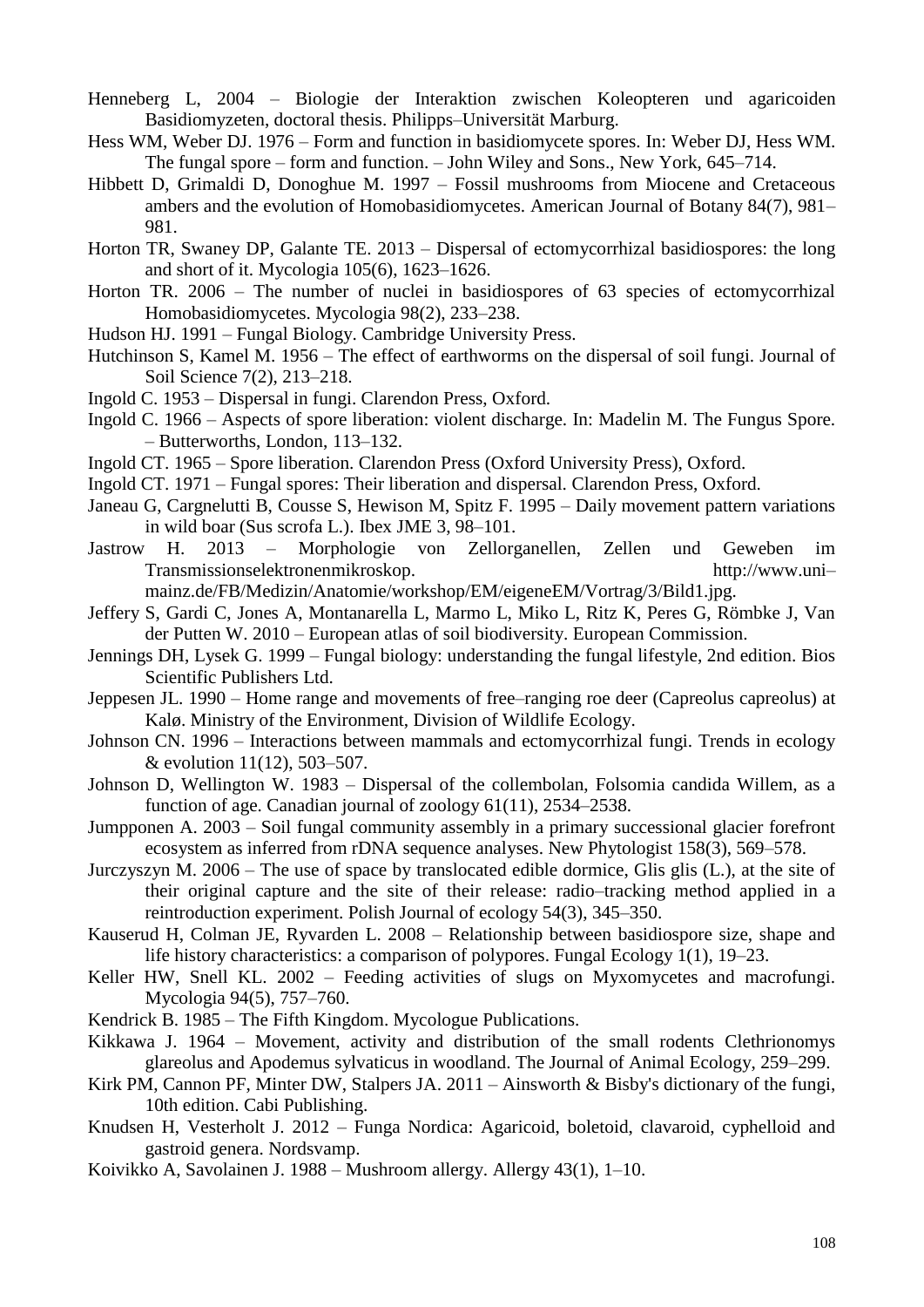- Kramer C. 1982 Production, release and dispersal of basidiospores. In: Frankland JC, Hedger JN, Swift MJ. Decomposer basidiomycetes: their biology and ecology. – Cambridge University Press, 33–49.
- Kreisel H, Al-Fatimi M. 2008 Further basidiomycetes from Yemen. Feddes Repertorium 119(5‐6), 463–483.
- Kuo MJ, Alexander M. 1967 Inhibition of the lysis of fungi by melanins. Journal of Bacteriology 94(3), 624–629.
- Kuparinen A, Markkanen T, Riikonen H, Vesala T. 2007 Modeling air–mediated dispersal of spores, pollen and seeds in forested areas. Ecological Modelling 208(2), 177–188.
- Lacey J. 1986 Water availability and fungal reproduction: patterns of spore production, liberation and dispersal. In: Ayres MP, Boddy L. Water, Fungi, and Plants. – Cambridge University Press, 65–86.
- Lacey J. 1996 Spore dispersal—its role in ecology and disease: the British contribution to fungal aerobiology. Mycological Research 100(6), 641–660.
- Largent D, Johnson D, Watling R. 1978 How to identify mushrooms to genus III: Microscopic features. Mad River Press, Eureka.
- Levin SA, Ed. 2009: The Princeton Guide to Ecology. Princeton University Press, Princeton & Oxford.
- Li D-W. 2005 Release and dispersal of basidiospores from *Amanita muscaria* var. *alba* and their infiltration into a residence. Mycological Research 109(11), 1235–1242.
- Li D-W. 2011 Five trillion basidiospores in a fruiting body of *Calvatia gigantea*. Mycosphere 2(4).
- Li X-Y, Yang Z-P, Li Y-T, Lin H. 2009 Connecting ecohydrology and hydropedology in desert shrubs: stemflow as a source of preferential flow in soils. Hydrology & Earth System Sciences 13(7).
- Lilleskov EA, Bruns TD. 2005 Spore dispersal of a resupinate ectomycorrhizal fungus, *Tomentella sublilacina*, via soil food webs. Mycologia 97(4), 762–769.
- Lösel DM. 1964 The stimulation of spore germination in *Agaricus bisporus* by living mycelium. Annals of Botany 28(4), 541–554.
- Lussenhop J. 1992 Mechanisms of microarthropod–microbial interactions in soil. In: Begon M, Fitter A. Advances in Ecological Research, vol. 23. – Academic Press, 1–33.
- Malloch D, Blackwell M. 1992 Dispersal of fungal diaspores. In: Carroll GC, Wicklow DT. The fungal community: its organization and role in the ecosystem. – Marcel Dekker Inc., New York:, 147–171.
- Manachère G, Robert J–C, Durand R, Bret JP, Fevre M. 1983 Differentiation in the Basidiomycetes. In: Smith JE. Fungal Differentiation: a Contemporary Synthesis. – Marcel Dekker, New York, 481–514.
- Maraun M, Visser S, Scheu S. 1998 Oribatid mites enhance the recovery of the microbial community after a strong disturbance. Applied Soil Ecology 9(1), 175–181.
- Maser C, Maser Z. 1988 Interactions among squirrels, mycorrhizal fungi, and coniferous forests in Oregon. Western North American Naturalist 48(3), 358–369.
- Mayhew PJ. 2006 Discovering Evolutionary Ecology: Bringing Together Ecology and Evolution. Oxford University Press Oxford.
- McKnight K. 1990 Effect of low humidity on spore production and basidiocarp longevity among selected isolates of *Flammulina velutipes*. Mycologia 82(3), 379–384.
- McLaughlin DJ. 1982 Ultrastructure and cytochemistry of basidial and basidiospore development. In: Wells K, Wells EK. Basidium and basidiocarp. – Springer, New York, 37–74.
- Meerts P. 1999 The evolution of spore size in Agarics: do big mushrooms have big spores? Journal of Evolutionary Biology 12(1), 161–165.
- Mitscherlich G. 1971 Wald Wachstum und Umwelt. 2. Waldklima und Wasserhaushalt. J.D. Sauerländer's Verlag, Frankfurt a.M.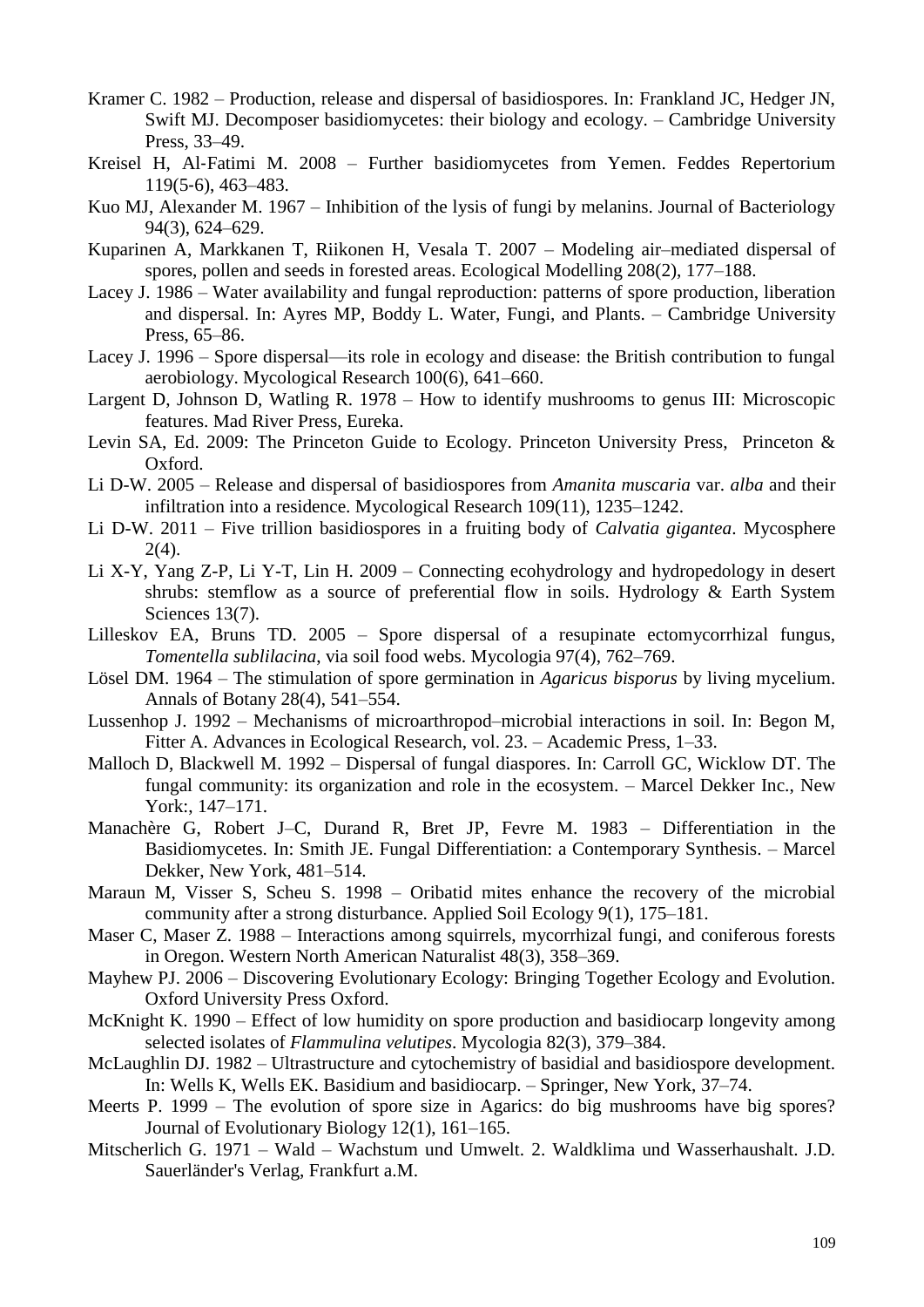- Moore D, Gange AC, Gange EG, Boddy L. 2008 Fruit bodies: their production and development in relation to environment. In: Boddy L, Frankland J, West Pv. Ecology of saprotrophic basidiomycetes. – Elsevier – Academic Press, London, 79–103.
- Moore D, Robson GD, Trinci APJ. 2011 21st Century Guidebook to Fungi. Cambridge University Press.
- Moore D, Wai Chiu S, Halit Umar M, Sánchez C. 1998 In the midst of death we are in life: further advances in the study of higher fungi. Transactions and Proceedings of the Botanical Society of Edinburgh and Botanical Society of Edinburgh Transactions 50(2), 121–135.
- Moore D. 1998 Fungal Morphogenesis. Cambridge University Press.
- Moser M. 1993 Fungal growth and fructification under stress conditions. Ukrainian Botanical Journal 50(3), 5–11.
- Nakamori T, Suzuki A. 2007 Defensive role of cystidia against *Collembola* in the basidiomycetes *Russula bella* and *Strobilurus ohshimae*. Mycological Research 111(11), 1345–1351.
- Nara K. 2009 Spores of ectomycorrhizal fungi: ecological strategies for germination and dormancy. New Phytologist 181(2), 245–248.
- Nentwig W, Bacher S, Brandl R, Lay M. 2009 Okologie Kompakt. Spektrum Akademischer Verlag GmbH.
- Nguyen NH, Hynson NA, Bruns TD. 2012 Stayin' alive: survival of mycorrhizal fungal propagules from 6–yr–old forest soil. Fungal Ecology 5(6), 741–746.
- Nordén J, Penttilä R, Siitonen J, Tomppo E, Ovaskainen O. 2013 Specialist species of wood-inhabiting fungi struggle while generalists thrive in fragmented boreal forests. Journal of Ecology 101(3), 701–712.
- Norros V, Rannik Ü, Hussein T, Petäjä T, Vesala T, Ovaskainen O. 2014 Do small spores disperse further than large spores? Ecology 95(6), 1612–1621.
- North M, Trappe J, Franklin J. 1997 Standing crop and animal consumption of fungal sporocarps in Pacific Northwest forests. Ecology 78(5), 1543–1554.
- Nosek J, Kožuch O, Chmela J. 1972 Contribution to the knowledge of home range in common shrew Sorex araneus L. Oecologia 9(1), 59–63.
- Nuss I. 1982 Die Bedeutung der Proterosporen: Schlußfolgerungen aus Untersuchungen an Ganoderma (Basidiomycetes). Plant systematics and evolution 141(1), 53–79.
- Oberwinkler F. 2012 Evolutionary trends in Basidiomycota. Stapfia 96, 45–104.
- Oliveira M, Ribeiro H, Delgado J, Abreu I. 2009 The effects of meteorological factors on airborne fungal spore concentration in two areas differing in urbanisation level. International journal of biometeorology 53(1), 61–73.
- Ou W, Liang W, Jiang Y, Li Q, Wen D. 2005 Vertical distribution of soil nematodes under different land use types in an aquic brown soil. Pedobiologia 49(2), 139–148.
- Parmasto E, Parmasto I, Möls T. 1987 Variation of basidiospores in the Hymenomycetes and its significance to their taxonomy. J. Cramer.
- Peay KG, Bruns TD. 2014 Spore dispersal of basidiomycete fungi at the landscape scale is driven by stochastic and deterministic processes and generates variability in plant–fungal interactions. New Phytologist, DOI: 10.1111/nph.12906.
- Peay KG, Schubert MG, Nguyen NH, Bruns TD. 2012 Measuring ectomycorrhizal fungal dispersal: macroecological patterns driven by microscopic propagules. Molecular Ecology 21(16), 4122–4136.
- Pegler DN, Fiard J. 1978 *Hygrocybe* sect. *Firmae* (Agaricales) in tropical America. Kew Bulletin 32, 297–312.
- Perrin N. 2009 Dispersal. In: Levin SA. The Princeton Guide to Ecology. Princeton University Press, Princeton & Oxford, 45–50.
- Plewińska B. 2007 The effect of food odour on food preference, activity and density of dung beetle Geotrupes stercorosus (Scriba, 1791) in a mixed coniferous forest. Polish Journal of ecology 55(3), 495–509.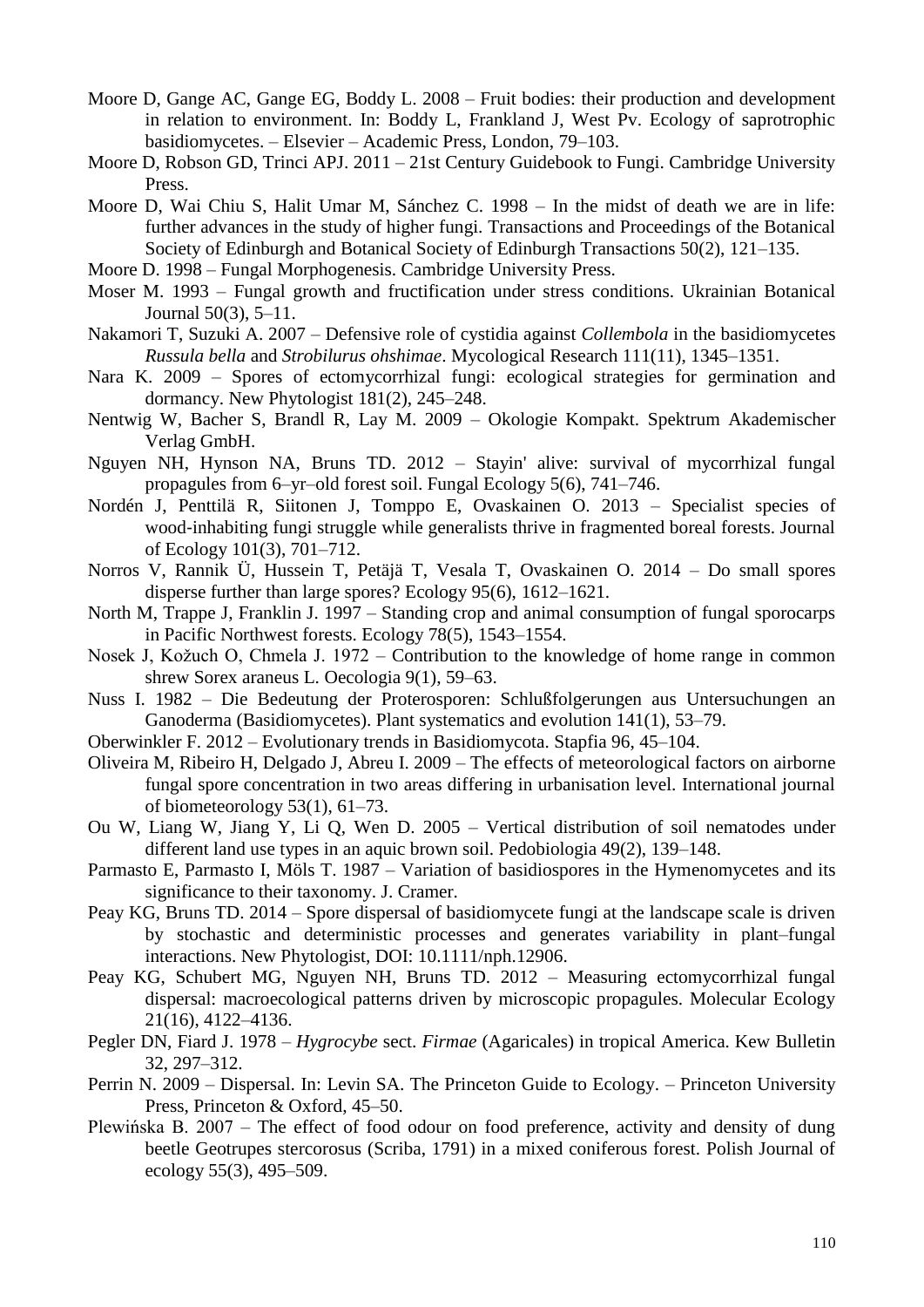- Ponge J–F. 2000 Vertical distribution of Collembola (Hexapoda) and their food resources in organic horizons of beech forests. Biology and fertility of soils 32(6), 508–522.
- Pringle A, Patek SN, Fischer M, Stolze J, Money NP. 2005 The captured launch of a ballistospore. Mycologia 97(4), 866–871.
- Pringle A, Taylor JW. 2002 The fitness of filamentous fungi. Trends in microbiology 10(10), 474–481.
- Pringle A. 2013 Asthma and the Diversity of Fungal Spores in Air. PLoS pathogens 9(6), e1003371.
- Pyare S, Longland WS. 2001 Patterns of ectomycorrhizal–fungi consumption by small mammals in remnant old–growth forests of the Sierra Nevada. Journal of Mammalogy 82(3), 681– 689.
- Ramsbottom J. 1977 Mushrooms & Toadstools. Collins, London.
- Rast D, Stäuble E. 1970 On the mode of action of isovaleric acid in stimulating the germination of Agaricus bisporus spores. New Phytologist 69(2), 557–566.
- Rast D, Stussi H, Hegnauer H, Nyhlen L. 1981 Melanins. In: Turian G, Hohl HR. The Fungal Spore: Morphogenetic Controls. – Academic Press, London, 507–531.
- Richardson M. 1970 Studies on *Russula emetica* and other agarics in a Scots pine plantation. Transactions of the British Mycological Society 55(2), 217–229.
- Riecken U, Raths U. 1996 Use of radio telemetry for studying dispersal and habitat use of Carabus coriaceus L. Annales Zoologici Fennici 33(1), 109–116.
- Robinson P, Park D, Graham T. 1968 Autotropism in fungal spores. Journal of Experimental Botany 19(1), 125–134.
- Roper M, Pepper RE, Brenner MP, Pringle A. 2008 Explosively launched spores of ascomycete fungi have drag–minimizing shapes. Proceedings of the National Academy of Sciences 105(52), 20583–20588.
- Ruddick SM, Williams ST. 1972 Studies on the ecology of actinomycetes in soil V. Some factors influencing the dispersal and adsorption of spores in soil. Soil Biology and Biochemistry 4(1), 93–103.
- Rühe F, Hohmann U. 2004 Seasonal locomotion and home–range characteristics of European hares (Lepus europaeus) in an arable region in central Germany. European Journal of Wildlife Research 50(3), 101–111.
- Ruiz-Herrera J. 2012 Fungal Cell Wall: Structure, Synthesis, and Assembly, 2nd Edition. Taylor & Francis, Boca Raton.
- Schatz H. 1990 Milbengesellschaften (Acari) von Auwaldböden aus dem Naturschutzgebiet Kufsteiner und Langkampfener Innauen (Tirol, Österreich) mit besonderer Berücksichtigung der Oribatida. Ber. nat.–med. Verein Innsbruck 77, 103–112.
- Schickmann S, Urban A, Kräutler K, Nopp–Mayr U, Hackländer K. 2012 The interrelationship of mycophagous small mammals and ectomycorrhizal fungi in primeval, disturbed and managed Central European mountainous forests. Oecologia, 1–15.
- Schigel DS. 2012 Fungivory and host associations of Coleoptera: a bibliography and review of research approaches. Mycology 3(4), 258–272.
- Schwärzel K, Ebermann S, Schalling N. 2012 Evidence of double–funneling effect of beech trees by visualization of flow pathways using dye tracer. Journal of Hydrology 470, 184–192.
- Shaw P. 1992 Fungi, fungivores, and fungal food webs. In: Carroll GC, Wicklow DT. The Fungal Community. Its Organization and Role in the Ecosystem. – Marcel Dekker, Inc., New York, 295–310.
- Shuttleworth WJ. 1977 The exchange of wind–driven fog and mist between vegetation and the atmosphere. Boundary–Layer Meteorology 12(4), 463–489.
- Sinsch U. 1988 Seasonal changes in the migratory behaviour of the toad Bufo bufo: direction and magnitude of movements. Oecologia 76(3), 390–398.
- Smith SE, Read DJ. 2008 Mycorrhizal symbiosis. Academic Press.
- Sowerby J. 1797 Coloured Figures of English Fungi or Mushrooms Vol. 1. J. Davis.